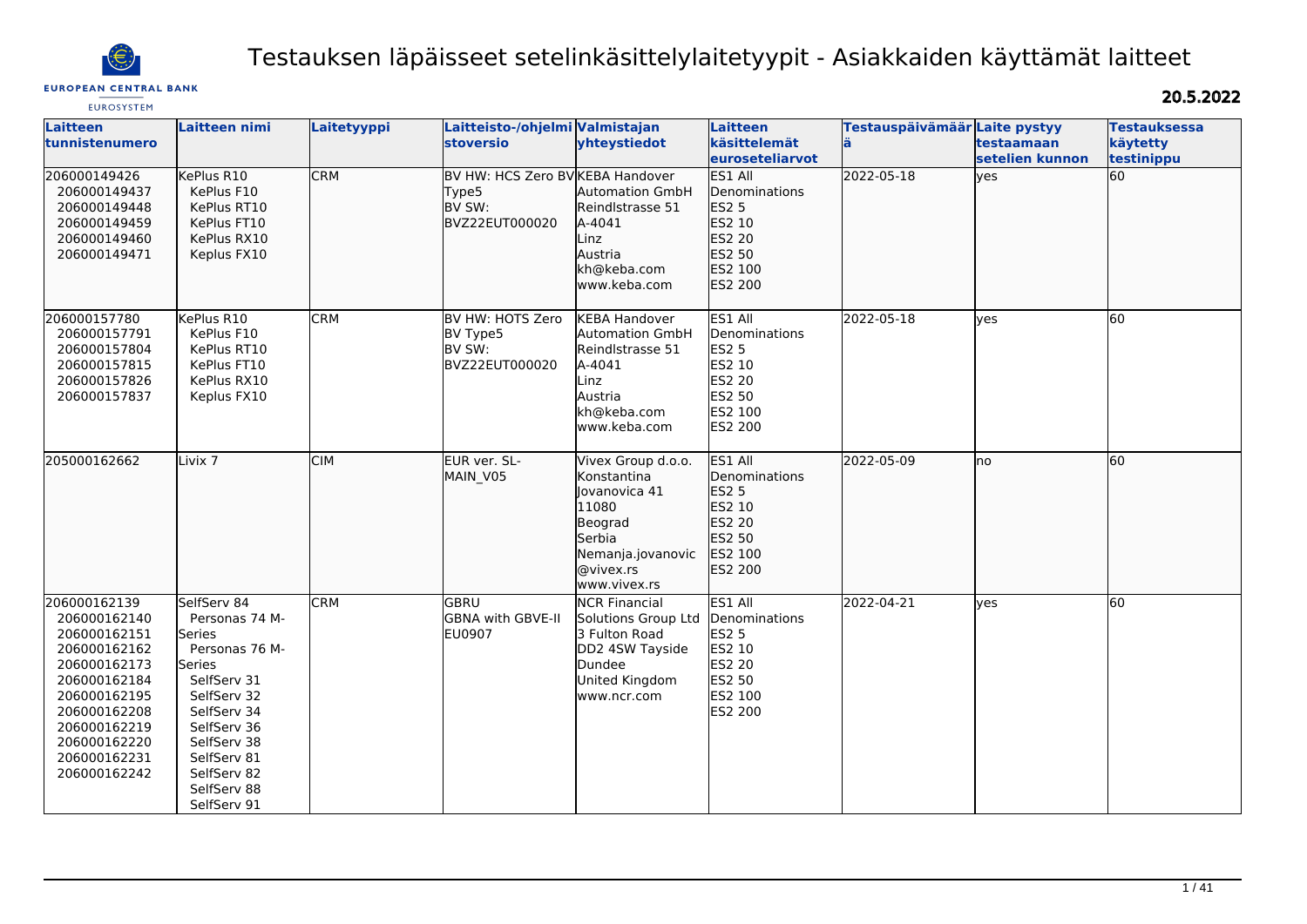

| Laitteen<br>ltunnistenumero                                                                                                                                                                  | Laitteen nimi                                                                                                                                                                                                | Laitetyyppi | Laitteisto-/ohjelmi Valmistajan<br><b>stoversio</b>     | yhteystiedot                                                                                                               | Laitteen<br>käsittelemät<br>euroseteliarvot                                                                | Testauspäivämäär Laite pystyy | testaamaan<br>lsetelien kunnon | <b>Testauksessa</b><br>käytetty<br>testinippu |
|----------------------------------------------------------------------------------------------------------------------------------------------------------------------------------------------|--------------------------------------------------------------------------------------------------------------------------------------------------------------------------------------------------------------|-------------|---------------------------------------------------------|----------------------------------------------------------------------------------------------------------------------------|------------------------------------------------------------------------------------------------------------|-------------------------------|--------------------------------|-----------------------------------------------|
| 206000162264<br>206000162446<br>206000162457<br>206000162468<br>206000162479<br>206000162480<br>206000162491<br>206000162505<br>206000162516<br>206000162527<br>206000162538<br>206000162549 | SelfServ 84<br>Personas 74 M-<br>lSeries<br>Personas 76 M-<br>lSeries<br>SelfServ 31<br>SelfServ 32<br>SelfServ 34<br>SelfServ 36<br>SelfServ 38<br>SelfServ 81<br>SelfServ 82<br>SelfServ 88<br>SelfServ 91 | <b>CRM</b>  | <b>GBRU</b><br><b>GBNA with GBVE</b><br><b>EU0907</b>   | <b>NCR Financial</b><br>Solutions Group Ltd<br>3 Fulton Road<br>DD2 4SW Tayside<br>Dundee<br>United Kingdom<br>www.ncr.com | ES1 All<br>Denominations<br><b>ES2 5</b><br>ES2 10<br>ES2 20<br>ES2 50<br>ES2 100<br>ES2 200               | 2022-04-21                    | lyes                           | 60                                            |
| 206000161888<br>206000162026<br>206000162037<br>206000162048<br>206000162059<br>206000162060<br>206000162071<br>206000162082<br>206000162093<br>206000162106<br>206000162117<br>206000162128 | SelfServ 84<br>Personas 74 M-<br>Series<br>Personas 76 M-<br>Series<br>SelfServ 31<br>SelfServ 32<br>SelfServ 34<br>SelfServ 36<br>SelfServ 38<br>SelfServ 81<br>SelfServ 82<br>SelfServ 88<br>SelfServ 91   | <b>CRM</b>  | <b>GBRU</b><br><b>GBNA with GBVE</b><br><b>EU0906IB</b> | <b>NCR Financial</b><br>Solutions Group Ltd<br>3 Fulton Road<br>DD2 4SW Tayside<br>Dundee<br>United Kingdom<br>www.ncr.com | ES1 All<br>Denominations<br><b>ES2 5</b><br>ES2 10<br><b>ES2 20</b><br>ES2 50<br>ES2 100<br><b>ES2 200</b> | 2022-04-20                    | lves                           | 60                                            |
| 206000161899<br>206000161902                                                                                                                                                                 | SelfServ 83<br>SelfServ 87                                                                                                                                                                                   | <b>CRM</b>  | BRM with HVD300<br>EUR00000596                          | <b>NCR Financial</b><br>Solutions Group Ltd<br>3 Fulton Road<br>DD2 4SW Tayside<br>Dundee<br>United Kingdom<br>www.ncr.com | ES1 All<br>Denominations<br><b>ES2 5</b><br>ES2 10<br>ES2 20<br>ES2 50<br>ES2 100<br>ES2 200               | 2022-04-20                    | lyes                           | 60                                            |
| 206000161844<br>206000161913<br>206000161924<br>206000161935                                                                                                                                 | SelfServ 84<br>Personas 74 M-<br>Series<br>Personas 76 M-                                                                                                                                                    | <b>CRM</b>  | <b>GBRU</b><br><b>GBNA with GBVE-II</b><br>EU0906IB     | <b>NCR Financial</b><br>Solutions Group Ltd<br>3 Fulton Road<br>DD2 4SW Tayside                                            | ES1 All<br>Denominations<br><b>ES2 5</b><br>ES2 10                                                         | 2022-04-19                    | lves                           | 60                                            |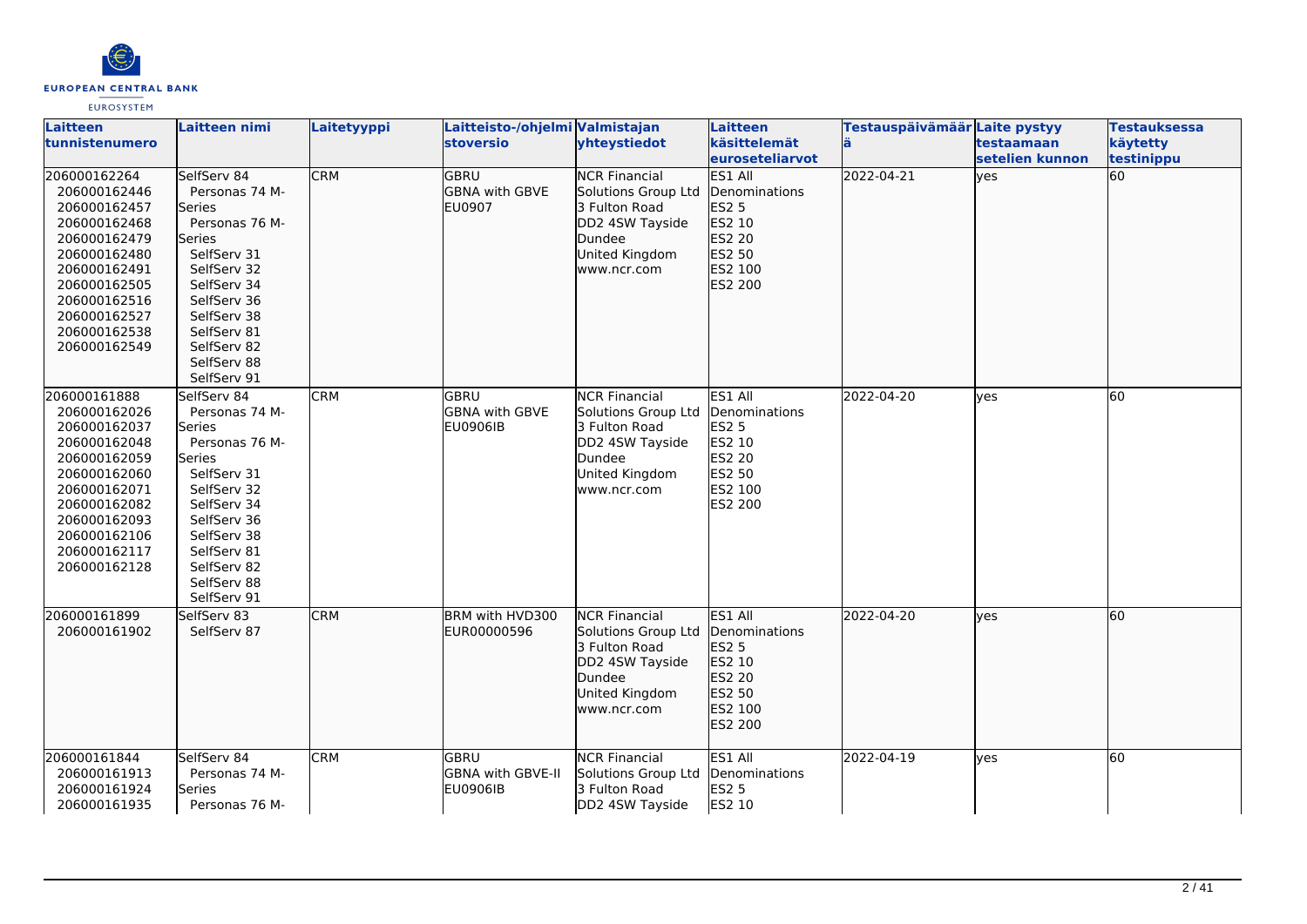

| Laitteen<br>tunnistenumero   | <b>Laitteen nimi</b>                | Laitetyyppi | Laitteisto-/ohjelmi Valmistajan<br><b>stoversio</b> | yhteystiedot               | Laitteen<br>käsittelemät | Testauspäivämäär Laite pystyy | testaamaan      | <b>Testauksessa</b><br>käytetty |
|------------------------------|-------------------------------------|-------------|-----------------------------------------------------|----------------------------|--------------------------|-------------------------------|-----------------|---------------------------------|
|                              |                                     |             |                                                     |                            | <b>euroseteliarvot</b>   |                               | setelien kunnon | testinippu                      |
| 206000161946                 | <b>Series</b>                       |             |                                                     | Dundee                     | <b>ES2 20</b>            |                               |                 |                                 |
| 206000161957                 | SelfServ31                          |             |                                                     | United Kingdom             | ES2 50                   |                               |                 |                                 |
| 206000161968                 | SelfServ 32                         |             |                                                     | www.ncr.com                | ES2 100                  |                               |                 |                                 |
| 206000161979                 | SelfServ 34                         |             |                                                     |                            | ES2 200                  |                               |                 |                                 |
| 206000161980                 | SelfServ 36                         |             |                                                     |                            |                          |                               |                 |                                 |
| 206000161991                 | SelfServ38                          |             |                                                     |                            |                          |                               |                 |                                 |
| 206000162004                 | SelfServ 81                         |             |                                                     |                            |                          |                               |                 |                                 |
| 206000162015                 | SelfServ 82                         |             |                                                     |                            |                          |                               |                 |                                 |
|                              | SelfServ 88                         |             |                                                     |                            |                          |                               |                 |                                 |
|                              | SelfServ 91                         |             |                                                     |                            |                          |                               |                 |                                 |
| 206000111104                 | KePlus R6                           | <b>CRM</b>  | BV HW: HOTS BV-                                     | <b>KEBA Handover</b>       | ES1 All                  | 2022-04-06                    | lves            | 60                              |
| 206000111115                 | <b>KEBA KePlus D6</b>               |             | ZBV Type 4a                                         | <b>Automation GmbH</b>     | Denominations            |                               |                 |                                 |
| 206000111126                 | KEBA KePlus X6                      |             | BV SW:                                              | Reindlstrasse 51           | ES2 5                    |                               |                 |                                 |
| 206000111137                 | <b>KEBA KePlus M6</b>               |             | HBV2MEUA001001                                      | A-4041                     | ES2 10                   |                               |                 |                                 |
| 206000111148                 | <b>KEBA Rondo</b>                   |             |                                                     | Linz                       | ES2 20                   |                               |                 |                                 |
| 206000111159                 | 4cashcycle+ R4                      |             |                                                     | Austria<br>kh@keba.com     | ES2 50<br>ES2 100        |                               |                 |                                 |
|                              | <b>KEBA Rondo</b><br>4cashcycle+ R5 |             |                                                     | www.keba.com               | ES2 200                  |                               |                 |                                 |
|                              |                                     |             |                                                     |                            |                          |                               |                 |                                 |
| 206000145160                 | DT-7000H68NL                        | <b>CRM</b>  | SNV-001                                             | GRG Banking                | ES1 All                  | 2022-04-06                    | <b>ves</b>      | 60                              |
| 206000145171                 | DT-7000H68N                         |             | V22004A0B2                                          | Equipment Co Ltd           | Denominations            |                               |                 |                                 |
| 206000145182                 | DT-7000H68NLR                       |             |                                                     | 9 Kelin Road Science ES2 5 |                          |                               |                 |                                 |
| 206000145193                 | DT-7000H68NX                        |             |                                                     | City                       | ES2 10                   |                               |                 |                                 |
| 206000145206                 | DT-7000P5800                        |             |                                                     | 510663                     | ES2 20                   |                               |                 |                                 |
| 206000145217                 | DT-7000P5800L                       |             |                                                     | Guangzhou, District        | ES2 50                   |                               |                 |                                 |
| 206000145228                 | DT-7000160-COMB                     |             |                                                     | Luogang                    | ES2 100                  |                               |                 |                                 |
| 206000145239                 |                                     |             |                                                     | China                      | ES2 200                  |                               |                 |                                 |
| 206000145605                 | Virtual Teller Mach                 |             |                                                     | www.grgbanking.co          |                          |                               |                 |                                 |
| 206000145616                 | line(VTM)/Videokassel               |             |                                                     | m                          |                          |                               |                 |                                 |
| 206000145627                 | DT-7000160A                         |             |                                                     |                            |                          |                               |                 |                                 |
| 206000145638                 | DT-7000160B                         |             |                                                     |                            |                          |                               |                 |                                 |
| 206000145649                 | DT-7000160NL                        |             |                                                     |                            |                          |                               |                 |                                 |
| 206000145650                 | DT-7000160X                         |             |                                                     |                            |                          |                               |                 |                                 |
| 206000145661                 | DT-7000160XL                        |             |                                                     |                            |                          |                               |                 |                                 |
| 206000145672                 | DT-7000164A                         |             |                                                     |                            |                          |                               |                 |                                 |
| 206000145683<br>206000145694 | DT-7000164B<br>DT-7000164C          |             |                                                     |                            |                          |                               |                 |                                 |
| 206000145707                 | DT-7000166                          |             |                                                     |                            |                          |                               |                 |                                 |
| 206000145718                 | DT-7000P5800                        |             |                                                     |                            |                          |                               |                 |                                 |
|                              | DT-7000P5800E                       |             |                                                     |                            |                          |                               |                 |                                 |
|                              | DT-7000P5800L                       |             |                                                     |                            |                          |                               |                 |                                 |
|                              |                                     |             |                                                     |                            |                          |                               |                 |                                 |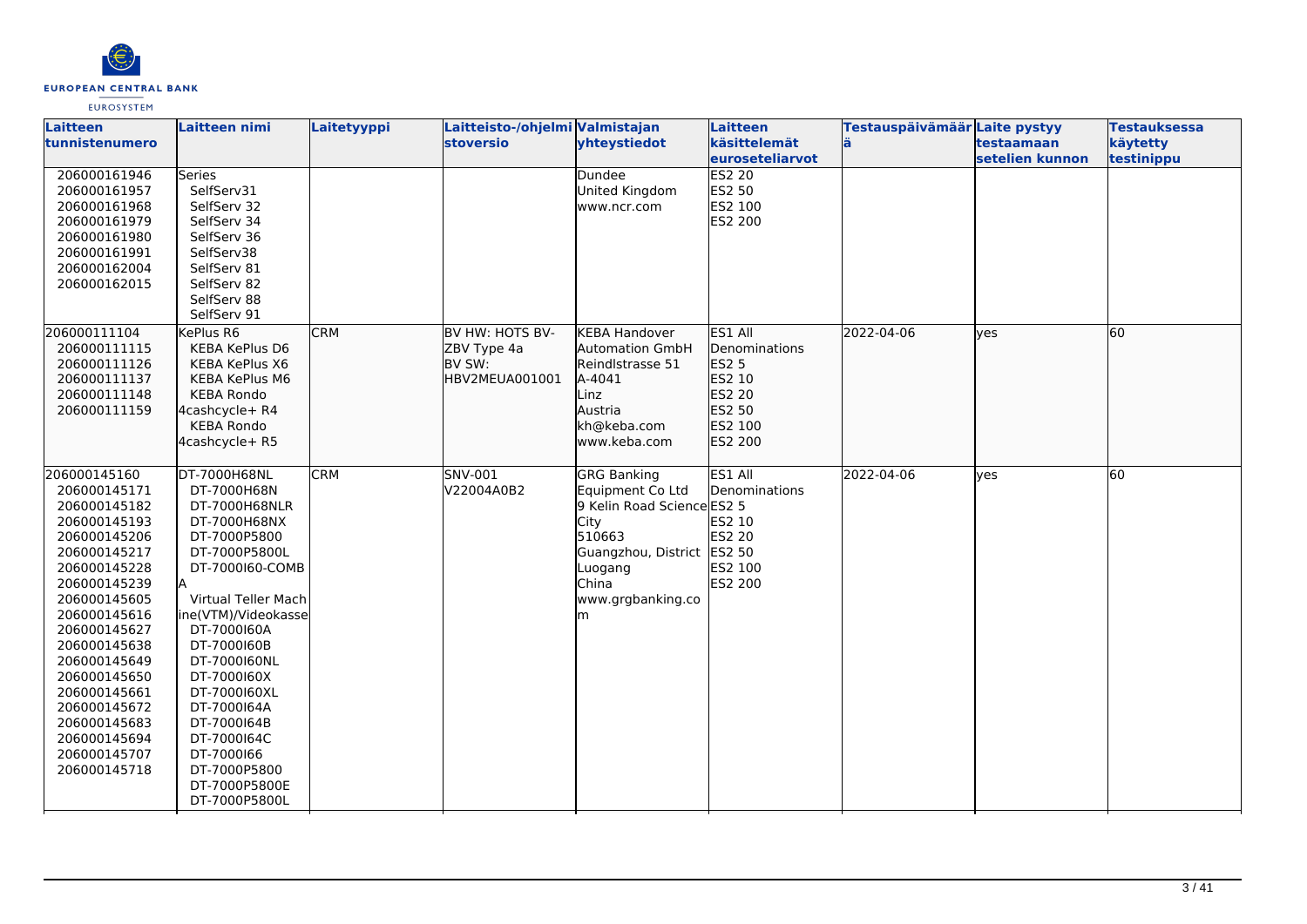

| <b>Laitteen</b><br>tunnistenumero                                                                                                                            | Laitteen nimi                                                                                                                                      | Laitetyyppi | Laitteisto-/ohjelmi Valmistajan<br><b>stoversio</b> | yhteystiedot                                                                                                               | Laitteen<br>käsittelemät<br>euroseteliarvot                                                                | Testauspäivämäär Laite pystyy | testaamaan<br>setelien kunnon | <b>Testauksessa</b><br>käytetty<br>testinippu |
|--------------------------------------------------------------------------------------------------------------------------------------------------------------|----------------------------------------------------------------------------------------------------------------------------------------------------|-------------|-----------------------------------------------------|----------------------------------------------------------------------------------------------------------------------------|------------------------------------------------------------------------------------------------------------|-------------------------------|-------------------------------|-----------------------------------------------|
| 207000161195<br>207000161208<br>207000161219<br>207000161220<br>207000161231<br>207000161242<br>207000161253<br>207000161264<br>207000161275<br>207000161286 | SelfServ 34<br>SelfServ 31<br>SelfServ 32<br>SelfServ 36<br>SelfServ 38<br>SelfServ 91<br>SelfServ 81<br>SelfServ 82<br>SelfServ 84<br>SelfServ 88 | <b>CCM</b>  | <b>DVM</b><br>DVM-STD-EUR<br>Version 01.09.00       | <b>NCR Financial</b><br>Solutions Group Ltd<br>3 Fulton Road<br>DD2 4SW Tayside<br>Dundee<br>United Kingdom<br>www.ncr.com | ES1 All<br>Denominations<br>ES2 5<br>ES2 10<br>ES2 20<br>ES2 50<br>ES2 100<br>ES2 200                      | 2022-04-05                    | no                            | 60                                            |
| 206000146764                                                                                                                                                 | Wincash - SD960                                                                                                                                    | <b>CRM</b>  | SNV-001<br>V22004A0B2                               | Sigma S.p.A.<br>Via Po 14<br>63017<br>Altidona (FM)<br><b>Italy</b><br>www.sigmaspa.com                                    | ES1 All<br>Denominations<br><b>ES2 5</b><br>ES2 10<br>ES2 20<br>ES2 50<br>ES2 100<br><b>ES2 200</b>        | 2022-04-04                    | <b>ves</b>                    | 60                                            |
| 206000161105<br>206000161116                                                                                                                                 | SR1000<br>SR2000                                                                                                                                   | <b>CRM</b>  | BV3 - MHTD<br>GAUL2203040E                          | Sigma S.p.A.<br>Via Po 14<br>63017<br>Altidona (FM)<br><b>Italy</b><br>www.sigmaspa.com                                    | ES1 All<br>Denominations<br>ES2 5<br>ES2 10<br>ES2 20<br>ES2 50<br><b>ES2 100</b><br>ES2 200               | 2022-04-04                    | lves                          | 60                                            |
| 206000161127<br>206000161138                                                                                                                                 | SR1000<br>SR2000                                                                                                                                   | <b>CRM</b>  | BV3 - MOTD<br>GAUL2203040E                          | Sigma S.p.A.<br>Via Po 14<br>63017<br>Altidona (FM)<br><b>Italy</b><br>www.sigmaspa.com                                    | ES1 All<br>Denominations<br><b>ES2 5</b><br>ES2 10<br><b>ES2 20</b><br>ES2 50<br>ES2 100<br><b>ES2 200</b> | 2022-04-04                    | <b>l</b> ves                  | 60                                            |
| 206000161172<br>206000161183                                                                                                                                 | Wincash - SD960<br>Wincash - SD960N                                                                                                                | <b>CRM</b>  | <b>UNV-010</b><br>V28004A014                        | Sigma S.p.A.<br>Via Po 14<br>63017                                                                                         | ES1 All<br>Denominations<br>ES2 <sub>5</sub>                                                               | 2022-04-04                    | lves                          | 60                                            |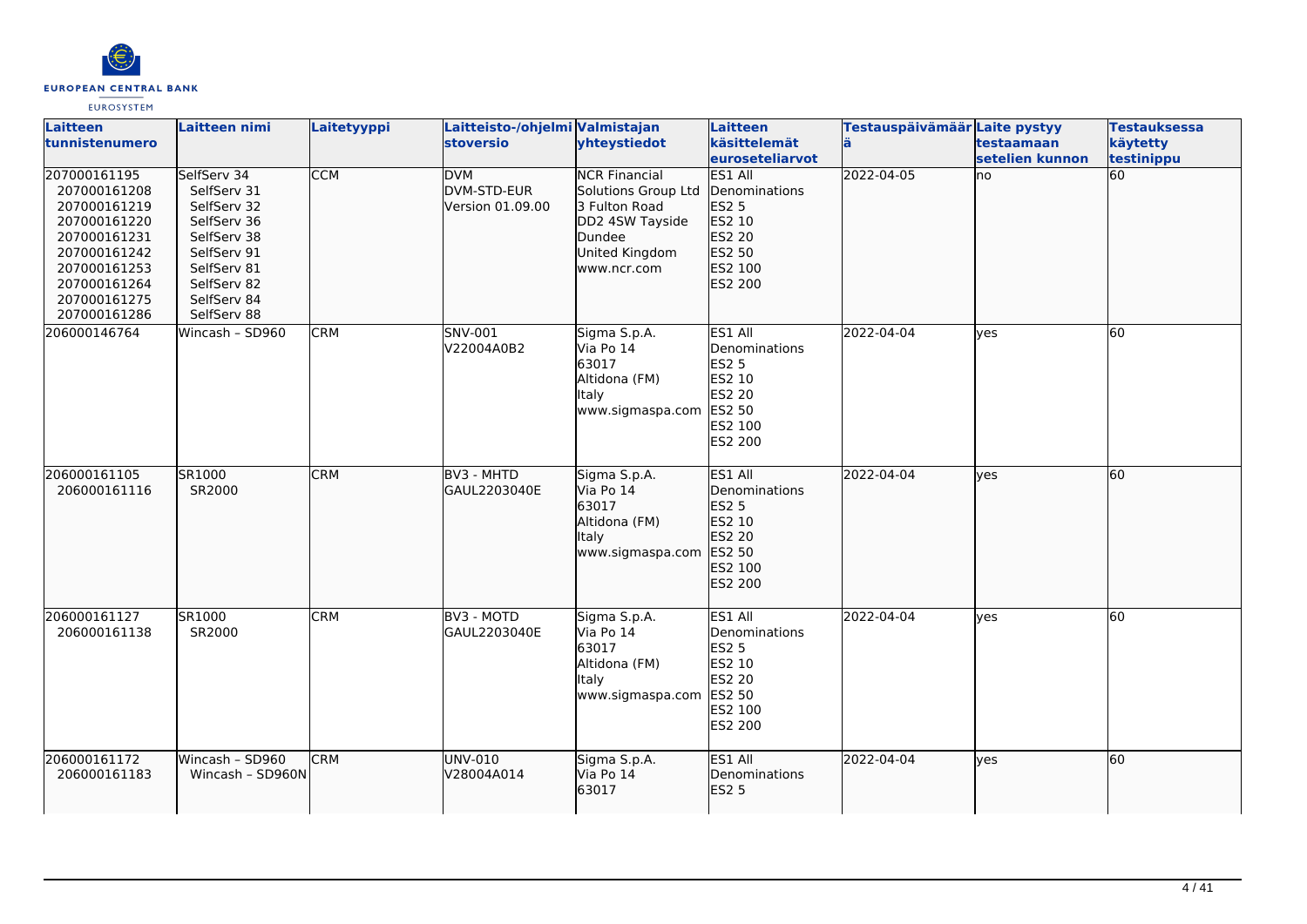

| Laitteen<br>tunnistenumero                                                                                                                                                                                                                                                                                                                                                                   | Laitteen nimi                                                                                                                                                                                                                                                                                                                                                                                                        | Laitetyyppi | Laitteisto-/ohjelmi Valmistajan<br><b>stoversio</b> | yhteystiedot                                                                                                                                           | Laitteen<br>käsittelemät<br>euroseteliarvot                                              | Testauspäivämäär Laite pystyy | testaamaan<br>setelien kunnon | <b>Testauksessa</b><br>käytetty<br>testinippu |
|----------------------------------------------------------------------------------------------------------------------------------------------------------------------------------------------------------------------------------------------------------------------------------------------------------------------------------------------------------------------------------------------|----------------------------------------------------------------------------------------------------------------------------------------------------------------------------------------------------------------------------------------------------------------------------------------------------------------------------------------------------------------------------------------------------------------------|-------------|-----------------------------------------------------|--------------------------------------------------------------------------------------------------------------------------------------------------------|------------------------------------------------------------------------------------------|-------------------------------|-------------------------------|-----------------------------------------------|
|                                                                                                                                                                                                                                                                                                                                                                                              |                                                                                                                                                                                                                                                                                                                                                                                                                      |             |                                                     | Altidona (FM)<br>Italy<br>www.sigmaspa.com                                                                                                             | <b>ES2 10</b><br>ES2 20<br>ES2 50<br>ES2 100<br>ES2 200                                  |                               |                               |                                               |
| 206000160536<br>206000160547<br>206000160558<br>206000160569<br>206000160570<br>206000160581<br>206000160592<br>206000160605<br>206000160616<br>206000160627<br>206000160638<br>206000160649<br>206000160650<br>206000160661<br>206000160672<br>206000160683<br>206000160694<br>206000160707<br>206000160718<br>206000160729<br>206000160730<br>206000160741<br>206000160752<br>206000160763 | CINEO C4060<br><b>CINEO C4040</b><br>CS 4040<br><b>CINEO C4080</b><br>CS 4080<br><b>CINEO C4560</b><br>CS 4560<br><b>CINEO C4580</b><br>CS 4580<br><b>CINEO C2090</b><br>CS 2090<br><b>CINEO C4090</b><br>CS 4090<br><b>CINEO C2080</b><br>CS 2080<br><b>CINEO C6040</b><br>CS 6040<br><b>CINEO C6040</b><br>Compact<br>CS 6040 Compact<br><b>CINEO C6030</b><br>CS 6030<br><b>CINEO C6050</b><br>CS 6050<br>CS 4060 | <b>CRM</b>  | MOVE CWCA<br>MOVE_CWAA_EUR_1 Systems GmbH<br>055    | Diebold Nixdorf<br>Heinz-Nixdorf-Ring 1<br>33106<br>Paderborn<br>Germany<br>info.de@dieboldnixd ES2 100<br>orf.com<br>www.dieboldnixdorf.<br>com       | ES1 All<br>Denominations<br><b>ES2 5</b><br>ES2 10<br>ES2 20<br>ES2 50<br><b>ES2 200</b> | 2022-03-23                    | yes                           | 60                                            |
| 208000160776<br>208000160787                                                                                                                                                                                                                                                                                                                                                                 | Cineo C6010<br>CS 6010                                                                                                                                                                                                                                                                                                                                                                                               | <b>COM</b>  | MOVE PWCC<br>MOVE PWBA EUR 1 Systems GmbH<br>055    | Diebold Nixdorf<br>Heinz-Nixdorf-Ring 1 ES2 5<br>33106<br>Paderborn<br>Germany<br>info.de@dieboldnixd ES2 100<br>orf.com<br>www.dieboldnixdorf.<br>com | ES1 All<br>Denominations<br>ES2 10<br>ES2 20<br>ES2 50<br>ES2 200                        | 2022-03-23                    | lyes                          | 60                                            |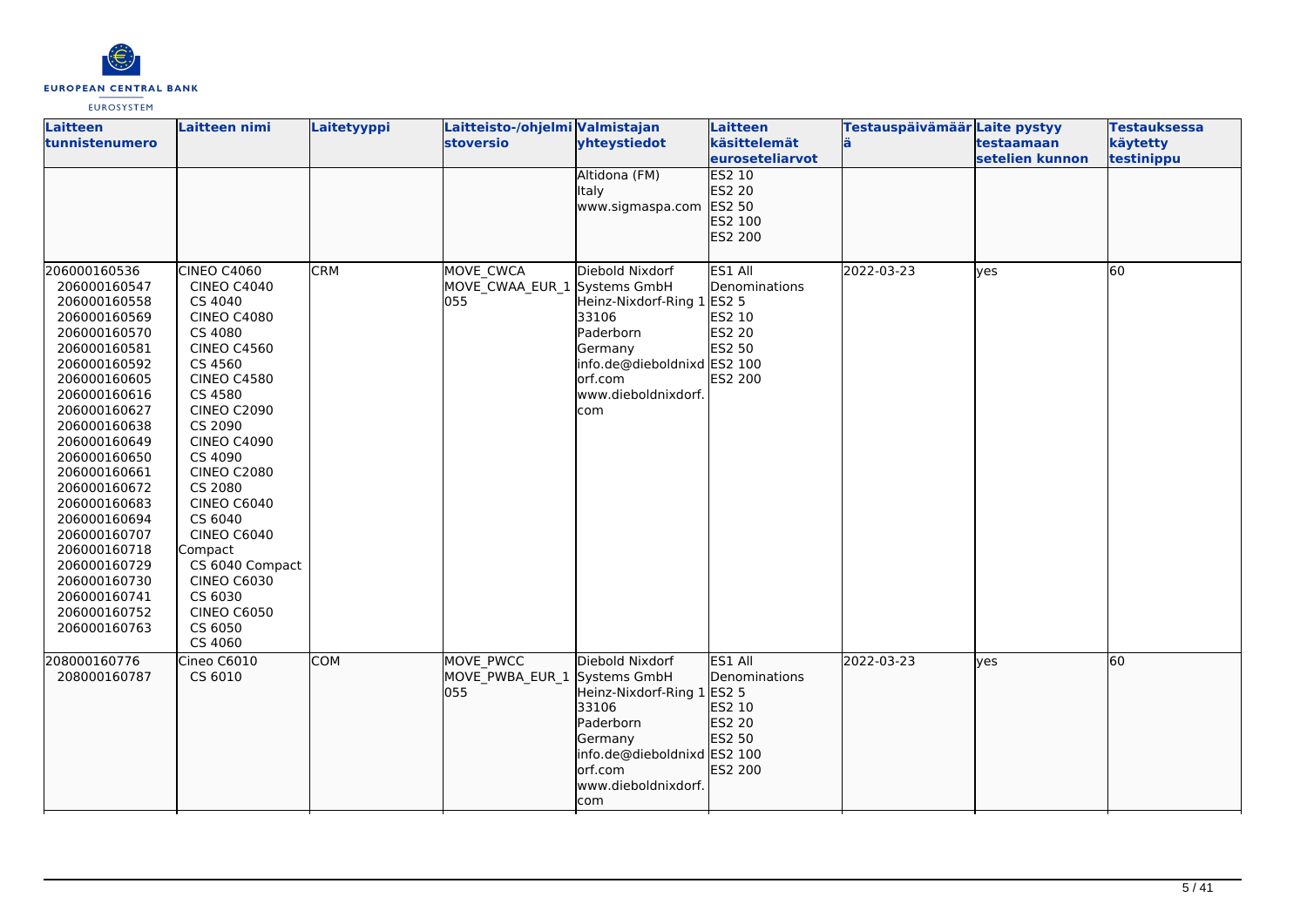

| Laitteen                     | <b>Laitteen nimi</b>          | Laitetyyppi | Laitteisto-/ohjelmi Valmistajan     |                                     | Laitteen        | Testauspäivämäär Laite pystyy |                 | <b>Testauksessa</b> |
|------------------------------|-------------------------------|-------------|-------------------------------------|-------------------------------------|-----------------|-------------------------------|-----------------|---------------------|
| tunnistenumero               |                               |             | <b>stoversio</b>                    | yhteystiedot                        | käsittelemät    | lä                            | testaamaan      | käytetty            |
|                              |                               |             |                                     |                                     | euroseteliarvot |                               | setelien kunnon | testinippu          |
| 206000160898                 | DN Series 200                 | <b>CRM</b>  | MOVEm CDAA                          | Diebold Nixdorf                     | ES1 All         | 2022-03-23                    | lyes            | $\overline{60}$     |
| 206000160901                 | CS 4060                       |             | MOVEm_CDAA_EUR_Systems GmbH         |                                     | Denominations   |                               |                 |                     |
| 206000160912                 | CS 4560                       |             | 1019                                | Heinz-Nixdorf-Ring 1                | <b>ES2 5</b>    |                               |                 |                     |
| 206000160923                 | DN Series 250                 |             |                                     | 33106                               | ES2 10          |                               |                 |                     |
| 206000160934                 | DN Series 400                 |             |                                     | Paderborn                           | ES2 20          |                               |                 |                     |
| 206000160945                 | DN Series 405DT               |             |                                     | Germany                             | ES2 50          |                               |                 |                     |
| 206000160956                 | DN Series 450                 |             |                                     | info.de@dieboldnixd ES2 100         |                 |                               |                 |                     |
| 206000160967                 | DN Series 470                 |             |                                     | orf.com                             | ES2 200         |                               |                 |                     |
| 206000160978                 | DN Series 490                 |             |                                     | www.dieboldnixdorf.                 |                 |                               |                 |                     |
|                              |                               |             |                                     | com                                 |                 |                               |                 |                     |
| 207000160047                 | SelfServ 34                   | <b>CCM</b>  | EUR-IBVM-CN-16N                     | <b>NCR Financial</b>                | ES1 All         | 2022-03-22                    | lno             | 60                  |
| 207000160058                 | SelfServ 31                   |             |                                     | Solutions Group Ltd                 | Denominations   |                               |                 |                     |
| 207000160069                 | SelfServ 32                   |             |                                     | 3 Fulton Road                       | <b>ES2 5</b>    |                               |                 |                     |
| 207000160070                 | SelfServ 36                   |             |                                     | DD2 4SW Tayside                     | ES2 10          |                               |                 |                     |
| 207000160081                 | SelfServ 38                   |             |                                     | Dundee                              | <b>ES2 20</b>   |                               |                 |                     |
| 207000160092                 | SelfServ 91                   |             |                                     | United Kingdom                      | ES2 50          |                               |                 |                     |
| 207000160105                 | SelfServ 81<br>SelfServ 82    |             |                                     | www.ncr.com                         | ES2 100         |                               |                 |                     |
| 207000160116<br>207000160127 | SelfServ 84                   |             |                                     |                                     | ES2 200         |                               |                 |                     |
| 207000160138                 | SelfServ 88                   |             |                                     |                                     |                 |                               |                 |                     |
|                              |                               |             |                                     | Diebold Nixdorf                     |                 |                               |                 | 60                  |
| 206000160273                 | <b>CINEO C4060</b>            | <b>CRM</b>  | MOVE CWAA                           |                                     | ES1 All         | 2022-03-22                    | lyes            |                     |
| 206000160284<br>206000160295 | <b>CINEO C4040</b>            |             | MOVE_CWAA_EUR_1 Systems GmbH<br>055 |                                     | Denominations   |                               |                 |                     |
| 206000160308                 | CS 4040<br><b>CINEO C4080</b> |             |                                     | Heinz-Nixdorf-Ring 1 ES2 5<br>33106 | ES2 10          |                               |                 |                     |
| 206000160319                 | CS 4080                       |             |                                     | Paderborn                           | <b>ES2 20</b>   |                               |                 |                     |
| 206000160320                 | <b>CINEO C4560</b>            |             |                                     | Germany                             | ES2 50          |                               |                 |                     |
| 206000160331                 | CS 4560                       |             |                                     | info.de@dieboldnixd ES2 100         |                 |                               |                 |                     |
| 206000160342                 | <b>CINEO C4580</b>            |             |                                     | orf.com                             | ES2 200         |                               |                 |                     |
| 206000160353                 | CS 4580                       |             |                                     | www.dieboldnixdorf.                 |                 |                               |                 |                     |
| 206000160364                 | <b>CINEO C2090</b>            |             |                                     | com                                 |                 |                               |                 |                     |
| 206000160375                 | CS 2090                       |             |                                     |                                     |                 |                               |                 |                     |
| 206000160386                 | <b>CINEO C4090</b>            |             |                                     |                                     |                 |                               |                 |                     |
| 206000160397                 | CS 4090                       |             |                                     |                                     |                 |                               |                 |                     |
| 206000160400                 | <b>CINEO C2080</b>            |             |                                     |                                     |                 |                               |                 |                     |
| 206000160411                 | CS 2080                       |             |                                     |                                     |                 |                               |                 |                     |
| 206000160422                 | CINEO C6040                   |             |                                     |                                     |                 |                               |                 |                     |
| 206000160433                 | CS 6040                       |             |                                     |                                     |                 |                               |                 |                     |
| 206000160444                 | CINEO C6040                   |             |                                     |                                     |                 |                               |                 |                     |
| 206000160455                 | Compact                       |             |                                     |                                     |                 |                               |                 |                     |
| 206000160466                 | CS 6040 Compact               |             |                                     |                                     |                 |                               |                 |                     |
| 206000160477                 | <b>CINEO C6030</b>            |             |                                     |                                     |                 |                               |                 |                     |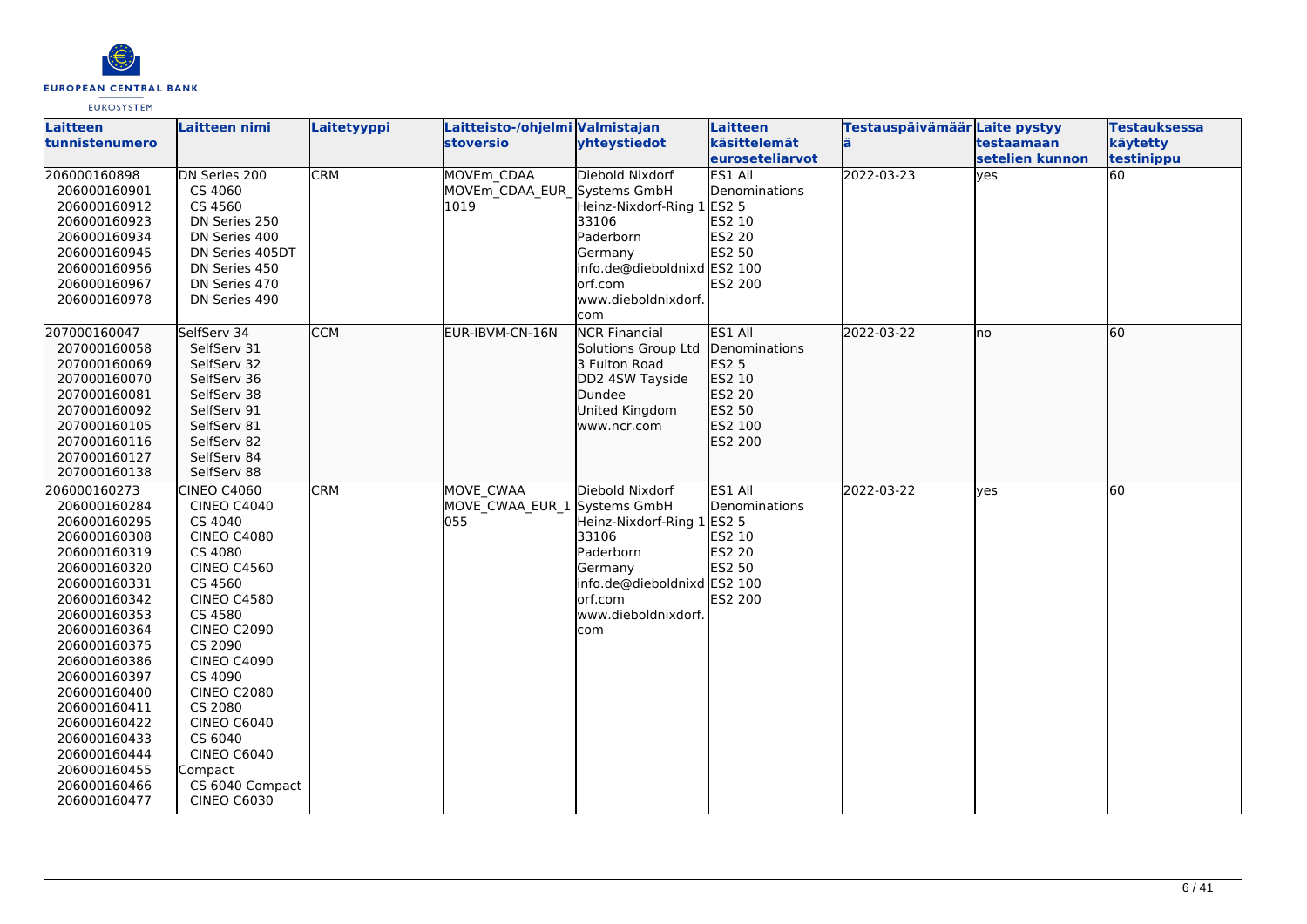

| Laitteen<br>tunnistenumero                                                                                                   | <b>Laitteen nimi</b>                                                                                               | Laitetyyppi | Laitteisto-/ohjelmi Valmistajan<br><b>stoversio</b>     | yhteystiedot                                                                                                                                     | Laitteen<br>käsittelemät<br><b>leuroseteliarvot</b>                                                 | Testauspäivämäär Laite pystyy | <b>testaamaan</b><br>setelien kunnon | <b>Testauksessa</b><br>käytetty<br>testinippu |
|------------------------------------------------------------------------------------------------------------------------------|--------------------------------------------------------------------------------------------------------------------|-------------|---------------------------------------------------------|--------------------------------------------------------------------------------------------------------------------------------------------------|-----------------------------------------------------------------------------------------------------|-------------------------------|--------------------------------------|-----------------------------------------------|
| 206000160488<br>206000160499<br>206000160503                                                                                 | CS 6030<br><b>CINEO C6050</b><br>CS 6050<br>CS 4060                                                                |             |                                                         |                                                                                                                                                  |                                                                                                     |                               |                                      |                                               |
| 208000160516<br>208000160527                                                                                                 | Cineo C6010<br>CS 6010                                                                                             | <b>COM</b>  | <b>MOVE PWBA</b><br>MOVE_PWBA_EUR_1 Systems GmbH<br>055 | Diebold Nixdorf<br>Heinz-Nixdorf-Ring 1<br>33106<br>Paderborn<br>Germany<br>info.de@dieboldnixd ES2 100<br>orf.com<br>www.dieboldnixdorf.<br>com | ES1 All<br><b>Denominations</b><br>ES2 5<br>ES2 10<br>ES2 20<br>ES2 50<br>ES2 200                   | 2022-03-22                    | lves                                 | 60                                            |
| 206000142668<br>206000142679<br>206000142680<br>206000142691<br>206000142704<br>206000142715<br>206000142726<br>206000157735 | CM18<br>CM18T<br>CM18b<br>CM18EvoT<br>CM18Evo<br>CM18 DaVinci<br>myTeller<br>CM18 DaVinciT                         | <b>CRM</b>  | <b>RS32</b><br>ZGC7.EUG010.02                           | Arca Technologies<br>srl<br>Via Statale 17<br>10012<br>Bollengo (TO)<br>Italy<br>www.arca.com                                                    | ES1 All<br>Denominations<br><b>ES2 5</b><br>ES2 10<br>ES2 20<br>ES2 50<br>ES2 100<br><b>ES2 200</b> | 2022-03-21                    | <b>ves</b>                           | 60                                            |
| 206000149028<br>206000149039<br>206000149040<br>206000149051<br>206000149062<br>206000149073<br>206000149084<br>206000157746 | CM18<br>CM18T<br>CM18b<br>CM18EvoT<br>CM18Evo<br>CM18 DaVinci<br>myTeller<br>CM18 DaVinciT                         | <b>CRM</b>  | RS <sub>22</sub><br>HJC4.EUN030.19                      | Arca Technologies<br>srl<br>Via Statale 17<br>10012<br>Bollengo (TO)<br>Italy<br>www.arca.com                                                    | ES1 All<br>Denominations<br><b>ES2 5</b><br>ES2 10<br>ES2 20<br>ES2 50<br>ES2 100<br>ES2 200        | 2022-03-21                    | lves                                 | 60                                            |
| 207000159395<br>207000159408<br>207000159419<br>207000159420<br>207000159431<br>207000159442<br>207000159453<br>207000159464 | SelfServ 32<br>SelfServ 31<br>SelfServ 34<br>SelfServ 36<br>SelfServ 38<br><b>MIMO</b><br>Personas 76 M-<br>Series | <b>CCM</b>  | HBV-EUR-<br>HVE100-CS-17N                               | <b>NCR Financial</b><br>Solutions Group Ltd<br>3 Fulton Road<br>DD2 4SW Tayside<br>Dundee<br>United Kingdom<br>www.ncr.com                       | ES1 All<br>Denominations<br><b>ES2 5</b><br>ES2 10<br><b>ES2 20</b><br>ES2 50<br>ES2 100<br>ES2 200 | 2022-03-16                    | Ino                                  | $\overline{60}$                               |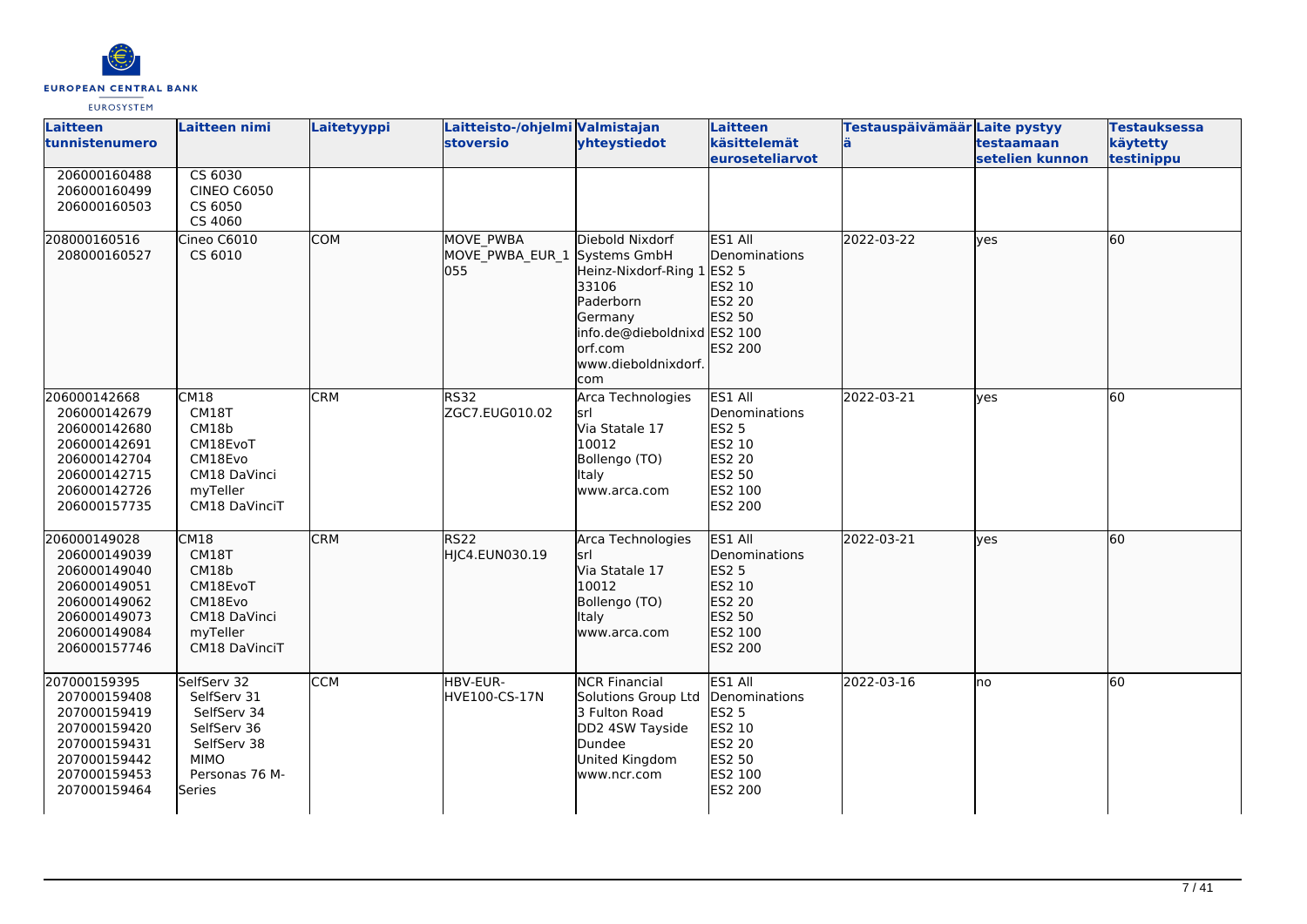

| Laitteen<br>tunnistenumero                                                                                                                                                                                                   | <b>Laitteen nimi</b>                                                                                                                                                                                                                                                | Laitetyyppi              | Laitteisto-/ohjelmi Valmistajan<br><b>stoversio</b>         | yhteystiedot                                                                                                                                                        | Laitteen<br>käsittelemät                                                                     | Testauspäivämäär Laite pystyy | testaamaan      | <b>Testauksessa</b><br>käytetty |
|------------------------------------------------------------------------------------------------------------------------------------------------------------------------------------------------------------------------------|---------------------------------------------------------------------------------------------------------------------------------------------------------------------------------------------------------------------------------------------------------------------|--------------------------|-------------------------------------------------------------|---------------------------------------------------------------------------------------------------------------------------------------------------------------------|----------------------------------------------------------------------------------------------|-------------------------------|-----------------|---------------------------------|
|                                                                                                                                                                                                                              |                                                                                                                                                                                                                                                                     |                          |                                                             |                                                                                                                                                                     | euroseteliarvot                                                                              |                               | setelien kunnon | testinippu                      |
| 207000159475<br>207000159486<br>207000159497<br>207000159501<br>207000159512<br>207000159523                                                                                                                                 | Personas 86 M-<br>Series<br>Personas 87 M-<br>Series<br>Personas 90<br>SelfServ 81<br>SelfServ 82<br>SelfServ 84<br>SelfServ 88                                                                                                                                     |                          |                                                             |                                                                                                                                                                     |                                                                                              |                               |                 |                                 |
| 207000159885<br>207000159896<br>207000159909<br>207000159910<br>207000159921<br>207000159932<br>207000159943<br>207000159954<br>207000159965<br>207000159976<br>207000159987<br>207000159998<br>207000160003<br>207000160014 | SelfServ 32<br>SelfServ 31<br>SelfServ 34<br>SelfServ 36<br>SelfServ 38<br><b>MIMO</b><br>Personas 76 M-<br><b>Series</b><br>Personas 86 M-<br><b>Series</b><br>Personas 87 M-<br>Series<br>Personas 90<br>SelfServ 81<br>SelfServ 82<br>SelfServ 84<br>SelfServ 88 | <b>CCM</b>               | <b>Bunch Note</b><br>Acceptor<br>HBV+-EUR-<br>HVE100-CS-17N | <b>NCR Financial</b><br>Solutions Group Ltd<br>3 Fulton Road<br>DD2 4SW Tayside<br>Dundee<br>United Kingdom<br>www.ncr.com                                          | ES1 All<br>Denominations<br>ES2 5<br>ES2 10<br>ES2 20<br>ES2 50<br>ES2 100<br>ES2 200        | 2022-03-16                    | lno             | 60                              |
| 206000159599<br>206000159602<br>206000159613<br>206000159624<br>206000159635<br>206000159646<br>206000159657<br>206000159668<br>206000159679<br>206000159680<br>207000159772                                                 | LC71<br><b>LC70</b><br>LC63<br>LC94<br>LC51<br><b>LC50</b><br>ezATM6100<br>ezATM6000<br><b>RC91</b><br><b>RC93</b><br>Series 100, ATM                                                                                                                               | <b>CRM</b><br><b>CCM</b> | BV <sub>3</sub><br>GAUL2203040E<br>G60 with BV10            | ATEC AP Co. Ltd.<br>9F, 7, 289, Pangyo-<br>ro, Bundang-gu,<br>Seongnam-si<br>13488<br>Gyeonggi-do<br>South Korea<br>http://www.atecap.k ES2 200<br>Fujitsu Frontech | ES1 All<br>Denominations<br><b>ES2 5</b><br>ES2 10<br>ES2 20<br>ES2 50<br>ES2 100<br>ES1 All | 2022-03-15<br>2022-03-03      | ves<br>Ino      | 60<br>60                        |
| 207000159783<br>207000159794                                                                                                                                                                                                 | Model 20<br>Series 100, ATM<br>Model 21<br>Series 100, ATM                                                                                                                                                                                                          |                          | EU35AA                                                      | Limited<br>1766 Yanokuchi,<br>Inagi-shi<br>206-855                                                                                                                  | <b>Denominations</b><br>ES2 5<br>ES2 10<br>ES2 20                                            |                               |                 |                                 |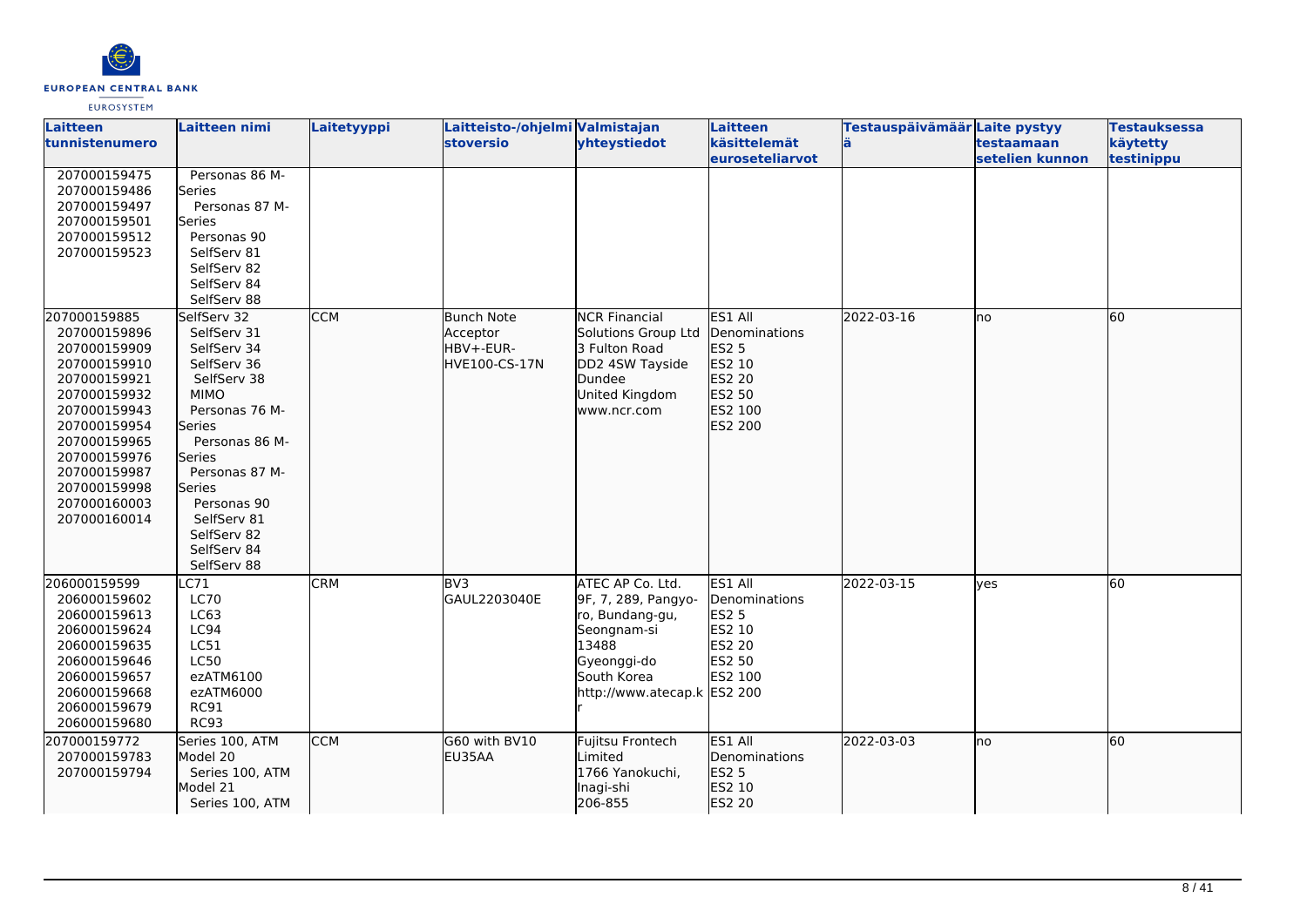

| Laitteen<br>tunnistenumero                   | Laitteen nimi                                                                             | Laitetyyppi | Laitteisto-/ohjelmi Valmistajan<br><b>stoversio</b> | yhteystiedot                                                                                                                        | Laitteen<br>käsittelemät<br><b>leuroseteliarvot</b>                                          | Testauspäivämäär Laite pystyy<br>lä. | testaamaan<br>setelien kunnon | <b>Testauksessa</b><br>käytetty<br>testinippu |
|----------------------------------------------|-------------------------------------------------------------------------------------------|-------------|-----------------------------------------------------|-------------------------------------------------------------------------------------------------------------------------------------|----------------------------------------------------------------------------------------------|--------------------------------------|-------------------------------|-----------------------------------------------|
|                                              | Model 22                                                                                  |             |                                                     | Tokyo<br>Japan<br>www.frontech.fujitsu ES2 200<br>.com/en                                                                           | <b>ES2 50</b><br>ES2 100                                                                     |                                      |                               |                                               |
| 206000159715<br>206000159726<br>206000159737 | Series 100 ATM,<br>Model 20<br>Series 100 ATM,<br>Model 21<br>Series 100 ATM,<br>Model 22 | <b>CRM</b>  | lgbru<br><b>GBNA with GBVM</b><br><b>EU7594</b>     | Fujitsu Frontech<br>Limited<br>1766 Yanokuchi,<br>Inagi-shi<br>206-855<br>Tokyo<br>Japan<br>www.frontech.fujitsu ES2 200<br>.com/en | ES1 All<br>Denominations<br><b>ES2 5</b><br>ES2 10<br><b>ES2 20</b><br>ES2 50<br>ES2 100     | 2022-03-02                           | lyes                          | 60                                            |
| 206000159748<br>206000159759<br>206000159760 | Serie 8000, Model<br>8148<br>Serie 8000, Model<br>8048R<br>Serie 8000, Model<br>8028R     | <b>CRM</b>  | <b>GBRU</b><br><b>GBNA with GBVM</b><br>EU7594      | Denso Ten España,<br>S.A.<br>Cesar Vallejo nº 16<br>29004<br>Malaga<br>Spain<br>www.ftesa.es                                        | ES1 All<br>Denominations<br>ES2 5<br>ES2 10<br>ES2 20<br>ES2 50<br>ES2 100<br>ES2 200        | 2022-03-02                           | lves                          | 60                                            |
| 206000159533<br>206000159544<br>206000159555 | Series 100 ATM,<br>Model 20<br>Series 100 ATM,<br>Model 21<br>Series 100 ATM,<br>Model 22 | <b>CRM</b>  | GBRU<br>GBNA with BV100E<br>EU7594                  | Fujitsu Frontech<br>Limited<br>1766 Yanokuchi,<br>Inagi-shi<br>206-855<br>Tokyo<br>Japan<br>www.frontech.fujitsu ES2 200<br>.com/en | ES1 All<br>Denominations<br><b>ES2 5</b><br>ES2 10<br>ES2 20<br>ES2 50<br>ES2 100            | 2022-03-01                           | <b>l</b> ves                  | 60                                            |
| 206000159566<br>206000159577<br>206000159588 | Serie 8000, Model<br>8148<br>Serie 8000, Model<br>8048R<br>Serie 8000, Model<br>8028R     | <b>CRM</b>  | lgbru<br><b>GBNA with BV100E</b><br><b>EU7594</b>   | Denso Ten España,<br>S.A.<br>Cesar Vallejo nº 16<br>29004<br>Malaga<br>Spain<br>www.ftesa.es                                        | ES1 All<br><b>Denominations</b><br>ES2 5<br>ES2 10<br>ES2 20<br>ES2 50<br>ES2 100<br>ES2 200 | 2022-03-01                           | lves                          | $\overline{60}$                               |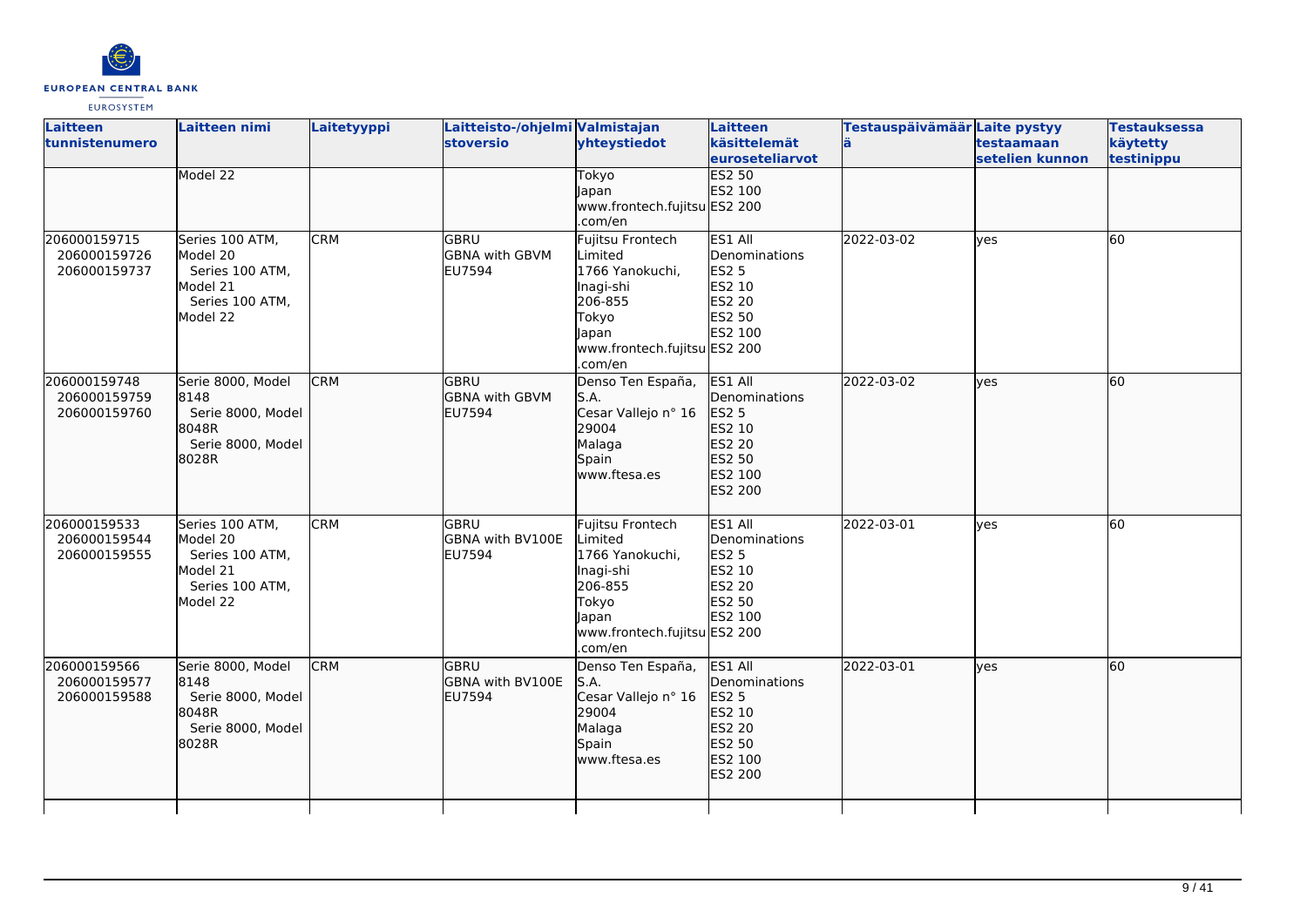

| <b>Laitteen</b><br>tunnistenumero            | Laitteen nimi                                                                          | Laitetyyppi | Laitteisto-/ohjelmi Valmistajan<br><b>stoversio</b> | yhteystiedot                                                                                                                                                                          | Laitteen<br>käsittelemät<br>euroseteliarvot                                                     | Testauspäivämäär Laite pystyy<br>lä | testaamaan<br>setelien kunnon | <b>Testauksessa</b><br>käytetty<br>testinippu |
|----------------------------------------------|----------------------------------------------------------------------------------------|-------------|-----------------------------------------------------|---------------------------------------------------------------------------------------------------------------------------------------------------------------------------------------|-------------------------------------------------------------------------------------------------|-------------------------------------|-------------------------------|-----------------------------------------------|
| 206000159338<br>206000159349<br>206000159350 | Series 100 ATM<br>Model 20<br>Series 100 ATM<br>Model 21<br>Series 100 ATM<br>Model 22 | <b>CRM</b>  | <b>GBRU</b><br>GBNA with BV100<br><b>EU7594</b>     | <b>Fujitsu Frontech</b><br>Limited<br>1766 Yanokuchi,<br>Inagi-shi<br>206-855<br>Tokyo<br>Japan<br>www.frontech.fujitsu ES2 200<br>.com/en                                            | <b>ES1 All</b><br>Denominations<br><b>ES2 5</b><br>ES2 10<br><b>ES2 20</b><br>ES2 50<br>ES2 100 | 2022-02-28                          | yes                           | $\overline{60}$                               |
| 206000159361<br>206000159372<br>206000159383 | Serie 8000, Model<br>8148<br>Serie 8000, Model<br>18048R<br>Serie 8000, Model<br>8028R | <b>CRM</b>  | lgbru<br>GBNA with BV100<br><b>EU7594</b>           | Denso Ten España,<br>S.A.<br>Cesar Vallejo nº 16<br>29004<br>Malaga<br>Spain<br>www.ftesa.es                                                                                          | ES1 All<br>Denominations<br>ES2 5<br>ES2 10<br>ES2 20<br>ES2 50<br>ES2 100<br>ES2 200           | 2022-02-28                          | lyes                          | 60                                            |
| 206000159225                                 | CI-50_RBW-15X                                                                          | <b>CRM</b>  | HVE-2XX<br>5008                                     | <b>Glory Global</b><br>Solutions<br>Thomas-Edison-Platz ES2 5<br>63263<br>Neu-Isenburg<br>Germany<br>www.gloryglobalsolu ES2 200<br>tions.com                                         | ES1 All<br>Denominations<br>ES2 10<br><b>ES2 20</b><br>ES2 50<br>ES2 100                        | 2022-02-24                          | <b>l</b> ves                  | $\overline{60}$                               |
| 206000159214                                 | SmartPay VTS                                                                           | <b>CRM</b>  | <b>CRM9250</b><br>V22004A0B2                        | Printec Hellas<br>S.M.S.A.<br>7-7A. Poseidonos<br>Ave. & Lokridos Str.<br>18344<br>Moschato, Athens<br>Greece<br>e.vasiliadou@printecES2 200<br>group.com<br>www.printecgroup.c<br>om | ES1 All<br><b>Denominations</b><br><b>ES2 5</b><br>ES2 10<br>ES2 20<br>ES2 50<br>ES2 100        | 2022-02-16                          | lves                          | 60                                            |
| 206000158689<br>206000158690                 | <b>RBG-200</b><br>RZ-200                                                               | <b>CRM</b>  | <b>HVD-200</b><br>6618                              | <b>Glory Global</b><br>Solutions                                                                                                                                                      | ES1 All<br>Denominations                                                                        | 2022-02-11                          | <b>l</b> ves                  | 60                                            |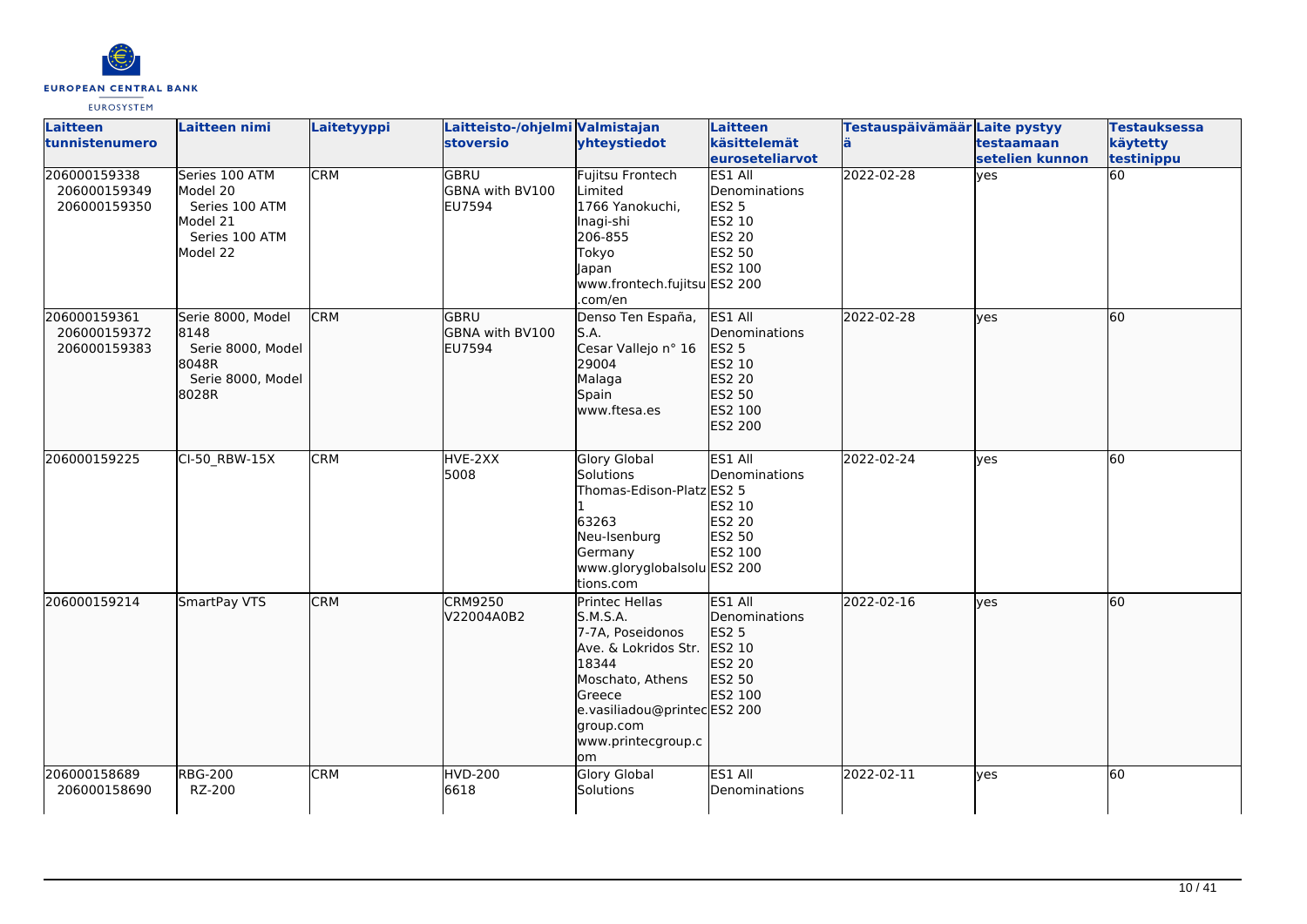

| Laitteen<br>tunnistenumero | <b>Laitteen nimi</b> | Laitetyyppi | Laitteisto-/ohjelmi Valmistajan<br><b>stoversio</b> | yhteystiedot                | Laitteen<br>käsittelemät | Testauspäivämäär Laite pystyy<br>ä | testaamaan      | <b>Testauksessa</b><br>käytetty |
|----------------------------|----------------------|-------------|-----------------------------------------------------|-----------------------------|--------------------------|------------------------------------|-----------------|---------------------------------|
|                            |                      |             |                                                     |                             | euroseteliarvot          |                                    | setelien kunnon | testinippu                      |
|                            |                      |             |                                                     | Thomas-Edison-Platz ES2 5   |                          |                                    |                 |                                 |
|                            |                      |             |                                                     |                             | ES2 10                   |                                    |                 |                                 |
|                            |                      |             |                                                     | 63263                       | <b>ES2 20</b>            |                                    |                 |                                 |
|                            |                      |             |                                                     | Neu-Isenburg                | ES2 50                   |                                    |                 |                                 |
|                            |                      |             |                                                     | Germany                     | ES2 100                  |                                    |                 |                                 |
|                            |                      |             |                                                     | www.gloryglobalsolu ES2 200 |                          |                                    |                 |                                 |
|                            |                      |             |                                                     | tions.com                   |                          |                                    |                 |                                 |
| 206000158725               | <b>RBG-200</b>       | <b>CRM</b>  | <b>HVD-210</b>                                      | Glory Global                | ES1 All                  | 2022-02-11                         | lyes            | 60                              |
| 206000158736               | RZ-200               |             | 6618                                                | Solutions                   | Denominations            |                                    |                 |                                 |
|                            |                      |             |                                                     | Thomas-Edison-Platz ES2 5   |                          |                                    |                 |                                 |
|                            |                      |             |                                                     |                             | ES2 10                   |                                    |                 |                                 |
|                            |                      |             |                                                     | 63263                       | ES2 20                   |                                    |                 |                                 |
|                            |                      |             |                                                     | Neu-Isenburg                | ES2 50                   |                                    |                 |                                 |
|                            |                      |             |                                                     | Germany                     | ES2 100                  |                                    |                 |                                 |
|                            |                      |             |                                                     | www.gloryglobalsolu ES2 200 |                          |                                    |                 |                                 |
|                            |                      |             |                                                     | tions.com                   |                          |                                    |                 |                                 |
| 207000158964               | SmartPay Lobby       | <b>CCM</b>  | <b>BIM2020</b>                                      | <b>Printec Hellas</b>       | ES1 All                  | 2022-02-11                         | lno             | 60                              |
|                            | Plus.                |             | 13-EU-15                                            | S.M.S.A.                    | Denominations            |                                    |                 |                                 |
|                            |                      |             |                                                     | 7-7A, Poseidonos            | <b>ES2 5</b>             |                                    |                 |                                 |
|                            |                      |             |                                                     | Ave. & Lokridos Str.        | ES2 10                   |                                    |                 |                                 |
|                            |                      |             |                                                     | 18344                       | ES2 20                   |                                    |                 |                                 |
|                            |                      |             |                                                     | Moschato, Athens            | ES2 50                   |                                    |                 |                                 |
|                            |                      |             |                                                     | Greece                      | ES2 100                  |                                    |                 |                                 |
|                            |                      |             |                                                     | e.vasiliadou@printecES2 200 |                          |                                    |                 |                                 |
|                            |                      |             |                                                     | group.com                   |                          |                                    |                 |                                 |
|                            |                      |             |                                                     | www.printecgroup.c<br>lom   |                          |                                    |                 |                                 |
| 206000158532               | Ray Maxi             | <b>CRM</b>  | V01.00.14                                           | Masterwork                  | ES1 All                  | 2022-02-09                         | lves            | 60                              |
|                            |                      |             |                                                     | Automodules                 | Denominations            |                                    |                 |                                 |
|                            |                      |             |                                                     | 4F, 223, Chong Yang ES2 5   |                          |                                    |                 |                                 |
|                            |                      |             |                                                     | <b>Rd</b>                   | ES2 10                   |                                    |                 |                                 |
|                            |                      |             |                                                     | 115 Nangang                 | ES2 20                   |                                    |                 |                                 |
|                            |                      |             |                                                     | Taipei                      | ES2 50                   |                                    |                 |                                 |
|                            |                      |             |                                                     | Taiwan                      | ES2 100                  |                                    |                 |                                 |
|                            |                      |             |                                                     | www.automodules.c ES2 200   |                          |                                    |                 |                                 |
|                            |                      |             |                                                     | lom                         |                          |                                    |                 |                                 |
| 206000158543               | Ray Ultra            | <b>CRM</b>  | v000019                                             | Masterwork                  | ES1 All                  | 2022-02-09                         | yes             | 60                              |
|                            |                      |             |                                                     | Automodules                 | Denominations            |                                    |                 |                                 |
|                            |                      |             |                                                     | 4F, 223, Chong Yang ES2 5   |                          |                                    |                 |                                 |
|                            |                      |             |                                                     | Rd                          | ES2 10                   |                                    |                 |                                 |
|                            |                      |             |                                                     |                             |                          |                                    |                 |                                 |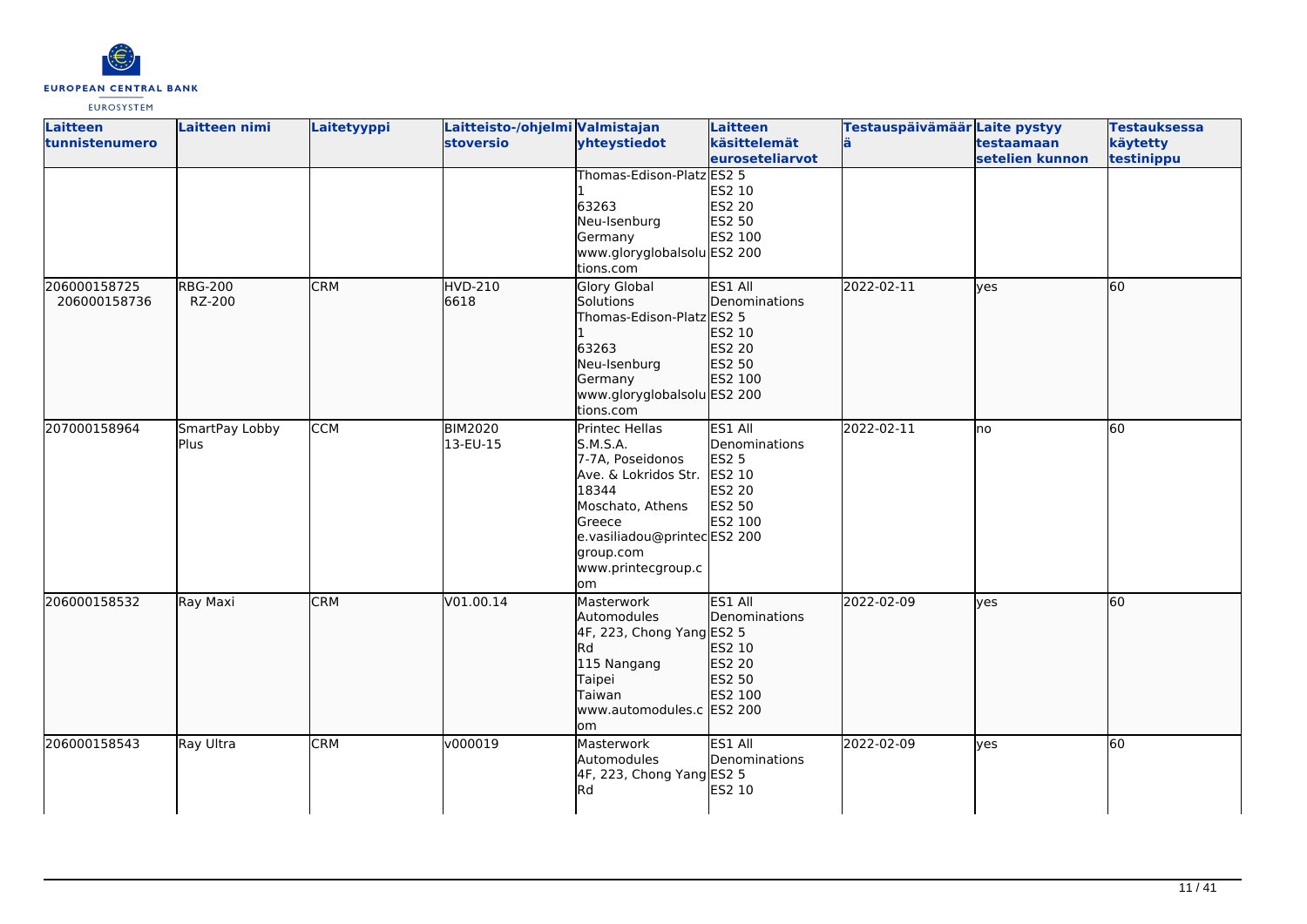

| Laitteen<br>tunnistenumero   | <b>Laitteen nimi</b>     | Laitetyyppi | Laitteisto-/ohjelmi Valmistajan<br><b>stoversio</b> | yhteystiedot                                                                                                                                                      | <b>Laitteen</b><br>käsittelemät                                                              | Testauspäivämäär Laite pystyy<br>lä | testaamaan      | <b>Testauksessa</b><br>käytetty |
|------------------------------|--------------------------|-------------|-----------------------------------------------------|-------------------------------------------------------------------------------------------------------------------------------------------------------------------|----------------------------------------------------------------------------------------------|-------------------------------------|-----------------|---------------------------------|
|                              |                          |             |                                                     |                                                                                                                                                                   | <b>leuroseteliarvot</b>                                                                      |                                     | setelien kunnon | testinippu                      |
|                              |                          |             |                                                     | 115 Nangang<br>Taipei<br>Taiwan<br>www.automodules.c ES2 200<br>om                                                                                                | <b>ES2 20</b><br>ES2 50<br>ES2 100                                                           |                                     |                 |                                 |
| 206000158576                 | TellerInfinity           | <b>CRM</b>  | <b>SDA II</b><br>Model Package:<br>24               | <b>Glory Global</b><br>Solutions<br>536-87-0978 version Thomas-Edison-Platz ES2 5<br>63263<br>Neu-Isenburg<br>Germany<br>www.gloryglobalsolu ES2 200<br>tions.com | ES1 All<br><b>Denominations</b><br>ES2 10<br>ES2 20<br>ES2 50<br>ES2 100                     | 2022-02-09                          | lves            | 60                              |
| 206000158008<br>206000158019 | <b>RBG-200</b><br>RZ-200 | <b>CRM</b>  | <b>HVD-200</b><br>0514                              | <b>Glory Global</b><br>Solutions<br>Thomas-Edison-Platz ES2 5<br>63263<br>Neu-Isenburg<br>Germany<br>www.gloryglobalsolu ES2 200<br>tions.com                     | ES1 All<br>Denominations<br>ES2 10<br>ES2 20<br>ES2 50<br>ES2 100                            | 2022-02-03                          | <b>ves</b>      | 60                              |
| 206000158042<br>206000158053 | <b>RBG-200</b><br>RZ-200 | <b>CRM</b>  | <b>HVD-210</b><br>0514                              | Glory Global<br>Solutions<br>Thomas-Edison-Platz ES2 5<br>63263<br>Neu-Isenburg<br>Germany<br>www.gloryglobalsolu ES2 200<br>tions.com                            | ES1 All<br>Denominations<br><b>ES2 10</b><br>ES2 20<br>ES2 50<br>ES2 100                     | 2022-02-03                          | lyes            | 60                              |
| 206000111375                 | CM18 (T)plus             | <b>CRM</b>  | RS32H<br>ZGC4.EUG005.05                             | Ratiodata SE<br>Denecken Heide 4<br>30900<br>Weidemark<br>Germany<br>Uwe.Merker@ratiod<br>ata.de<br>www.ratiodata.de                                              | ES1 All<br>Denominations<br><b>ES2 5</b><br>ES2 10<br>ES2 20<br>ES2 50<br>ES2 100<br>ES2 200 | 2022-02-02                          | yes             | 60                              |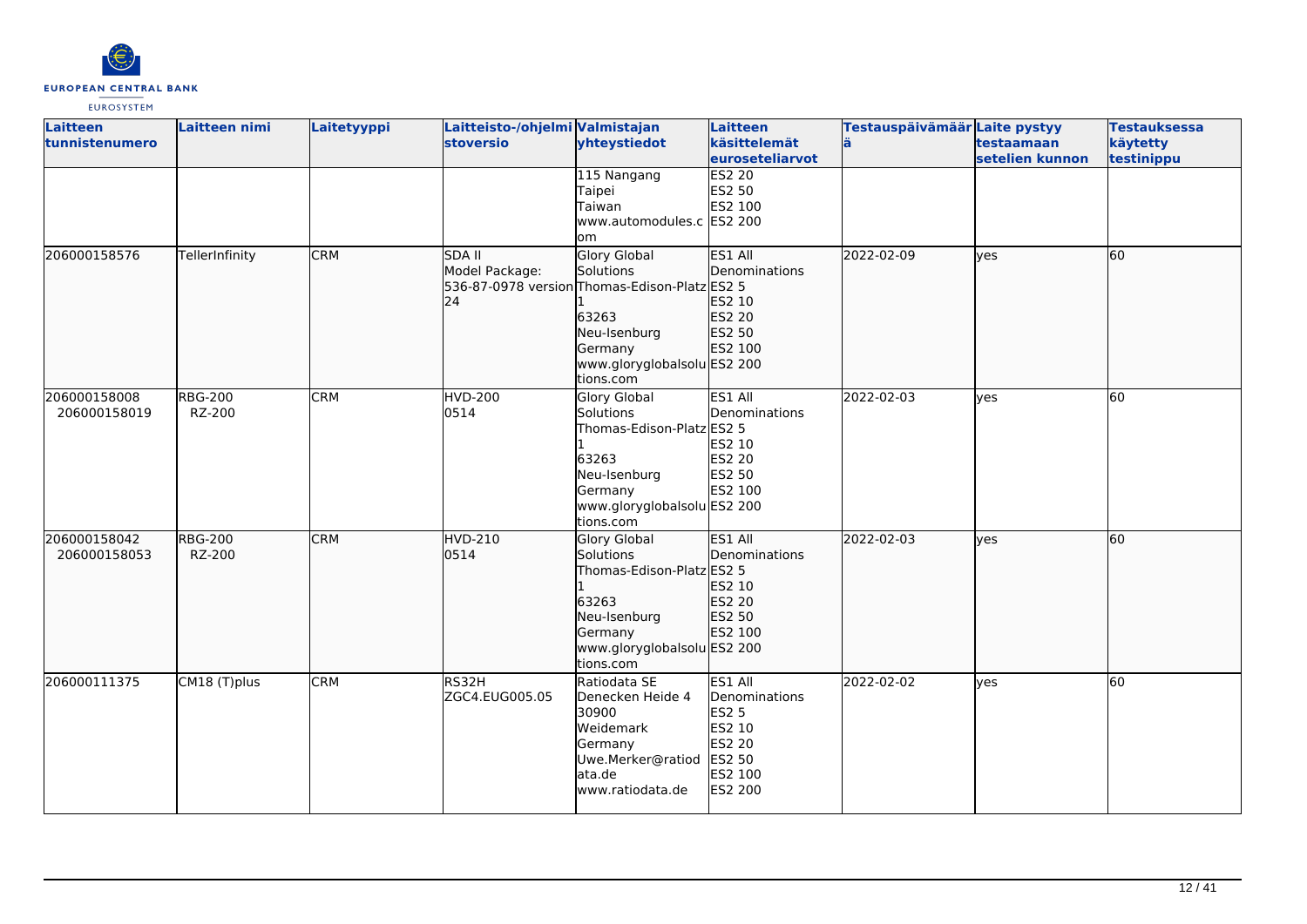

| Laitteen<br>ltunnistenumero                                                                                                                                                                                                                                  | <b>Laitteen nimi</b>                                                                                                                                                                                                                                                                                                                                                                                                                                                                                                                                                                                                               | Laitetyyppi | Laitteisto-/ohjelmi Valmistajan<br><b>stoversio</b>                                                                                                                      | yhteystiedot                                                                                                                                                              | Laitteen<br>käsittelemät                                                              | Testauspäivämäär Laite pystyy<br>lä. | testaamaan      | <b>Testauksessa</b><br>käytetty |
|--------------------------------------------------------------------------------------------------------------------------------------------------------------------------------------------------------------------------------------------------------------|------------------------------------------------------------------------------------------------------------------------------------------------------------------------------------------------------------------------------------------------------------------------------------------------------------------------------------------------------------------------------------------------------------------------------------------------------------------------------------------------------------------------------------------------------------------------------------------------------------------------------------|-------------|--------------------------------------------------------------------------------------------------------------------------------------------------------------------------|---------------------------------------------------------------------------------------------------------------------------------------------------------------------------|---------------------------------------------------------------------------------------|--------------------------------------|-----------------|---------------------------------|
|                                                                                                                                                                                                                                                              |                                                                                                                                                                                                                                                                                                                                                                                                                                                                                                                                                                                                                                    |             |                                                                                                                                                                          |                                                                                                                                                                           | euroseteliarvot                                                                       |                                      | setelien kunnon | testinippu                      |
| 210000159050<br>210000159061<br>210000159072<br>210000159083<br>210000159094<br>210000159107<br>210000159118<br>210000159129<br>210000159130<br>210000159141<br>210000159152<br>210000159163<br>210000159174<br>210000159185<br>210000159196<br>210000159209 | <b>BCi-L (Lobby</b><br>Business Change)<br>K206 Combo<br>machine<br>K506 Combo<br>Machine<br>4320 Cash<br>Exchange Machine<br>4330 Cash<br><b>Exchange Machine</b><br>4380 Cash<br><b>Exchange Machine</b><br>R206 Cash<br>Exchange Machine<br>R216 Cash<br>Exchange Machine<br>R208 Cash<br>Exchange Machine<br>R218 Cash<br>Exchange Machine<br>R300 Cash<br><b>Exchange Machine</b><br><b>BCi-6 Business</b><br>Change Machine<br><b>BCi-8 Business</b><br>Change Machine<br><b>BCi-L Business</b><br>Change Machine<br>XDCi Express<br>Deposit and Change<br>Machine<br><b>XDCi-N Express</b><br>Deposit and Change<br>Machine | <b>CDM</b>  | The CPi bank note<br>reader is an<br>integrated module<br>withim the mach<br>FW:286140530 Note Berkshire<br>table: 523244433<br>Machine application:<br>Windows Mini CRM | Consillion Ltd<br>Unit 510, Eskdale<br>Road<br>Winnersh Triangle<br><b>RG41 5TU</b><br>Wokingham<br>United Kingdom<br>mark.price@consillio<br>n.com<br>www.consillion.com | ES1 All<br>Denominations<br>ES2 5<br>ES2 10<br>ES2 20<br>ES2 50<br>ES2 100<br>ES2 200 | 2022-01-31                           | lno             | 60                              |
| 206000140212<br>206000140223<br>206000140234<br>206000140245<br>206000140256<br>206000140267<br>206000140278                                                                                                                                                 | MONIMAX 8600<br>MONIMAX 8000A<br>MONIMAX 8000TA<br>MONIMAX 8200<br>MONIMAX 8200T<br>MONIMAX 8200CL<br>MONIMAX 8200TA                                                                                                                                                                                                                                                                                                                                                                                                                                                                                                               | <b>CRM</b>  | NH BCU24<br>V 01.00.16                                                                                                                                                   | Hyosung TNS Inc<br>Suseo Bldg., 281,<br>Gwangpyeong-ro,<br>Gangnam-gu<br>135-884<br>Seoul<br>South Korea                                                                  | ES1 All<br>Denominations<br><b>ES2 5</b><br>ES2 10<br>ES2 20<br>ES2 50<br>ES2 100     | 2022-01-25                           | lyes            | 60                              |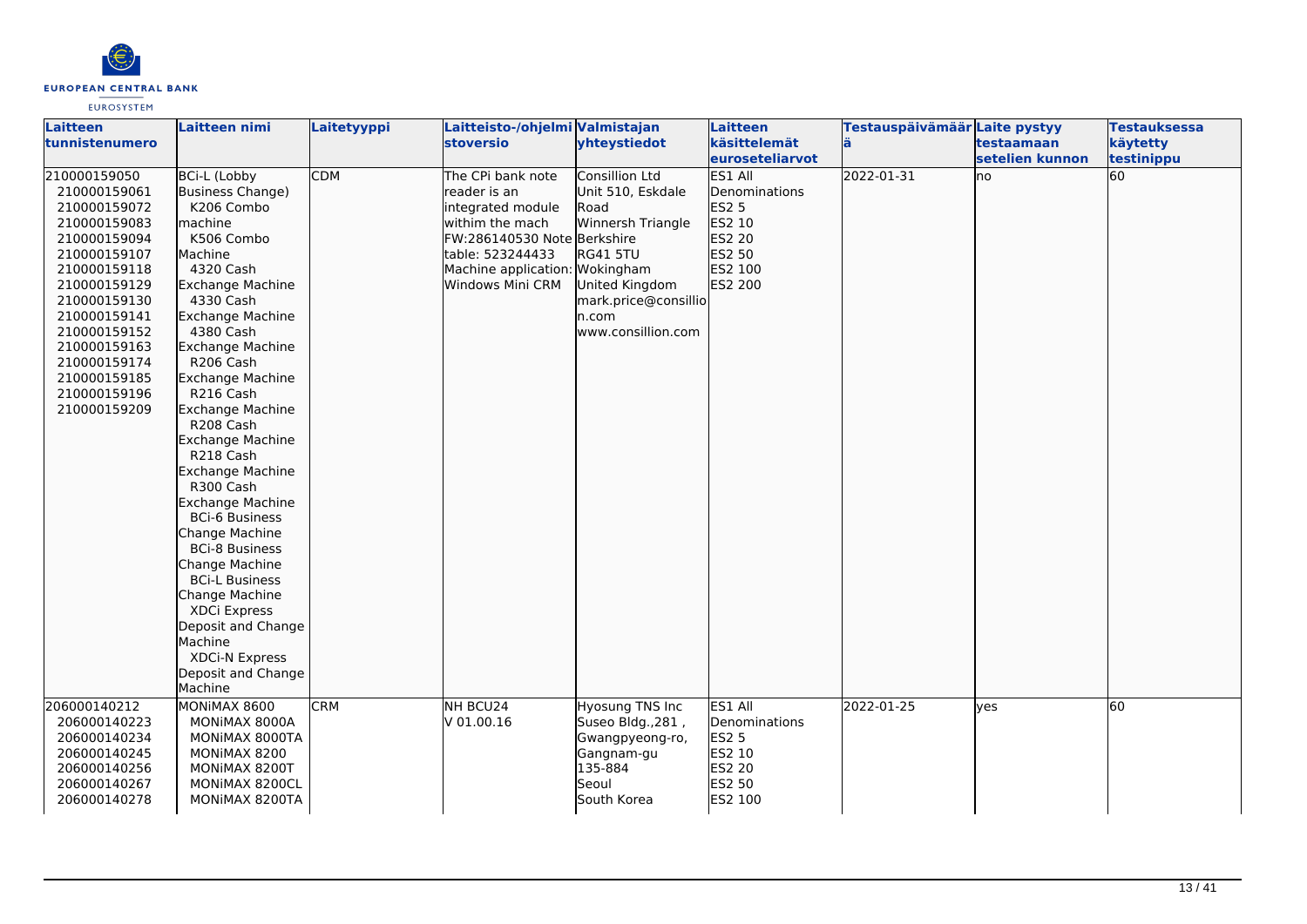

| Laitteen       | <b>Laitteen nimi</b> | Laitetyyppi | Laitteisto-/ohjelmi Valmistajan |                             | <b>Laitteen</b> | Testauspäivämäär Laite pystyy |                 | <b>Testauksessa</b> |
|----------------|----------------------|-------------|---------------------------------|-----------------------------|-----------------|-------------------------------|-----------------|---------------------|
| tunnistenumero |                      |             | stoversio                       | yhteystiedot                | käsittelemät    |                               | testaamaan      | käytetty            |
|                |                      |             |                                 |                             | euroseteliarvot |                               | setelien kunnon | testinippu          |
| 206000140289   | MONIMAX 8600T        |             |                                 | hyunji.jo@hyosung.c ES2 200 |                 |                               |                 |                     |
| 206000140290   | MONIMAX 8600R        |             |                                 | om                          |                 |                               |                 |                     |
| 206000140303   | MONIMAX 8700         |             |                                 | www.hyosung.com             |                 |                               |                 |                     |
| 206000140314   | MONIMAX 8700T        |             |                                 |                             |                 |                               |                 |                     |
| 206000140325   | MONIMAX 8800         |             |                                 |                             |                 |                               |                 |                     |
| 206000140336   | MONIMAX 8800T        |             |                                 |                             |                 |                               |                 |                     |
| 206000140347   | BranchSolution       |             |                                 |                             |                 |                               |                 |                     |
| 206000158246   | 8050                 |             |                                 |                             |                 |                               |                 |                     |
| 206000158257   | <b>MONIMAX</b>       |             |                                 |                             |                 |                               |                 |                     |
| 206000158268   | 8100QTN              |             |                                 |                             |                 |                               |                 |                     |
| 206000158279   | MONIMAX 8200S        |             |                                 |                             |                 |                               |                 |                     |
| 206000158280   | MONIMAX 8200SR       |             |                                 |                             |                 |                               |                 |                     |
| 206000158291   | MONIMAX 8200ST       |             |                                 |                             |                 |                               |                 |                     |
| 206000158304   | MONIMAX 8200QT       |             |                                 |                             |                 |                               |                 |                     |
|                | MONIMAX 8600SR       |             |                                 |                             |                 |                               |                 |                     |
|                | MONIMAX 8700TE       |             |                                 |                             |                 |                               |                 |                     |
| 206000156870   | <b>CINEO C4060</b>   | <b>CRM</b>  | <b>MOVE CWAA</b>                | Diebold Nixdorf             | ES1 All         | 2022-01-25                    | lyes            | 60                  |
| 206000156881   | <b>CINEO C4040</b>   |             | MOVE_CWAA_EUR_1 Systems GmbH    |                             | Denominations   |                               |                 |                     |
| 206000156892   | CS 4040              |             | 053                             | Heinz-Nixdorf-Ring 1 ES2 5  |                 |                               |                 |                     |
| 206000156905   | <b>CINEO C4080</b>   |             |                                 | 33106                       | ES2 10          |                               |                 |                     |
| 206000156916   | CS 4080              |             |                                 | Paderborn                   | ES2 20          |                               |                 |                     |
| 206000156927   | <b>CINEO C4560</b>   |             |                                 | Germany                     | ES2 50          |                               |                 |                     |
| 206000156938   | CS 4560              |             |                                 | info.de@dieboldnixd ES2 100 |                 |                               |                 |                     |
| 206000156949   | <b>CINEO C4580</b>   |             |                                 | lorf.com                    | ES2 200         |                               |                 |                     |
| 206000156950   | CS 4580              |             |                                 | www.dieboldnixdorf.         |                 |                               |                 |                     |
| 206000156961   | <b>CINEO C2090</b>   |             |                                 | com                         |                 |                               |                 |                     |
| 206000156972   | CS 2090              |             |                                 |                             |                 |                               |                 |                     |
| 206000156983   | <b>CINEO C4090</b>   |             |                                 |                             |                 |                               |                 |                     |
| 206000156994   | CS 4090              |             |                                 |                             |                 |                               |                 |                     |
| 206000157007   | <b>CINEO C2080</b>   |             |                                 |                             |                 |                               |                 |                     |
| 206000157018   | CS 2080              |             |                                 |                             |                 |                               |                 |                     |
| 206000157029   | <b>CINEO C6040</b>   |             |                                 |                             |                 |                               |                 |                     |
| 206000157030   | CS 6040              |             |                                 |                             |                 |                               |                 |                     |
| 206000157041   | CINEO C6040          |             |                                 |                             |                 |                               |                 |                     |
| 206000157052   | Compact              |             |                                 |                             |                 |                               |                 |                     |
| 206000157063   | CS 6040 Compact      |             |                                 |                             |                 |                               |                 |                     |
| 206000157074   | <b>CINEO C6030</b>   |             |                                 |                             |                 |                               |                 |                     |
| 206000157085   | CS 6030              |             |                                 |                             |                 |                               |                 |                     |
| 206000157096   | <b>CINEO C6050</b>   |             |                                 |                             |                 |                               |                 |                     |
| 206000157109   | CS 6050              |             |                                 |                             |                 |                               |                 |                     |
|                | CS 4060              |             |                                 |                             |                 |                               |                 |                     |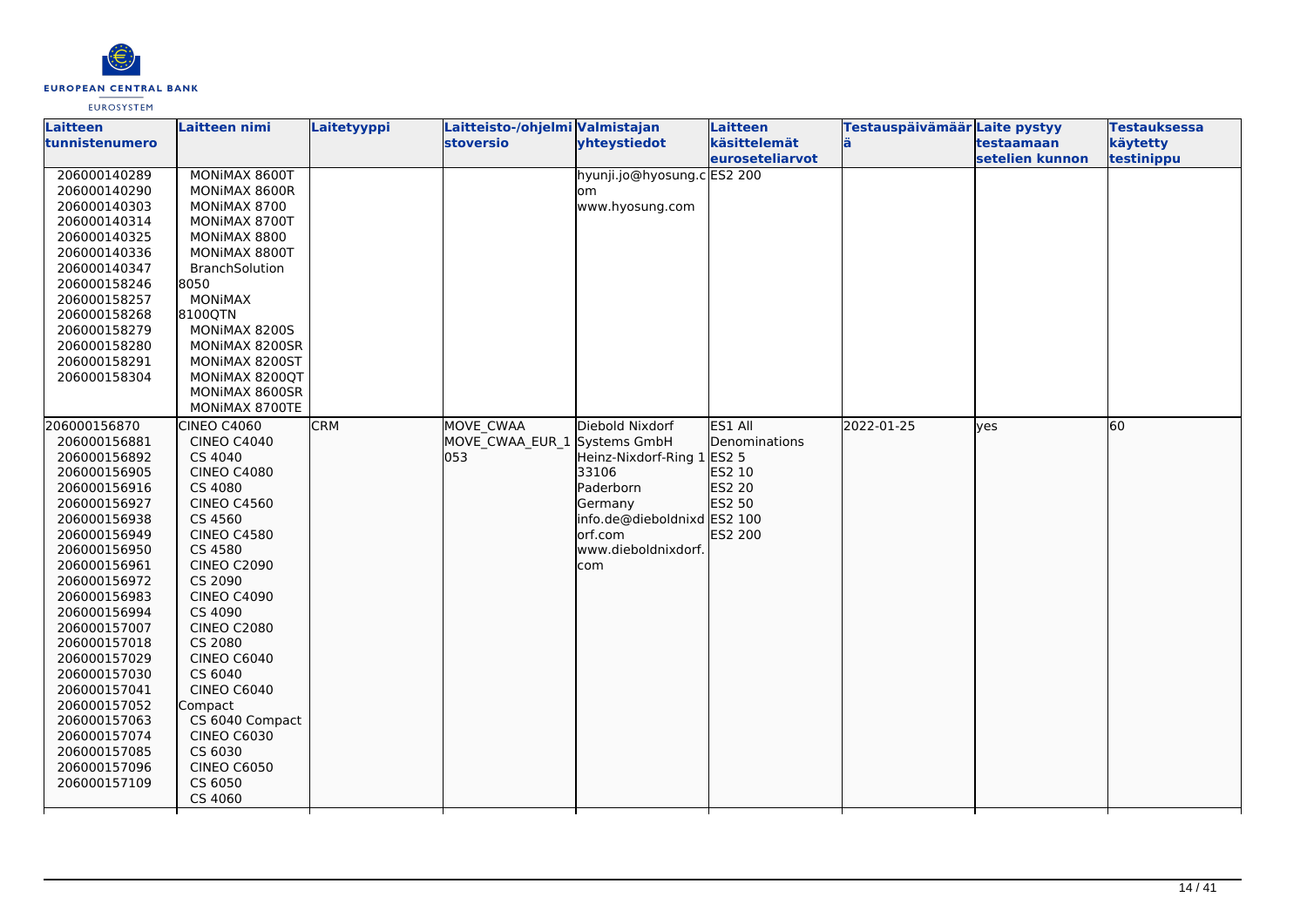

| Laitteen       | Laitteen nimi      | Laitetyyppi | Laitteisto-/ohjelmi Valmistajan |                                        | Laitteen        | Testauspäivämäär Laite pystyy |                  | <b>Testauksessa</b> |
|----------------|--------------------|-------------|---------------------------------|----------------------------------------|-----------------|-------------------------------|------------------|---------------------|
| tunnistenumero |                    |             | <b>stoversio</b>                | yhteystiedot                           | käsittelemät    | lä.                           | testaamaan       | käytetty            |
|                |                    |             |                                 |                                        | euroseteliarvot |                               | lsetelien kunnon | testinippu          |
| 206000157110   | <b>CINEO C4060</b> | <b>CRM</b>  | MOVE_CWCA                       | Diebold Nixdorf                        | ES1 All         | 2022-01-25                    | lyes             | 60                  |
| 206000157121   | <b>CINEO C4040</b> |             | MOVE_CWAA_EUR_1 Systems GmbH    |                                        | Denominations   |                               |                  |                     |
| 206000157132   | CS 4040            |             | 053                             | Heinz-Nixdorf-Ring 1 ES2 5             |                 |                               |                  |                     |
| 206000157143   | <b>CINEO C4080</b> |             |                                 | 33106                                  | ES2 10          |                               |                  |                     |
| 206000157154   | CS 4080            |             |                                 | Paderborn                              | ES2 20          |                               |                  |                     |
| 206000157165   | <b>CINEO C4560</b> |             |                                 | Germany                                | ES2 50          |                               |                  |                     |
| 206000157176   | CS 4560            |             |                                 | info.de@dieboldnixd ES2 100            |                 |                               |                  |                     |
| 206000157187   | <b>CINEO C4580</b> |             |                                 | orf.com                                | ES2 200         |                               |                  |                     |
| 206000157198   | CS 4580            |             |                                 | www.dieboldnixdorf.                    |                 |                               |                  |                     |
| 206000157201   | <b>CINEO C2090</b> |             |                                 | com                                    |                 |                               |                  |                     |
| 206000157212   | CS 2090            |             |                                 |                                        |                 |                               |                  |                     |
| 206000157223   | <b>CINEO C4090</b> |             |                                 |                                        |                 |                               |                  |                     |
| 206000157234   | CS 4090            |             |                                 |                                        |                 |                               |                  |                     |
| 206000157245   | <b>CINEO C2080</b> |             |                                 |                                        |                 |                               |                  |                     |
| 206000157256   | CS 2080            |             |                                 |                                        |                 |                               |                  |                     |
| 206000157267   | CINEO C6040        |             |                                 |                                        |                 |                               |                  |                     |
| 206000157278   | CS 6040            |             |                                 |                                        |                 |                               |                  |                     |
| 206000157289   | <b>CINEO C6040</b> |             |                                 |                                        |                 |                               |                  |                     |
| 206000157290   | Compact            |             |                                 |                                        |                 |                               |                  |                     |
| 206000157303   | CS 6040 Compact    |             |                                 |                                        |                 |                               |                  |                     |
| 206000157314   | <b>CINEO C6030</b> |             |                                 |                                        |                 |                               |                  |                     |
| 206000157325   | CS 6030            |             |                                 |                                        |                 |                               |                  |                     |
| 206000157336   | <b>CINEO C6050</b> |             |                                 |                                        |                 |                               |                  |                     |
| 206000157347   | CS 6050            |             |                                 |                                        |                 |                               |                  |                     |
|                | CS 4060            |             |                                 |                                        |                 |                               |                  |                     |
| 208000157555   | Cineo C6010        | <b>COM</b>  | <b>MOVE PWBA</b>                | Diebold Nixdorf                        | ES1 All         | 2022-01-25                    | lyes             | 60                  |
| 208000157566   | CS 6010            |             | MOVE_PWBA_EUR_1                 | Systems GmbH                           | Denominations   |                               |                  |                     |
|                |                    |             | 053                             | Heinz-Nixdorf-Ring 1 ES2 5             |                 |                               |                  |                     |
|                |                    |             |                                 | 33106                                  | ES2 10          |                               |                  |                     |
|                |                    |             |                                 | Paderborn                              | ES2 20          |                               |                  |                     |
|                |                    |             |                                 | Germany                                | ES2 50          |                               |                  |                     |
|                |                    |             |                                 | info.de@dieboldnixd ES2 100<br>orf.com | ES2 200         |                               |                  |                     |
|                |                    |             |                                 |                                        |                 |                               |                  |                     |
|                |                    |             |                                 | www.dieboldnixdorf.                    |                 |                               |                  |                     |
|                |                    |             |                                 | com                                    |                 |                               |                  |                     |
| 208000157577   | Cineo C6010        | <b>COM</b>  | MOVE PWCC                       | Diebold Nixdorf                        | ES1 All         | 2022-01-25                    | lyes             | 60                  |
| 208000157588   | CS 6010            |             | MOVE PWBA EUR 1                 | Systems GmbH                           | Denominations   |                               |                  |                     |
|                |                    |             | 053                             | Heinz-Nixdorf-Ring 1 ES2 5             |                 |                               |                  |                     |
|                |                    |             |                                 | 33106                                  | ES2 10          |                               |                  |                     |
|                |                    |             |                                 | Paderborn                              | <b>ES2 20</b>   |                               |                  |                     |
|                |                    |             |                                 | Germany                                | ES2 50          |                               |                  |                     |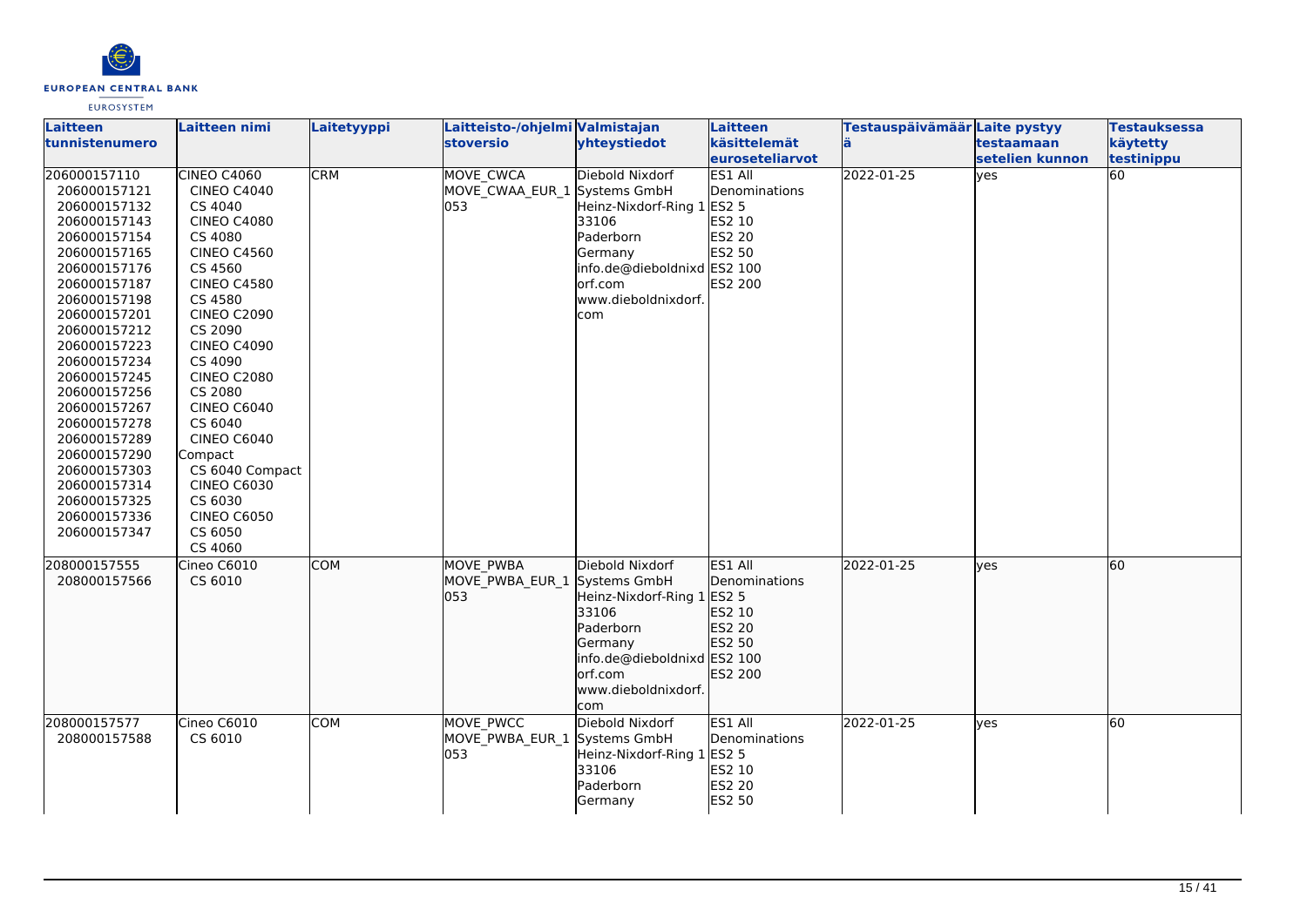

| <b>Laitteen</b><br>tunnistenumero | <b>Laitteen nimi</b>           | Laitetyyppi | Laitteisto-/ohjelmi Valmistajan<br><b>stoversio</b> | yhteystiedot                | Laitteen<br>käsittelemät | Testauspäivämäär Laite pystyy | testaamaan      | <b>Testauksessa</b><br>käytetty |
|-----------------------------------|--------------------------------|-------------|-----------------------------------------------------|-----------------------------|--------------------------|-------------------------------|-----------------|---------------------------------|
|                                   |                                |             |                                                     |                             | <b>leuroseteliarvot</b>  |                               | setelien kunnon | testinippu                      |
|                                   |                                |             |                                                     | info.de@dieboldnixd ES2 100 |                          |                               |                 |                                 |
|                                   |                                |             |                                                     | orf.com                     | ES2 200                  |                               |                 |                                 |
|                                   |                                |             |                                                     | www.dieboldnixdorf.         |                          |                               |                 |                                 |
|                                   |                                |             |                                                     | com                         |                          |                               |                 |                                 |
| 205000158416                      | MONIMAX 7800T                  | <b>CIM</b>  | NHBCU30                                             | Hyosung TNS Inc             | ES1 All                  | 2022-01-25                    | lno             | 60                              |
| 205000158427                      | MONIMAX 7700TE                 |             | V 01.00.01                                          | Suseo Bldg., 281,           | Denominations            |                               |                 |                                 |
| 205000158438                      | MONIMAX 7800                   |             |                                                     | Gwangpyeong-ro,             | <b>ES2 5</b>             |                               |                 |                                 |
| 205000158449                      | MONIMAX 7800I                  |             |                                                     | Gangnam-gu                  | ES2 10                   |                               |                 |                                 |
| 205000158450                      | MONIMAX 7800IA                 |             |                                                     | 135-884                     | ES2 20                   |                               |                 |                                 |
| 205000158461                      | MONIMAX 7800IR                 |             |                                                     | Seoul                       | ES2 50                   |                               |                 |                                 |
| 205000158472                      | MONIMAX 7800DA                 |             |                                                     | South Korea                 | ES2 100                  |                               |                 |                                 |
| 205000158483                      | MONIMAX 7800DR                 |             |                                                     | hyunji.jo@hyosung.c ES2 200 |                          |                               |                 |                                 |
| 205000158494                      | MONIMAX 7800TA                 |             |                                                     | om                          |                          |                               |                 |                                 |
| 205000158508                      | MONIMAX 7800TR                 |             |                                                     | www.hyosung.com             |                          |                               |                 |                                 |
| 206000139479                      | MONISAFE 500                   | <b>CRM</b>  | NH BCU57M                                           | Hyosung TNS Inc             | ES1 All                  | 2022-01-24                    | ves             | 60                              |
| 206000139480                      | MONISAFE 500SE                 |             | V 01.00.14                                          | Suseo Bldg., 281,           | Denominations            |                               |                 |                                 |
| 206000139491                      | MONISAFE 500S                  |             |                                                     | Gwangpyeong-ro,             | <b>ES2 5</b>             |                               |                 |                                 |
| 206000139505                      | MONISAFE 500H                  |             |                                                     | Gangnam-gu                  | ES2 10                   |                               |                 |                                 |
| 206000139516                      | MONISAFE 500R                  |             |                                                     | 135-884                     | <b>ES2 20</b>            |                               |                 |                                 |
| 206000139527                      | MONISAFE 610S                  |             |                                                     | Seoul                       | ES2 50                   |                               |                 |                                 |
| 206000158144                      | MONISAFE 500A                  |             |                                                     | South Korea                 | ES2 100                  |                               |                 |                                 |
| 206000158155                      | MONISAFE 500STE                |             |                                                     | hyunji.jo@hyosung.c ES2 200 |                          |                               |                 |                                 |
| 206000158166                      | MONISAFE 620S                  |             |                                                     | lom                         |                          |                               |                 |                                 |
|                                   |                                |             |                                                     | www.hyosung.com             |                          |                               |                 |                                 |
| 206000139538                      | MONISAFE 500                   | <b>CRM</b>  | NH BCU67                                            | Hyosung TNS Inc             | ES1 All                  | 2022-01-24                    | lves            | 60                              |
| 206000140358                      | MONISAFE 500SE                 |             | V 01.00.14                                          | Suseo Bldg., 281,           | <b>Denominations</b>     |                               |                 |                                 |
| 206000140369                      | MONISAFE 500S                  |             |                                                     | Gwangpyeong-ro,             | <b>ES2 5</b>             |                               |                 |                                 |
| 206000140370<br>206000140381      | MONISAFE 500H<br>MONISAFE 500R |             |                                                     | Gangnam-gu<br>135-884       | ES2 10<br><b>ES2 20</b>  |                               |                 |                                 |
| 206000140392                      | MONISAFE 610S                  |             |                                                     | Seoul                       | ES2 50                   |                               |                 |                                 |
| 206000158202                      | MONISAFE 500A                  |             |                                                     | South Korea                 | ES2 100                  |                               |                 |                                 |
| 206000158213                      | MONISAFE 500STE                |             |                                                     | hyunji.jo@hyosung.c ES2 200 |                          |                               |                 |                                 |
| 206000158224                      | <b>MONISAFE 620S</b>           |             |                                                     | lom                         |                          |                               |                 |                                 |
|                                   |                                |             |                                                     | www.hyosung.com             |                          |                               |                 |                                 |
| 206000157597                      | DN Series 200                  | <b>CRM</b>  | MOVEm CDAA                                          | Diebold Nixdorf             | ES1 All                  | 2022-01-24                    | <b>l</b> ves    | 60                              |
| 206000157600                      | CS 4060                        |             | MOVEm CDAA EUR Systems GmbH                         |                             | Denominations            |                               |                 |                                 |
| 206000157611                      | CS 4560                        |             | 1018                                                | Heinz-Nixdorf-Ring 1        | <b>ES2 5</b>             |                               |                 |                                 |
| 206000157622                      | DN Series 250                  |             |                                                     | 33106                       | ES2 10                   |                               |                 |                                 |
| 206000157633                      | DN Series 400                  |             |                                                     | Paderborn                   | ES2 20                   |                               |                 |                                 |
| 206000157644                      | DN Series 405DT                |             |                                                     | Germany                     | <b>ES2 50</b>            |                               |                 |                                 |
|                                   |                                |             |                                                     |                             |                          |                               |                 |                                 |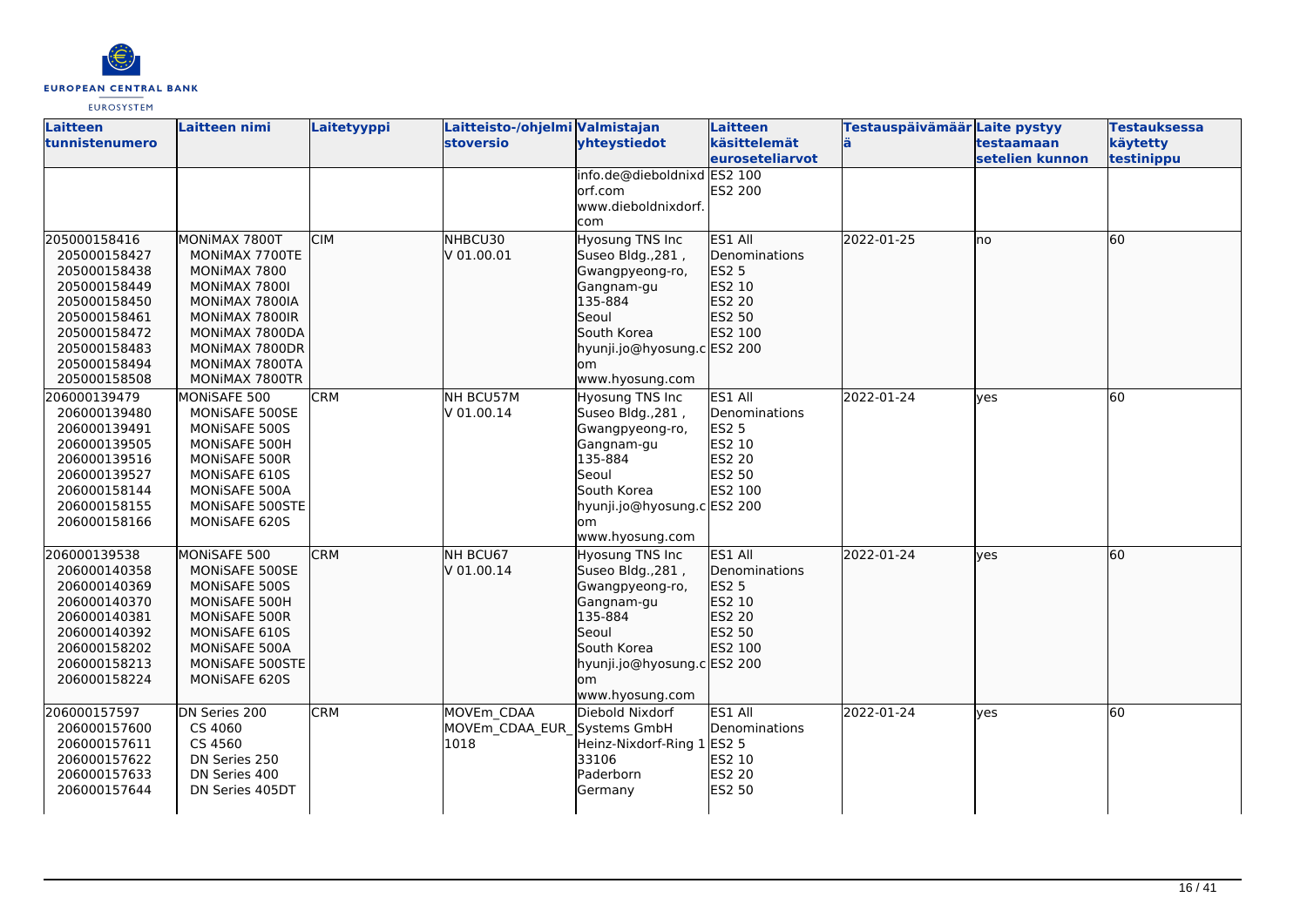

| <b>Laitteen</b>       | Laitteen nimi         | <b>Laitetyyppi</b> | Laitteisto-/ohjelmi Valmistajan |                                         | Laitteen                        | Testauspäivämäär Laite pystyy |                               | <b>Testauksessa</b>    |
|-----------------------|-----------------------|--------------------|---------------------------------|-----------------------------------------|---------------------------------|-------------------------------|-------------------------------|------------------------|
| <b>tunnistenumero</b> |                       |                    | <b>stoversio</b>                | yhteystiedot                            | käsittelemät<br>euroseteliarvot |                               | testaamaan<br>setelien kunnon | käytetty<br>testinippu |
|                       |                       |                    |                                 |                                         |                                 |                               |                               |                        |
| 206000157655          | DN Series 450         |                    |                                 | info.de@dieboldnixd ES2 100<br>lorf.com |                                 |                               |                               |                        |
| 206000157666          | DN Series 470         |                    |                                 |                                         | ES2 200                         |                               |                               |                        |
| 206000157677          | DN Series 490         |                    |                                 | www.dieboldnixdorf.                     |                                 |                               |                               |                        |
|                       |                       |                    |                                 | com                                     |                                 |                               |                               |                        |
| 206000139413          | MONISAFE 500          | <b>CRM</b>         | NH BCU57                        | Hyosung TNS Inc                         | ES1 All                         | 2022-01-21                    | lves                          | 60                     |
| 206000139424          | MONISAFE 500SE        |                    | V 01.00.14                      | Suseo Bldg., 281,                       | Denominations                   |                               |                               |                        |
| 206000139435          | MONISAFE 500S         |                    |                                 | Gwangpyeong-ro,                         | ES2 5                           |                               |                               |                        |
| 206000139446          | MONISAFE 500H         |                    |                                 | Gangnam-gu                              | ES2 10                          |                               |                               |                        |
| 206000139457          | MONISAFE 500R         |                    |                                 | 135-884                                 | ES2 20                          |                               |                               |                        |
| 206000139468          | MONISAFE 610S         |                    |                                 | Seoul                                   | ES2 50                          |                               |                               |                        |
| 206000158111          | MONISAFE 500A         |                    |                                 | South Korea                             | ES2 100                         |                               |                               |                        |
| 206000158122          | MONISAFE 500STE       |                    |                                 | hyunji.jo@hyosung.c ES2 200             |                                 |                               |                               |                        |
| 206000158133          | MONISAFE 620S         |                    |                                 | om                                      |                                 |                               |                               |                        |
|                       |                       |                    |                                 | www.hyosung.com                         |                                 |                               |                               |                        |
| 206000139981          | MONIMAX 8600          | <b>CRM</b>         | NH BCU63                        | <b>Hyosung TNS Inc</b>                  | ES1 All                         | 2022-01-21                    | lyes                          | 60                     |
| 206000139992          | MONIMAX 8000A         |                    | V 01.00.14                      | Suseo Bldg., 281,                       | Denominations                   |                               |                               |                        |
| 206000140007          | MONIMAX 8000TA        |                    |                                 | Gwangpyeong-ro,                         | <b>ES2 5</b>                    |                               |                               |                        |
| 206000140018          | MONIMAX 8000P         |                    |                                 | Gangnam-gu                              | ES2 10                          |                               |                               |                        |
| 206000140029          | MONIMAX 8000PT        |                    |                                 | 135-884                                 | ES2 20                          |                               |                               |                        |
| 206000140030          | MONIMAX 8200          |                    |                                 | Seoul                                   | ES2 50                          |                               |                               |                        |
| 206000140041          | MONIMAX 8200T         |                    |                                 | South Korea                             | ES2 100                         |                               |                               |                        |
| 206000140052          | MONIMAX 8200CL        |                    |                                 | hyunji.jo@hyosung.c ES2 200             |                                 |                               |                               |                        |
| 206000140063          | MONIMAX 8200TA        |                    |                                 | om                                      |                                 |                               |                               |                        |
| 206000140074          | MONIMAX 8300          |                    |                                 | www.hyosung.com                         |                                 |                               |                               |                        |
| 206000140085          | MONIMAX 8300T         |                    |                                 |                                         |                                 |                               |                               |                        |
| 206000140096          | MONIMAX 8600T         |                    |                                 |                                         |                                 |                               |                               |                        |
| 206000140109          | MONIMAX 8600R         |                    |                                 |                                         |                                 |                               |                               |                        |
| 206000140110          | MONIMAX 8600S         |                    |                                 |                                         |                                 |                               |                               |                        |
| 206000140121          | MONIMAX 8600ST        |                    |                                 |                                         |                                 |                               |                               |                        |
| 206000140132          | MONIMAX 8700          |                    |                                 |                                         |                                 |                               |                               |                        |
| 206000140143          | MONIMAX 8700T         |                    |                                 |                                         |                                 |                               |                               |                        |
| 206000140154          | MONIMAX 8800          |                    |                                 |                                         |                                 |                               |                               |                        |
| 206000140165          | MONIMAX 8800T         |                    |                                 |                                         |                                 |                               |                               |                        |
| 206000140176          | MONIMAX 8900          |                    |                                 |                                         |                                 |                               |                               |                        |
| 206000140187          | MONIMAX 8940          |                    |                                 |                                         |                                 |                               |                               |                        |
| 206000140198          | <b>BranchSolution</b> |                    |                                 |                                         |                                 |                               |                               |                        |
| 206000140597          | 8050                  |                    |                                 |                                         |                                 |                               |                               |                        |
| 206000140600          | <b>MONIMAX</b>        |                    |                                 |                                         |                                 |                               |                               |                        |
| 206000140611          | 8100QTN               |                    |                                 |                                         |                                 |                               |                               |                        |
| 206000140622          | MONIMAX 8200S         |                    |                                 |                                         |                                 |                               |                               |                        |
| 206000140633          | MONIMAX 8200SR        |                    |                                 |                                         |                                 |                               |                               |                        |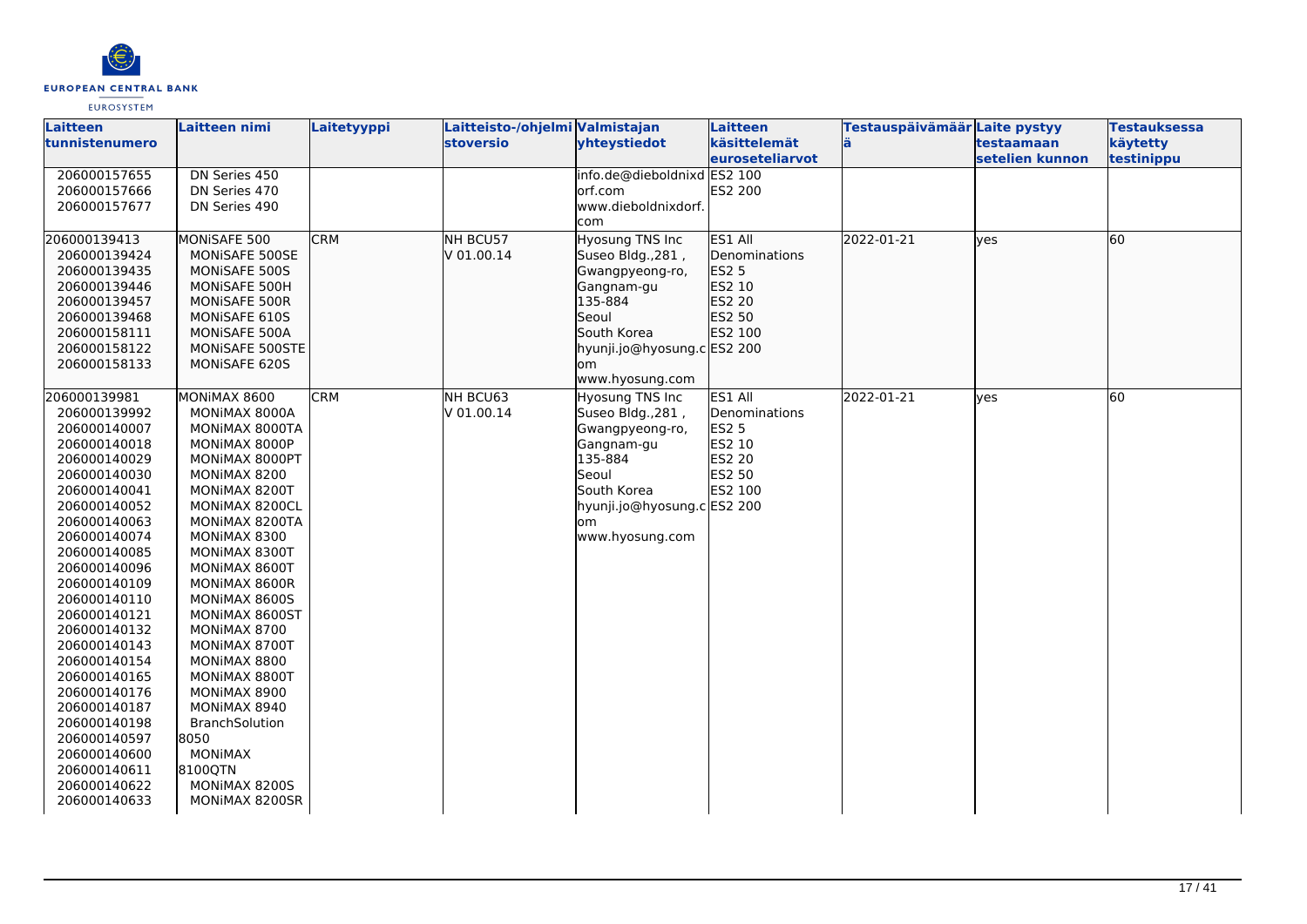

| Laitteen       | <b>Laitteen nimi</b> | Laitetyyppi | Laitteisto-/ohjelmi Valmistajan |                             | Laitteen                                | Testauspäivämäär Laite pystyy |                               | <b>Testauksessa</b>    |
|----------------|----------------------|-------------|---------------------------------|-----------------------------|-----------------------------------------|-------------------------------|-------------------------------|------------------------|
| tunnistenumero |                      |             | <b>stoversio</b>                | yhteystiedot                | käsittelemät<br><b>leuroseteliarvot</b> |                               | testaamaan<br>setelien kunnon | käytetty<br>testinippu |
| 206000140644   | MONIMAX 8200ST       |             |                                 |                             |                                         |                               |                               |                        |
| 206000140655   | MONIMAX 8200QT       |             |                                 |                             |                                         |                               |                               |                        |
| 206000158086   | MONIMAX 8600SR       |             |                                 |                             |                                         |                               |                               |                        |
| 206000158097   | MONIMAX 8700TE       |             |                                 |                             |                                         |                               |                               |                        |
| 206000158100   | MONIMAX              |             |                                 |                             |                                         |                               |                               |                        |
|                | 8200QTN              |             |                                 |                             |                                         |                               |                               |                        |
|                | MONIMAX 8700S        |             |                                 |                             |                                         |                               |                               |                        |
|                | MONIMAX 8700ST       |             |                                 |                             |                                         |                               |                               |                        |
|                |                      |             |                                 |                             |                                         |                               |                               |                        |
| 206000139549   | MONIMAX 8600         | <b>CRM</b>  | NH BCU53M                       | <b>Hyosung TNS Inc</b>      | ES1 All                                 | 2022-01-20                    | lves                          | 60                     |
| 206000139550   | MONIMAX 8000A        |             | V 01.00.14                      | Suseo Bldg., 281,           | Denominations                           |                               |                               |                        |
| 206000139561   | MONIMAX 8000TA       |             |                                 | Gwangpyeong-ro,             | <b>ES2 5</b>                            |                               |                               |                        |
| 206000139572   | MONIMAX 8000P        |             |                                 | Gangnam-gu                  | ES2 10                                  |                               |                               |                        |
| 206000139583   | MONIMAX 8000PT       |             |                                 | 135-884                     | ES2 20                                  |                               |                               |                        |
| 206000139594   | MONIMAX 8200         |             |                                 | Seoul                       | ES2 50                                  |                               |                               |                        |
| 206000139607   | MONIMAX 8200T        |             |                                 | South Korea                 | ES2 100                                 |                               |                               |                        |
| 206000139618   | MONIMAX 8200CL       |             |                                 | hyunji.jo@hyosung.c ES2 200 |                                         |                               |                               |                        |
| 206000139629   | MONIMAX 8200TA       |             |                                 | om                          |                                         |                               |                               |                        |
| 206000139630   | MONIMAX 8300         |             |                                 | www.hyosung.com             |                                         |                               |                               |                        |
| 206000139641   | MONIMAX 8300T        |             |                                 |                             |                                         |                               |                               |                        |
| 206000139652   | MONIMAX 8600T        |             |                                 |                             |                                         |                               |                               |                        |
| 206000139663   | MONIMAX 8600R        |             |                                 |                             |                                         |                               |                               |                        |
| 206000139674   | MONIMAX 8600S        |             |                                 |                             |                                         |                               |                               |                        |
| 206000139685   | MONIMAX 8600ST       |             |                                 |                             |                                         |                               |                               |                        |
| 206000139696   | MONIMAX 8700         |             |                                 |                             |                                         |                               |                               |                        |
| 206000139709   | MONIMAX 8700T        |             |                                 |                             |                                         |                               |                               |                        |
| 206000139710   | MONIMAX 8800         |             |                                 |                             |                                         |                               |                               |                        |
| 206000139721   | MONIMAX 8800T        |             |                                 |                             |                                         |                               |                               |                        |
| 206000139732   | MONIMAX 8900         |             |                                 |                             |                                         |                               |                               |                        |
| 206000139743   | MONIMAX 8940         |             |                                 |                             |                                         |                               |                               |                        |
| 206000139754   | BranchSolution       |             |                                 |                             |                                         |                               |                               |                        |
| 206000140450   | 8050                 |             |                                 |                             |                                         |                               |                               |                        |
| 206000140461   | MONIMAX              |             |                                 |                             |                                         |                               |                               |                        |
| 206000140472   | 8100QTN              |             |                                 |                             |                                         |                               |                               |                        |
| 206000140483   | MONIMAX 8200S        |             |                                 |                             |                                         |                               |                               |                        |
| 206000140494   | MONIMAX 8200SR       |             |                                 |                             |                                         |                               |                               |                        |
| 206000140508   | MONIMAX 8200ST       |             |                                 |                             |                                         |                               |                               |                        |
| 206000140519   | MONIMAX 8200QT       |             |                                 |                             |                                         |                               |                               |                        |
| 206000157973   | MONIMAX 8600SR       |             |                                 |                             |                                         |                               |                               |                        |
| 206000157984   | MONIMAX 8700TE       |             |                                 |                             |                                         |                               |                               |                        |
| 206000157995   | <b>MONIMAX</b>       |             |                                 |                             |                                         |                               |                               |                        |
|                | 8200QTN              |             |                                 |                             |                                         |                               |                               |                        |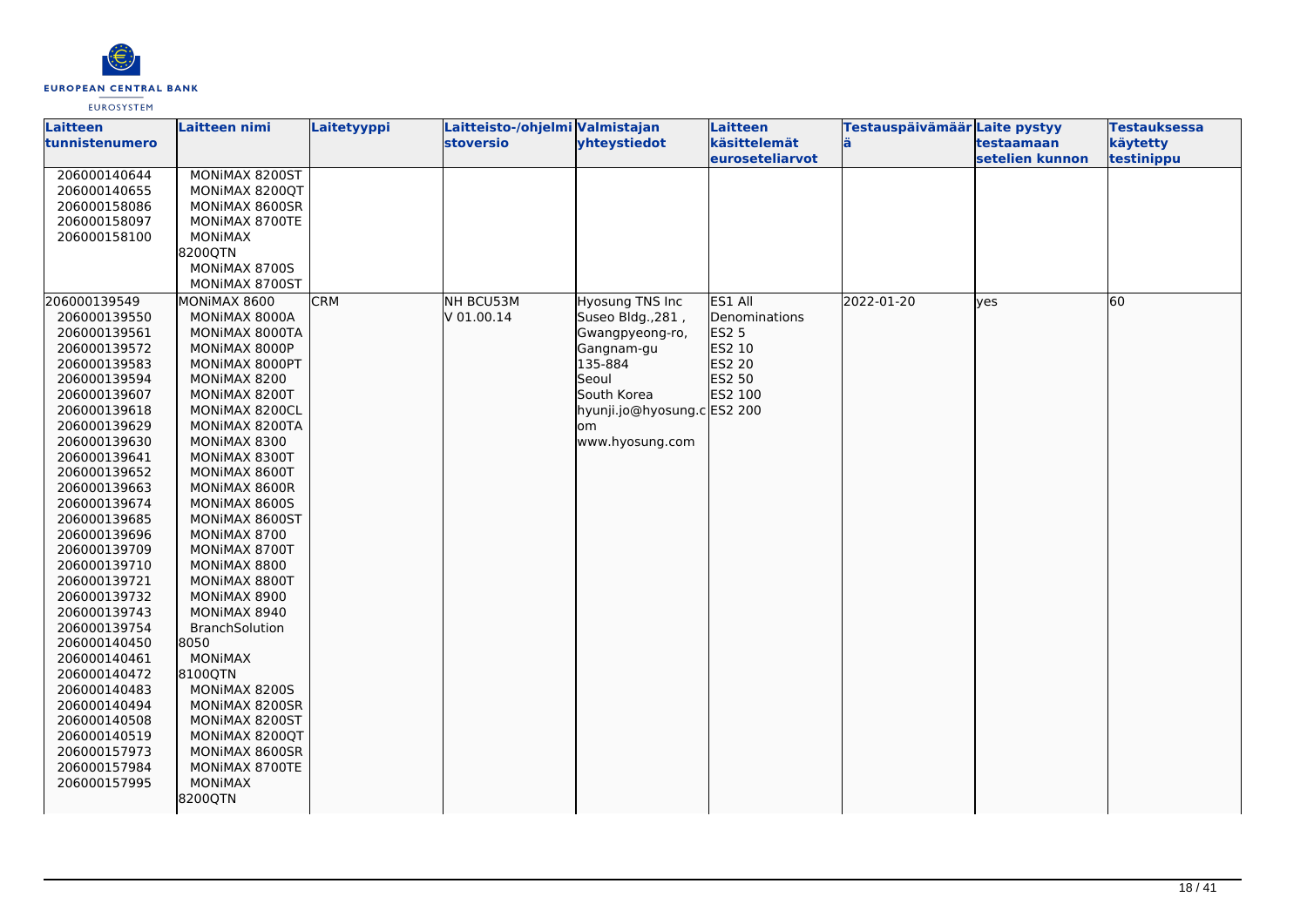

| <b>Laitteen</b><br>ltunnistenumero | Laitteen nimi                   | Laitetyyppi | Laitteisto-/ohjelmi Valmistajan<br><b>stoversio</b> | yhteystiedot                | Laitteen<br>käsittelemät<br>euroseteliarvot | Testauspäivämäär Laite pystyy<br>lä. | testaamaan<br>setelien kunnon | <b>Testauksessa</b><br>käytetty<br>testinippu |
|------------------------------------|---------------------------------|-------------|-----------------------------------------------------|-----------------------------|---------------------------------------------|--------------------------------------|-------------------------------|-----------------------------------------------|
|                                    | MONIMAX 8700S<br>MONIMAX 8700ST |             |                                                     |                             |                                             |                                      |                               |                                               |
| 206000139765                       | MONIMAX 8600                    | <b>CRM</b>  | NH BCU53                                            | <b>Hyosung TNS Inc</b>      | ES1 All                                     | 2022-01-20                           | yes                           | 60                                            |
| 206000139776                       | MONIMAX 8000A                   |             | V 01.00.14                                          | Suseo Bldg., 281,           | Denominations                               |                                      |                               |                                               |
| 206000139787                       | MONIMAX 8000TA                  |             |                                                     | Gwangpyeong-ro,             | <b>ES2 5</b>                                |                                      |                               |                                               |
| 206000139812                       | MONIMAX 8200                    |             |                                                     | Gangnam-gu                  | ES2 10                                      |                                      |                               |                                               |
| 206000139823                       | MONIMAX 8200T                   |             |                                                     | 135-884                     | ES2 20                                      |                                      |                               |                                               |
| 206000139834                       | MONIMAX 8200CL                  |             |                                                     | Seoul                       | ES2 50                                      |                                      |                               |                                               |
| 206000139845                       | MONIMAX 8200TA                  |             |                                                     | South Korea                 | ES2 100                                     |                                      |                               |                                               |
| 206000139878                       | MONIMAX 8600T                   |             |                                                     | hyunji.jo@hyosung.c ES2 200 |                                             |                                      |                               |                                               |
| 206000139889                       | MONIMAX 8600R                   |             |                                                     | lom                         |                                             |                                      |                               |                                               |
| 206000139914                       | MONIMAX 8700                    |             |                                                     | www.hyosung.com             |                                             |                                      |                               |                                               |
| 206000139925                       | MONIMAX 8700T                   |             |                                                     |                             |                                             |                                      |                               |                                               |
| 206000139936                       | MONIMAX 8800                    |             |                                                     |                             |                                             |                                      |                               |                                               |
| 206000139947                       | MONIMAX 8800T                   |             |                                                     |                             |                                             |                                      |                               |                                               |
| 206000139970                       | <b>BranchSolution</b>           |             |                                                     |                             |                                             |                                      |                               |                                               |
| 206000140520                       | 8050                            |             |                                                     |                             |                                             |                                      |                               |                                               |
| 206000140531                       | <b>MONIMAX</b>                  |             |                                                     |                             |                                             |                                      |                               |                                               |
| 206000140542                       | 8100QTN                         |             |                                                     |                             |                                             |                                      |                               |                                               |
| 206000140553                       | MONIMAX 8200S                   |             |                                                     |                             |                                             |                                      |                               |                                               |
| 206000140564                       | MONIMAX 8200SR                  |             |                                                     |                             |                                             |                                      |                               |                                               |
| 206000140575                       | MONIMAX 8200ST                  |             |                                                     |                             |                                             |                                      |                               |                                               |
| 206000140586                       | MONIMAX 8200QT                  |             |                                                     |                             |                                             |                                      |                               |                                               |
| 206000157940                       | MONIMAX 8600SR                  |             |                                                     |                             |                                             |                                      |                               |                                               |
| 206000157951                       | MONIMAX 8700TE                  |             |                                                     |                             |                                             |                                      |                               |                                               |
| 206000157962                       | <b>MONIMAX</b>                  |             |                                                     |                             |                                             |                                      |                               |                                               |
| 206000158587                       | 8200QTN                         |             |                                                     |                             |                                             |                                      |                               |                                               |
| 206000158598                       | MONIMAX 8700S                   |             |                                                     |                             |                                             |                                      |                               |                                               |
| 206000158601                       | MONIMAX 8700ST                  |             |                                                     |                             |                                             |                                      |                               |                                               |
| 206000158612                       | MONIMAX 8000P                   |             |                                                     |                             |                                             |                                      |                               |                                               |
| 206000158634                       | MONIMAX 8000PT                  |             |                                                     |                             |                                             |                                      |                               |                                               |
| 206000158645                       | MONIMAX 8300                    |             |                                                     |                             |                                             |                                      |                               |                                               |
| 206000158656                       | MONIMAX 8300T                   |             |                                                     |                             |                                             |                                      |                               |                                               |
| 206000158667                       | MONIMAX 8600S                   |             |                                                     |                             |                                             |                                      |                               |                                               |
|                                    | MONIMAX 8600ST                  |             |                                                     |                             |                                             |                                      |                               |                                               |
|                                    | MONIMAX 8900                    |             |                                                     |                             |                                             |                                      |                               |                                               |
|                                    | MONIMAX 8940                    |             |                                                     |                             |                                             |                                      |                               |                                               |
| 206000156507                       | CI-50 RBW-15X                   | <b>CRM</b>  | HVE-2XX                                             | Glory Global                | ES1 All                                     | 2021-12-17                           | lves                          | 60                                            |
| 206000156518                       | CI-10B RBW-100                  |             | 1005                                                | Solutions                   | Denominations                               |                                      |                               |                                               |
| 206000156529                       | CI-5B RBW-50                    |             |                                                     | Thomas-Edison-Platz ES2 5   |                                             |                                      |                               |                                               |
|                                    |                                 |             |                                                     |                             | ES2 10                                      |                                      |                               |                                               |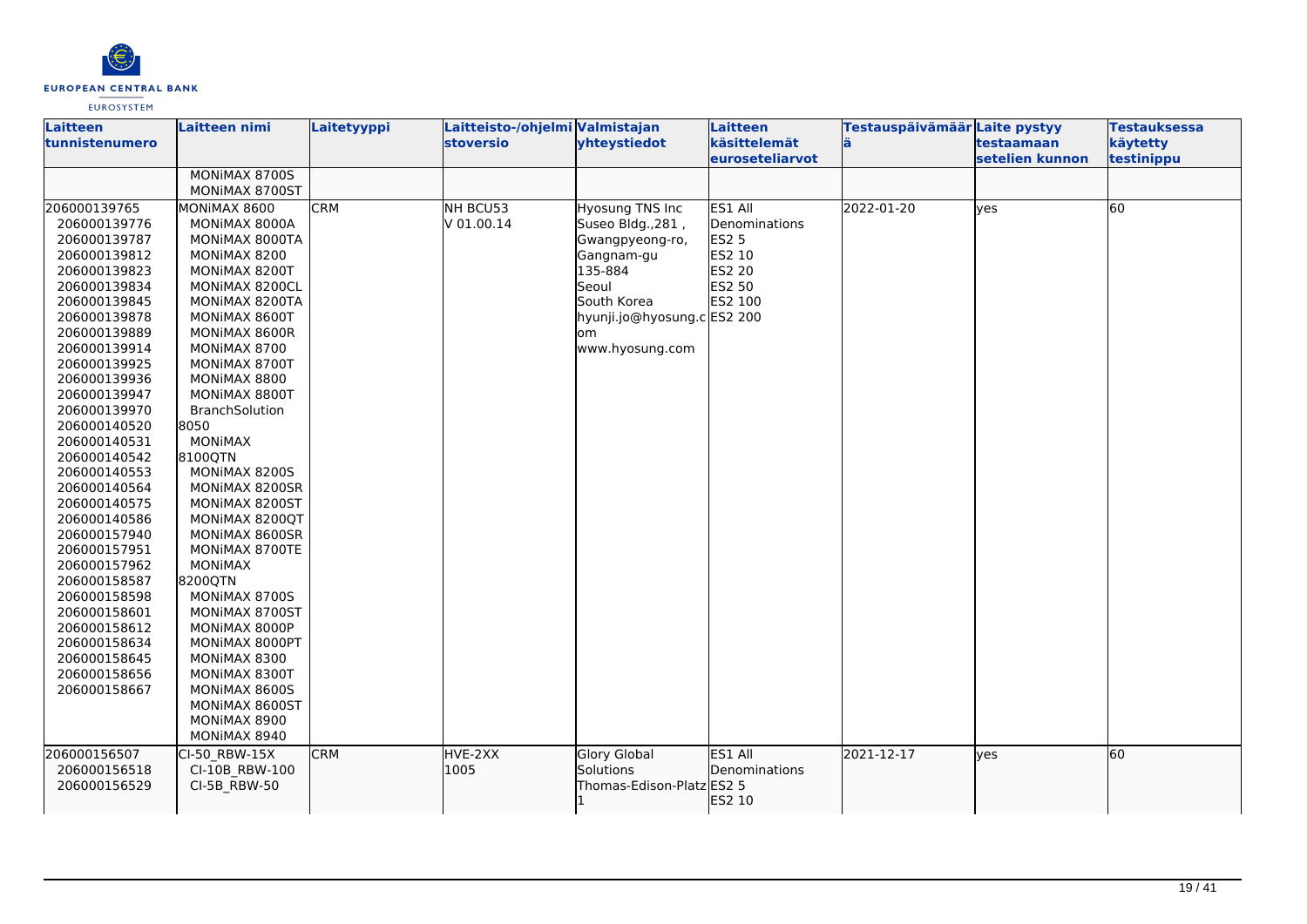

| <b>Laitteen</b><br>tunnistenumero                                                                                                            | Laitteen nimi                                                                                                                               | Laitetyyppi | Laitteisto-/ohjelmi Valmistajan<br><b>stoversio</b> | yhteystiedot<br>63263                                                                                                                            | Laitteen<br>käsittelemät<br><b>euroseteliarvot</b><br><b>ES2 20</b>                          | Testauspäivämäär Laite pystyy | testaamaan<br>setelien kunnon | <b>Testauksessa</b><br>käytetty<br>testinippu |
|----------------------------------------------------------------------------------------------------------------------------------------------|---------------------------------------------------------------------------------------------------------------------------------------------|-------------|-----------------------------------------------------|--------------------------------------------------------------------------------------------------------------------------------------------------|----------------------------------------------------------------------------------------------|-------------------------------|-------------------------------|-----------------------------------------------|
|                                                                                                                                              |                                                                                                                                             |             |                                                     | Neu-Isenburg<br>Germany<br>www.gloryglobalsolu ES2 200<br>tions.com                                                                              | ES2 50<br>ES2 100                                                                            |                               |                               |                                               |
| 206000156277<br>206000156288                                                                                                                 | SafeCash R7<br>SafeCash R8                                                                                                                  | <b>CRM</b>  | HOTS BV-ZBV Type<br>l5a<br>BVZ22EUT 000020          | Gunnebo Cash<br>Automation AB<br>Stora Åvägen 1<br>SE-436 34<br>Askim<br>Sweden<br>www.gunnebo.com                                               | ES1 All<br>Denominations<br><b>ES2 5</b><br>ES2 10<br>ES2 20<br>ES2 50<br>ES2 100<br>ES2 200 | 2021-12-13                    | yes                           | 60                                            |
| 206000156299<br>206000156324<br>206000156335                                                                                                 | SafeCash R6<br>SafeCash R4<br>SafeCash R5                                                                                                   | <b>CRM</b>  | HOTS BV-ZBV Type<br>5a<br>BVZ22EUT 000020           | Gunnebo Cash<br>Automation AB<br>Stora Åvägen 1<br>SE-436 34<br>Askim<br>Sweden<br>www.gunnebo.com                                               | ES1 All<br>Denominations<br>ES2 5<br>ES2 10<br><b>ES2 20</b><br>ES2 50<br>ES2 100<br>ES2 200 | 2021-12-13                    | ves                           | 60                                            |
| 206000143306<br>206000143317<br>206000143328<br>206000143339<br>206000143340<br>206000143351<br>206000143362<br>206000143373<br>206000143431 | DN Series 200<br>CS 4060<br>CS 4560<br>DN Series 250<br>DN Series 400<br>DN Series 405DT<br>DN Series 450<br>DN Series 470<br>DN Series 490 | <b>CRM</b>  | MOVEm CDAA<br>MOVEm_CDAA_EUR_Systems GmbH<br>1014   | Diebold Nixdorf<br>Heinz-Nixdorf-Ring 1<br>33106<br>Paderborn<br>Germany<br>info.de@dieboldnixd ES2 100<br>orf.com<br>www.dieboldnixdorf.<br>com | ES1 All<br>Denominations<br><b>ES2 5</b><br>ES2 10<br><b>ES2 20</b><br>ES2 50<br>ES2 200     | 2021-12-08                    | lyes                          | 60                                            |
| 206000156084<br>206000156095                                                                                                                 | <b>RBG-200</b><br>RZ-200                                                                                                                    | <b>CRM</b>  | HVD-200<br>6617                                     | Glory Global<br>Solutions<br>Thomas-Edison-Platz ES2 5<br>63263<br>Neu-Isenburg<br>Germany                                                       | ES1 All<br>Denominations<br>ES2 10<br>ES2 20<br>ES2 50<br>ES2 100                            | 2021-12-08                    | lyes                          | 60                                            |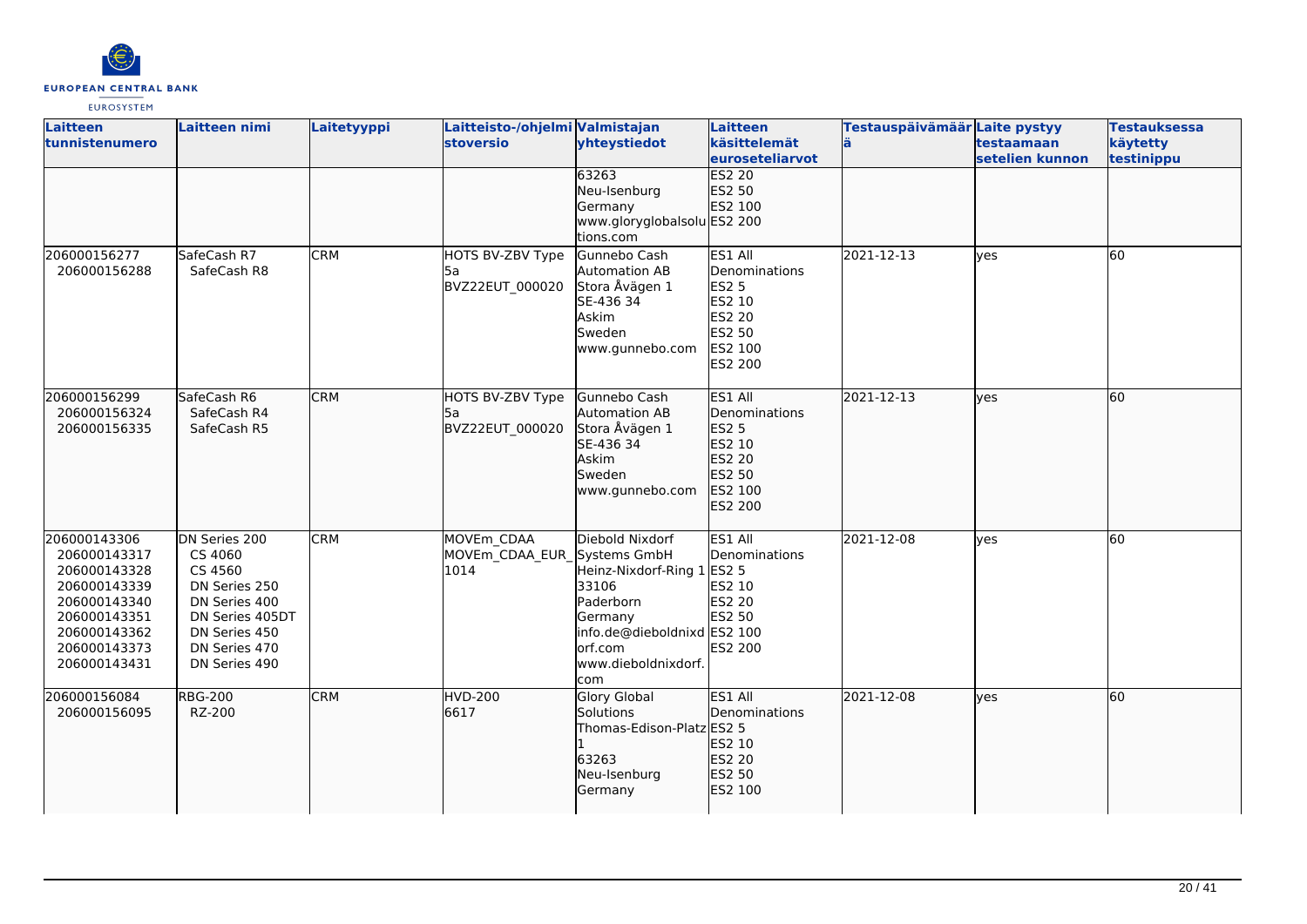

| Laitteen<br>tunnistenumero                                                                                                                                                                                                                                                                                                   | Laitteen nimi                                                                                                                                                                                                                                                                                                                                          | Laitetyyppi | Laitteisto-/ohjelmi Valmistajan<br><b>stoversio</b> | yhteystiedot                                                                                                                                                           | Laitteen<br>käsittelemät<br><b>leuroseteliarvot</b>                                      | Testauspäivämäär Laite pystyy<br>ä | testaamaan<br>setelien kunnon | <b>Testauksessa</b><br>käytetty<br>testinippu |
|------------------------------------------------------------------------------------------------------------------------------------------------------------------------------------------------------------------------------------------------------------------------------------------------------------------------------|--------------------------------------------------------------------------------------------------------------------------------------------------------------------------------------------------------------------------------------------------------------------------------------------------------------------------------------------------------|-------------|-----------------------------------------------------|------------------------------------------------------------------------------------------------------------------------------------------------------------------------|------------------------------------------------------------------------------------------|------------------------------------|-------------------------------|-----------------------------------------------|
|                                                                                                                                                                                                                                                                                                                              |                                                                                                                                                                                                                                                                                                                                                        |             |                                                     | www.gloryglobalsolu ES2 200<br>tions.com                                                                                                                               |                                                                                          |                                    |                               |                                               |
| 206000156108<br>206000156119                                                                                                                                                                                                                                                                                                 | <b>RBG-200</b><br>RZ-200                                                                                                                                                                                                                                                                                                                               | <b>CRM</b>  | <b>HVD-210</b><br>6617                              | <b>Glory Global</b><br><b>Solutions</b><br>Thomas-Edison-Platz ES2 5<br>63263<br>Neu-Isenburg<br>Germany<br>www.gloryglobalsolu ES2 200<br>tions.com                   | ES1 All<br>Denominations<br>ES2 10<br>ES2 20<br>ES2 50<br>ES2 100                        | 2021-12-08                         | yes                           | 60                                            |
| 207000156143<br>207000156154<br>207000156165<br>207000156176<br>207000156187                                                                                                                                                                                                                                                 | Opteva 740<br>Opteva 760<br>Opteva 750<br>Opteva 720 Front<br>Load<br>Opteva 720 Rear<br>Load                                                                                                                                                                                                                                                          | <b>CCM</b>  | BAU<br>3360T0302631                                 | Diebold Nixdorf<br>Systems GmbH<br>Heinz-Nixdorf-Ring 1 ES2 5<br>33106<br>Paderborn<br>Germany<br>info.de@dieboldnixd ES2 100<br>orf.com<br>www.dieboldnixdorf.<br>com | ES1 All<br><b>Denominations</b><br>ES2 10<br>ES2 20<br>ES2 50<br>ES2 200                 | 2021-12-08                         | lno                           | 60                                            |
| 207000155814<br>207000155825<br>207000155836<br>207000155847<br>207000155858<br>207000155869<br>207000155870<br>207000155881<br>207000155892<br>207000155905<br>207000155916<br>207000155927<br>207000155938<br>207000155949<br>207000155950<br>207000155961<br>207000155972<br>207000155983<br>207000155994<br>207000156007 | CINEO C2070<br>CS 2070<br>ProCash 3000<br>ProCash 2100xe<br>PC 2100<br>ProCash 2150xe<br>ProCash 2250xe<br>ProCash 2350xe<br>ProCash 3100xe<br>ProCash 4100<br>ProCash 8100<br>ProCash 8150<br><b>CINEO C2080</b><br><b>CINEO C2560</b><br>CINEO C2560DU<br><b>CINEO C2590</b><br><b>CINEO C4080</b><br><b>CINEO C2090</b><br>CINEO C2560PG<br>CS 2080 | <b>CCM</b>  | Line XSA<br>XSAAEUR0234                             | Diebold Nixdorf<br>Systems GmbH<br>Heinz-Nixdorf-Ring 1<br>33106<br>Paderborn<br>Germany<br>info.de@dieboldnixd ES2 100<br>lorf.com<br>www.dieboldnixdorf.<br>com      | ES1 All<br>Denominations<br><b>ES2 5</b><br>ES2 10<br><b>ES2 20</b><br>ES2 50<br>ES2 200 | 2021-12-02                         | lno                           | 60                                            |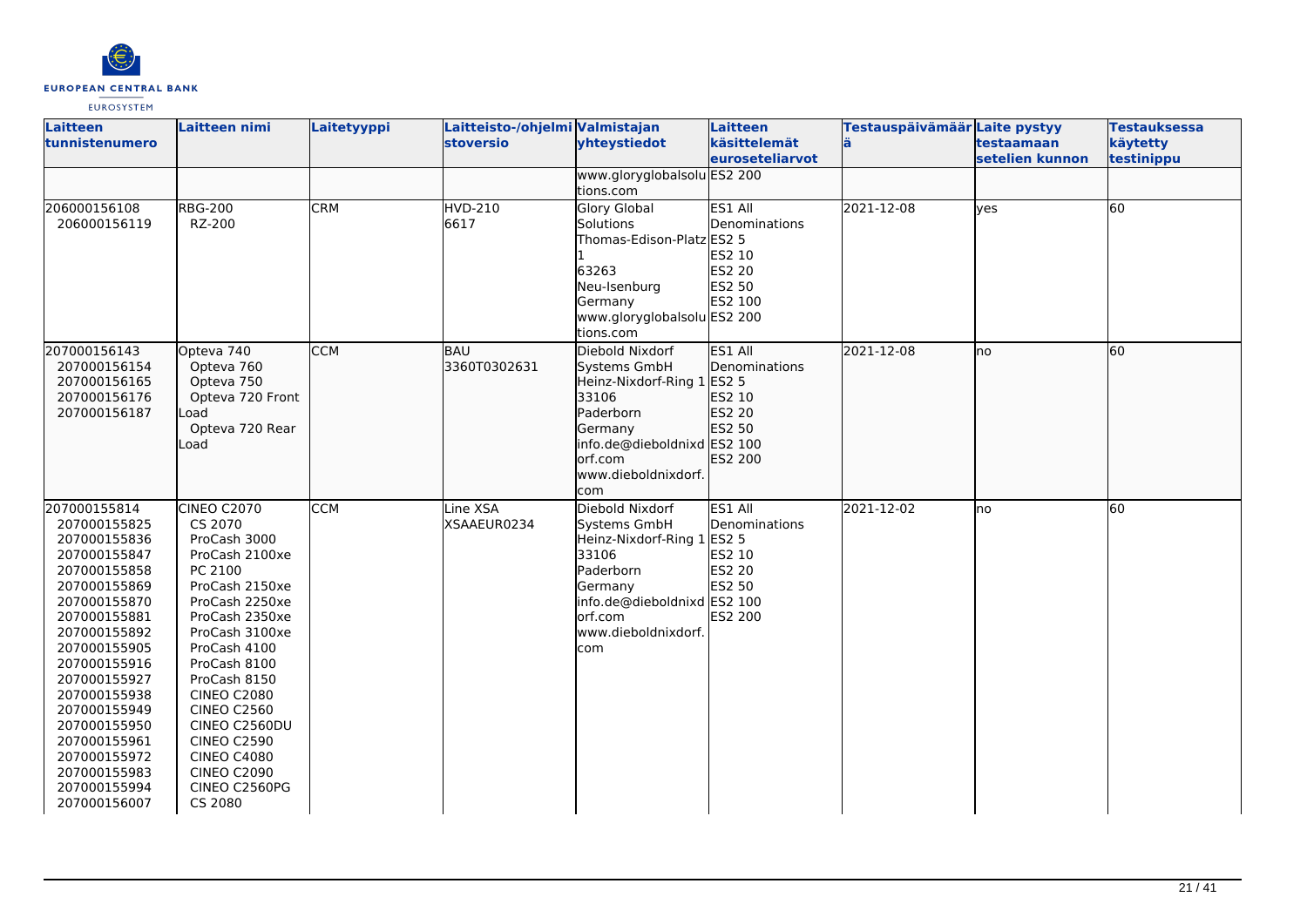

| <b>Laitteen</b><br>tunnistenumero                                                                            | Laitteen nimi                                                                                 | Laitetyyppi | Laitteisto-/ohjelmi Valmistajan<br><b>stoversio</b>            | yhteystiedot                                                                                                                           | Laitteen<br>käsittelemät<br><b>leuroseteliarvot</b>                                          | Testauspäivämäär Laite pystyy<br>lä. | testaamaan<br>setelien kunnon | <b>Testauksessa</b><br>käytetty<br>testinippu |
|--------------------------------------------------------------------------------------------------------------|-----------------------------------------------------------------------------------------------|-------------|----------------------------------------------------------------|----------------------------------------------------------------------------------------------------------------------------------------|----------------------------------------------------------------------------------------------|--------------------------------------|-------------------------------|-----------------------------------------------|
| 207000156018<br>207000156029<br>207000156030<br>207000156041<br>207000156052<br>207000156063<br>207000156074 | CS 2560<br><b>CS 2560DU</b><br>CS 2590<br>CS 4080<br>CS 2090<br><b>CS 2560PG</b><br>Punt Groc |             |                                                                |                                                                                                                                        |                                                                                              |                                      |                               |                                               |
| 206000155528<br>206000155539                                                                                 | SelfServ 62<br>SelfServ 64                                                                    | <b>CRM</b>  | <b>SR BV</b><br>EU0113                                         | <b>NCR Financial</b><br>Solutions Group Ltd<br>3 Fulton Road<br>DD2 4SW Tayside<br>Dundee<br>United Kingdom<br>www.ncr.com             | ES1 All<br>Denominations<br>ES2 5<br>ES2 10<br>ES2 20<br>ES2 50<br>ES2 100<br>ES2 200        | 2021-11-25                           | lves                          | 60                                            |
| 206000144385<br>206000144396                                                                                 | <b>RBG-200</b><br>RZ-200                                                                      | <b>CRM</b>  | HVD-200<br>6616                                                | Glory Global<br>Solutions<br>Thomas-Edison-Platz ES2 5<br>63263<br>Neu-Isenburg<br>Germany<br>www.gloryglobalsolu ES2 200<br>tions.com | ES1 All<br>Denominations<br>ES2 10<br>ES2 20<br>ES2 50<br>ES2 100                            | 2021-11-17                           | <b>ves</b>                    | 60                                            |
| 206000154721<br>206000154732                                                                                 | Oki ATM-Recycler<br>G8 (GZ9500F)<br>Oki ATM-Recycler<br>G8 (GZ9500R)                          | <b>CRM</b>  | OKI RG8-BRM 2.xx<br>OKI RG8-Recognition Co, Ltd<br>(Euro) 5.02 | Oki Electric Industry<br>3-1 Futabacho,<br>Takasaki<br>370-8585<br>Gumma<br>Japan<br>www.oki.com                                       | ES1 All<br>Denominations<br><b>ES2 5</b><br>ES2 10<br>ES2 20<br>ES2 50<br>ES2 100<br>ES2 200 | 2021-11-09                           | lves                          | 60                                            |
| 206000154743<br>206000154754                                                                                 | Oki ATM-Recycler<br>G7 (GZ9241F)<br>Oki ATM-Recycler<br>G7 (GZ9241R)                          | <b>CRM</b>  | OKI RG7-BRM 8.xx<br>OKI RG7-Recognition Co, Ltd<br>(Euro) 9.02 | Oki Electric Industry ES1 All<br>3-1 Futabacho,<br>Takasaki<br>370-8585<br><b>Gumma</b>                                                | Denominations<br><b>ES2 5</b><br>ES2 10<br>ES2 20<br><b>ES2 50</b>                           | 2021-11-09                           | yes                           | 60                                            |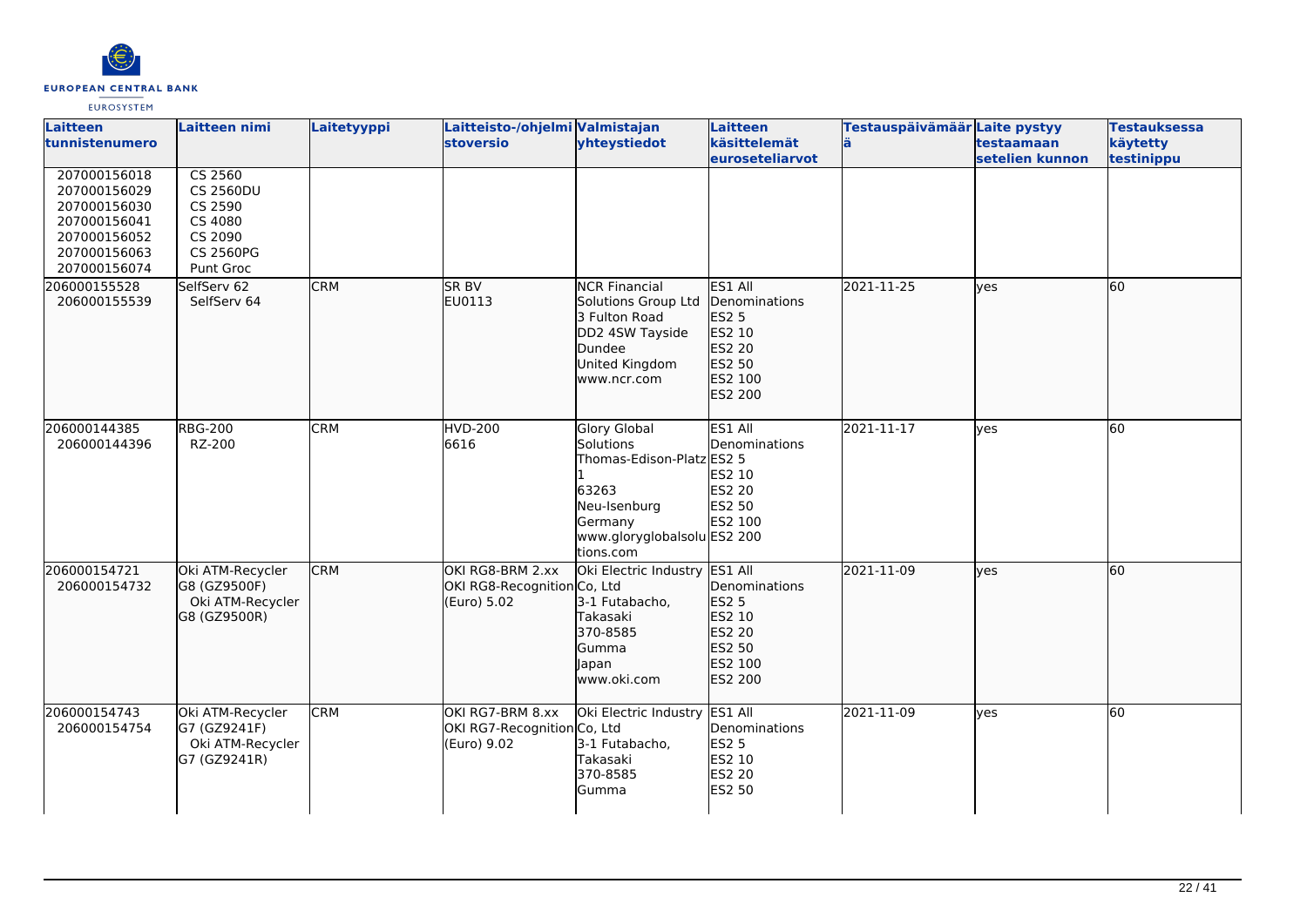

| Laitteen<br>tunnistenumero                                                                   | Laitteen nimi                                                                          | Laitetyyppi | Laitteisto-/ohjelmi Valmistajan<br><b>stoversio</b>                    | yhteystiedot                                                                                                                        | Laitteen<br>käsittelemät<br>euroseteliarvot                                                  | Testauspäivämäär Laite pystyy<br>lä | testaamaan<br>setelien kunnon | <b>Testauksessa</b><br>käytetty<br>testinippu |
|----------------------------------------------------------------------------------------------|----------------------------------------------------------------------------------------|-------------|------------------------------------------------------------------------|-------------------------------------------------------------------------------------------------------------------------------------|----------------------------------------------------------------------------------------------|-------------------------------------|-------------------------------|-----------------------------------------------|
|                                                                                              |                                                                                        |             |                                                                        | lapan<br>www.oki.com                                                                                                                | <b>ES2 100</b><br>ES2 200                                                                    |                                     |                               |                                               |
| 206000154663<br>206000154674<br>206000154685<br>206000154696<br>206000154709<br>206000154710 | KePlus R10<br>KePlus RT10<br>KePlus F10<br>KePlus FT10<br>KePlus FX10<br>KePlus RX10   | <b>CRM</b>  | BV HW: HCS Zero BV KEBA Handover<br>Type 5<br>BV SW:<br>BVZ2207T000012 | <b>Automation GmbH</b><br>Reindlstrasse 51<br>A-4041<br>Linz<br>Austria<br>kh@keba.com<br>www.keba.com                              | ES1 All<br>Denominations<br><b>ES2 5</b><br>ES2 10<br>ES2 20<br>ES2 50<br>ES2 100<br>ES2 200 | 2021-11-08                          | lves                          | 60                                            |
| 206000155061<br>206000155072<br>206000155083                                                 | Series 100 ATM<br>Model 20<br>Series 100 ATM<br>Model 21<br>Series 100 ATM<br>Model 22 | <b>CRM</b>  | GBRU<br><b>GBNA with BV100E</b><br>EU7591                              | Fujitsu Frontech<br>Limited<br>1766 Yanokuchi,<br>Inagi-shi<br>206-855<br>Tokyo<br>Japan<br>www.frontech.fujitsu ES2 200<br>.com/en | ES1 All<br>Denominations<br><b>ES2 5</b><br>ES2 10<br>ES2 20<br>ES2 50<br>ES2 100            | 2021-11-05                          | <b>ves</b>                    | 60                                            |
| 206000155094<br>206000155174<br>206000155185                                                 | Serie 8000, Model<br>8148<br>Serie 8000, Model<br>8048R<br>Serie 8000, Model<br>8028R  | <b>CRM</b>  | <b>GBRU</b><br>GBNA with BV100E<br>EU7591                              | Denso Ten España,<br>S.A.<br>Cesar Vallejo nº 16<br>29004<br>Malaga<br>Spain<br>www.ftesa.es                                        | ES1 All<br>Denominations<br>ES2 5<br>ES2 10<br>ES2 20<br>ES2 50<br>ES2 100<br>ES2 200        | 2021-11-05                          | lves                          | 60                                            |
| 207000155380<br>207000155391<br>207000155404                                                 | Series 100 ATM<br>Model 20<br>Series 100 ATM<br>Model 21<br>Series 100 ATM<br>Model 22 | CCM         | G60 with BV10<br>EU32AA                                                | Fujitsu Frontech<br>Limited<br>1766 Yanokuchi,<br>Inagi-shi<br>206-855<br>Tokyo<br>Japan<br>www.frontech.fujitsu ES2 200<br>.com/en | ES1 All<br>Denominations<br><b>ES2 5</b><br>ES2 10<br>ES2 20<br>ES2 50<br>ES2 100            | 2021-11-04                          | lno                           | 60                                            |
| 206000155141                                                                                 | Series 100 ATM                                                                         | <b>CRM</b>  | <b>GBRU</b>                                                            | Fujitsu Frontech                                                                                                                    | ES1 All                                                                                      | 2021-11-03                          | lves                          | 60                                            |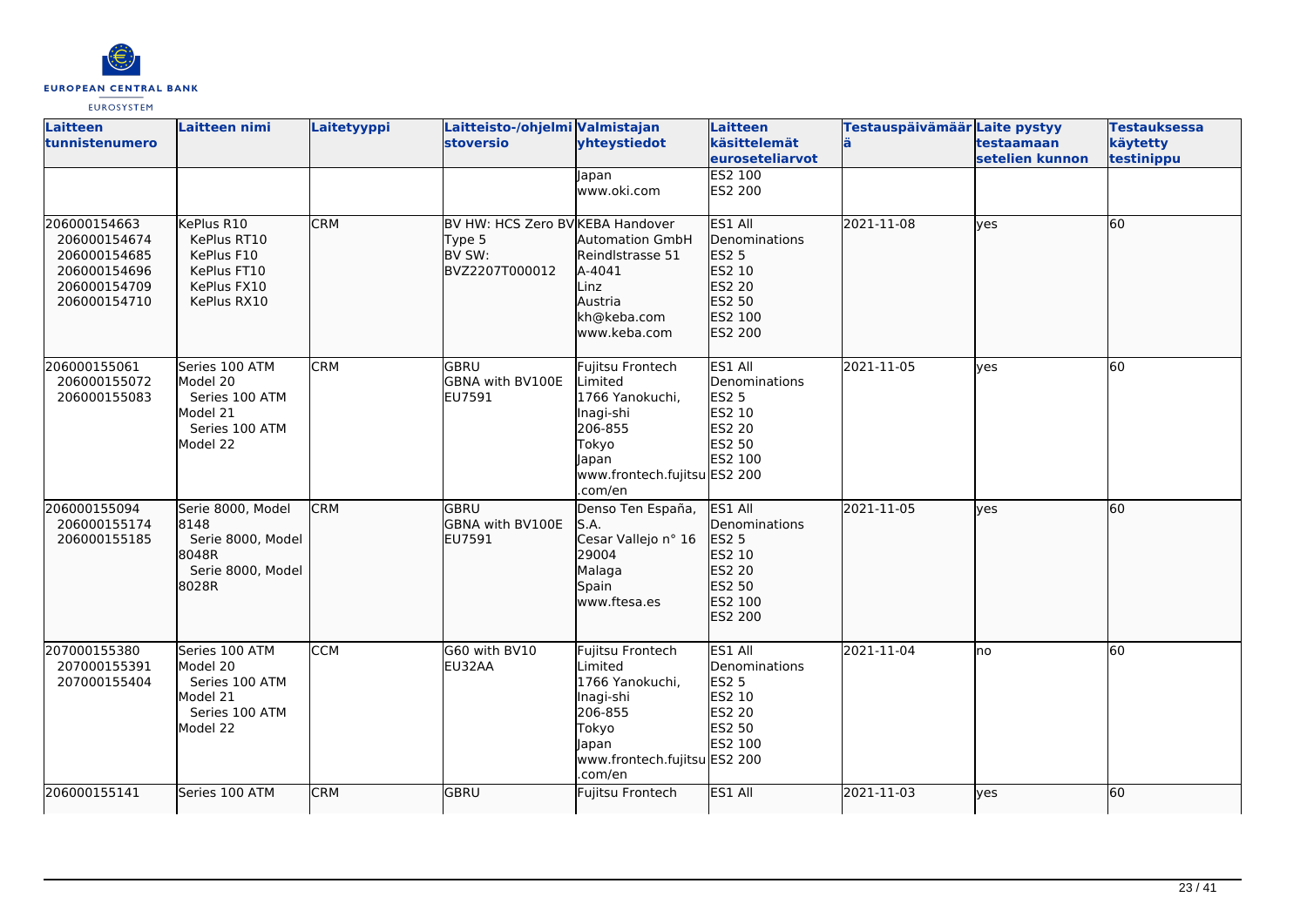

| <b>Laitteen</b><br>tunnistenumero            | <b>Laitteen nimi</b>                                                                   | Laitetyyppi | Laitteisto-/ohjelmi Valmistajan<br><b>stoversio</b> | yhteystiedot                                                                                                                        | Laitteen<br>käsittelemät<br><b>leuroseteliarvot</b>                                                 | Testauspäivämäär Laite pystyy | testaamaan<br>setelien kunnon | <b>Testauksessa</b><br>käytetty<br>testinippu |
|----------------------------------------------|----------------------------------------------------------------------------------------|-------------|-----------------------------------------------------|-------------------------------------------------------------------------------------------------------------------------------------|-----------------------------------------------------------------------------------------------------|-------------------------------|-------------------------------|-----------------------------------------------|
| 206000155152<br>206000155163                 | Model 20<br>Series 100 ATM<br>Model 21<br>Series 100 ATM<br>Model 22                   |             | GBNA with BV100<br>EU7591                           | Limited<br>1766 Yanokuchi,<br>Inagi-shi<br>206-855<br>Tokyo<br>Japan<br>www.frontech.fujitsu ES2 200<br>.com/en                     | Denominations<br><b>ES2 5</b><br>ES2 10<br>ES2 20<br>ES2 50<br>ES2 100                              |                               |                               |                                               |
| 206000155196<br>206000155209<br>206000155210 | Serie 8000, Model<br>8148<br>Serie 8000, Model<br>8048R<br>Serie 8000, Model<br>8028R  | <b>CRM</b>  | GBRU<br>GBNA with BV100<br>EU7591                   | Denso Ten España,<br>S.A.<br>Cesar Vallejo nº 16<br>29004<br>Malaga<br>Spain<br>www.ftesa.es                                        | ES1 All<br>Denominations<br>ES2 5<br>ES2 10<br><b>ES2 20</b><br>ES2 50<br>ES2 100<br><b>ES2 200</b> | 2021-11-03                    | lves                          | 60                                            |
| 206000154970<br>206000154981<br>206000154992 | Series 100 ATM<br>Model 20<br>Series 100 ATM<br>Model 21<br>Series 100 ATM<br>Model 22 | <b>CRM</b>  | <b>GBRU</b><br><b>GBNA with GBVM</b><br>EU7591      | Fujitsu Frontech<br>Limited<br>1766 Yanokuchi,<br>Inagi-shi<br>206-855<br>Tokyo<br>Japan<br>www.frontech.fujitsu ES2 200<br>.com/en | ES1 All<br>Denominations<br>ES2 5<br>ES2 10<br>ES2 20<br>ES2 50<br>ES2 100                          | 2021-11-02                    | ves                           | 60                                            |
| 206000155005<br>206000155016<br>206000155027 | Serie 8000, Model<br>8148<br>Serie 8000, Model<br>8048R<br>Serie 8000, Model<br>8028R  | <b>CRM</b>  | lgbru<br><b>GBNA with GBVM</b><br>EU7591            | Denso Ten España,<br>S.A.<br>Cesar Vallejo nº 16<br>29004<br>Malaga<br>Spain<br>www.ftesa.es                                        | ES1 All<br>Denominations<br><b>ES2 5</b><br>ES2 10<br>ES2 20<br>ES2 50<br>ES2 100<br><b>ES2 200</b> | 2021-11-02                    | <b>l</b> ves                  | 60                                            |
| 205000154263<br>205000154274                 | SS4N-400<br>OLIS-4400                                                                  | <b>CIM</b>  | SCNXL83<br>523244433                                | Printec Hellas<br>S.M.S.A.<br>7-7A. Poseidonos<br>Ave. & Lokridos Str.<br>18344                                                     | ES1 All<br>Denominations<br>ES2 5<br>ES2 10<br>ES2 20                                               | 2021-10-22                    | lno                           | 60                                            |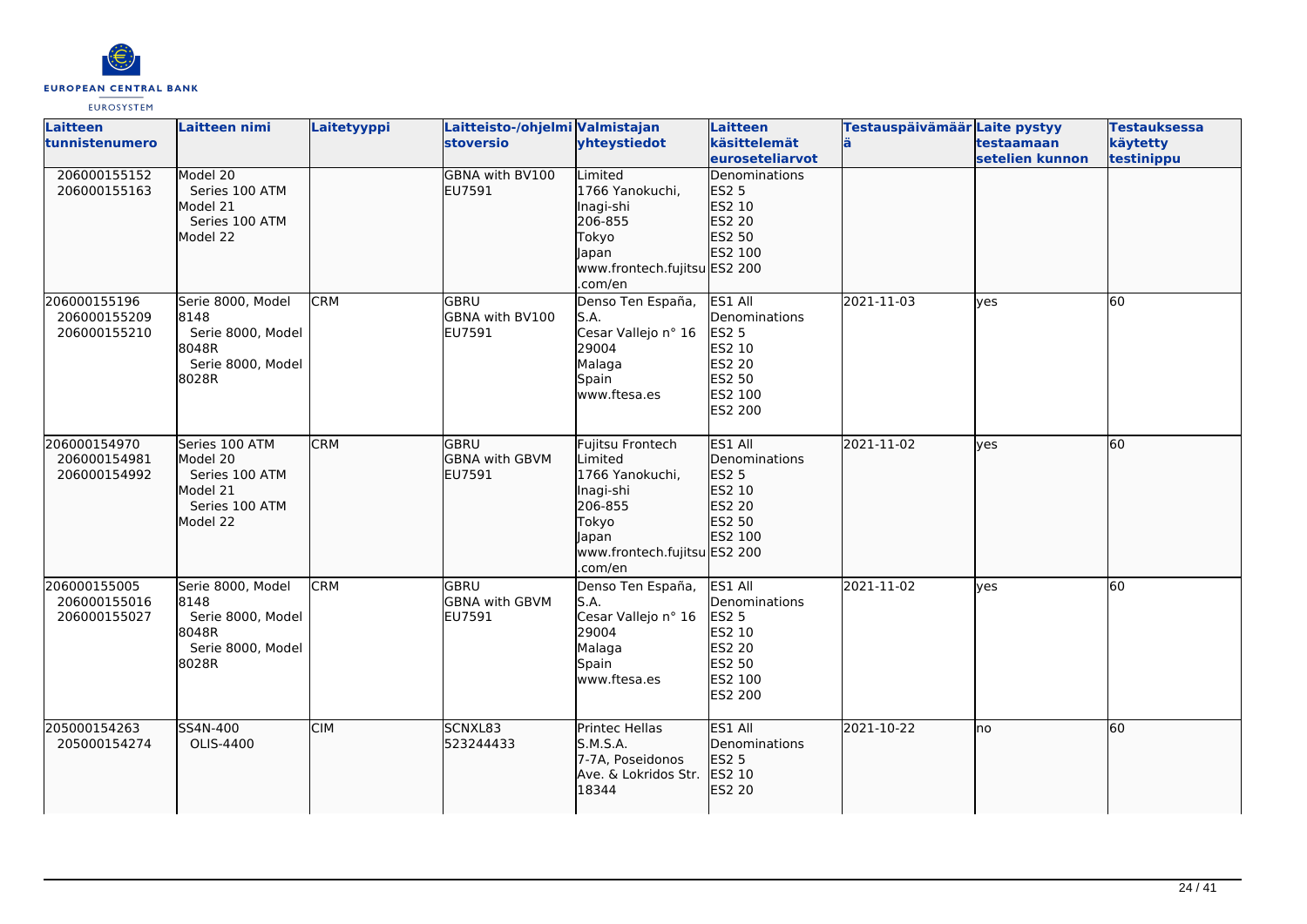

| Laitteen<br>tunnistenumero | Laitteen nimi      | Laitetyyppi | Laitteisto-/ohjelmi Valmistajan<br>stoversio | yhteystiedot                           | Laitteen<br>käsittelemät | Testauspäivämäär Laite pystyy | testaamaan      | <b>Testauksessa</b><br>käytetty |
|----------------------------|--------------------|-------------|----------------------------------------------|----------------------------------------|--------------------------|-------------------------------|-----------------|---------------------------------|
|                            |                    |             |                                              |                                        | <b>euroseteliarvot</b>   |                               | setelien kunnon | testinippu                      |
|                            |                    |             |                                              | Moschato, Athens                       | <b>ES2 50</b>            |                               |                 |                                 |
|                            |                    |             |                                              | Greece                                 | ES2 100                  |                               |                 |                                 |
|                            |                    |             |                                              | e.vasiliadou@printecES2 200            |                          |                               |                 |                                 |
|                            |                    |             |                                              | group.com                              |                          |                               |                 |                                 |
|                            |                    |             |                                              | www.printecgroup.c                     |                          |                               |                 |                                 |
|                            |                    |             |                                              | om                                     |                          |                               |                 |                                 |
| 205000154081               | GDB-100            | <b>CIM</b>  | HVD-310                                      | <b>Glory Global</b>                    | ES1 All<br>Denominations | 2021-10-21                    | lno             | 60                              |
|                            |                    |             | Model package: 119 Solutions                 | Thomas-Edison-Platz ES2 5              |                          |                               |                 |                                 |
|                            |                    |             |                                              |                                        | ES2 10                   |                               |                 |                                 |
|                            |                    |             |                                              | 63263                                  | ES2 20                   |                               |                 |                                 |
|                            |                    |             |                                              | Neu-Isenburg                           | ES2 50                   |                               |                 |                                 |
|                            |                    |             |                                              | Germany                                | ES2 100                  |                               |                 |                                 |
|                            |                    |             |                                              | www.gloryglobalsolu ES2 200            |                          |                               |                 |                                 |
|                            |                    |             |                                              | tions.com                              |                          |                               |                 |                                 |
| 205000154229               | SS4N-300           | <b>CIM</b>  | SCNL83                                       | Printec Hellas                         | ES1 All                  | 2021-10-20                    | lno             | 60                              |
| 205000154230               | SS4N-100           |             | 523244433                                    | S.M.S.A.                               | Denominations            |                               |                 |                                 |
| 205000154241               | OLIS-Mini          |             |                                              | 7-7A, Poseidonos                       | <b>ES2 5</b>             |                               |                 |                                 |
| 205000154252               | OLIS-2400          |             |                                              | Ave. & Lokridos Str.                   | ES2 10                   |                               |                 |                                 |
|                            |                    |             |                                              | 18344                                  | ES2 20                   |                               |                 |                                 |
|                            |                    |             |                                              | Moschato, Athens<br>Greece             | ES2 50<br>ES2 100        |                               |                 |                                 |
|                            |                    |             |                                              | e.vasiliadou@printecES2 200            |                          |                               |                 |                                 |
|                            |                    |             |                                              | group.com                              |                          |                               |                 |                                 |
|                            |                    |             |                                              | www.printecgroup.c                     |                          |                               |                 |                                 |
|                            |                    |             |                                              | <b>om</b>                              |                          |                               |                 |                                 |
| 208000153050               | Cineo C6010        | <b>COM</b>  | MOVE PWBA                                    | Diebold Nixdorf                        | ES1 All                  | 2021-09-23                    | yes             | 60                              |
| 208000153061               | CS 6010            |             | MOVE_PWBA_EUR_1 Systems GmbH                 |                                        | Denominations            |                               |                 |                                 |
|                            |                    |             | 050                                          | Heinz-Nixdorf-Ring 1                   | ES2 5                    |                               |                 |                                 |
|                            |                    |             |                                              | 33106                                  | ES2 10                   |                               |                 |                                 |
|                            |                    |             |                                              | Paderborn                              | ES2 20                   |                               |                 |                                 |
|                            |                    |             |                                              | Germany                                | ES2 50                   |                               |                 |                                 |
|                            |                    |             |                                              | info.de@dieboldnixd ES2 100<br>orf.com | ES2 200                  |                               |                 |                                 |
|                            |                    |             |                                              | www.dieboldnixdorf.                    |                          |                               |                 |                                 |
|                            |                    |             |                                              | com                                    |                          |                               |                 |                                 |
| 206000152581               | CINEO C4060        | <b>CRM</b>  | MOVE CWAA                                    | Diebold Nixdorf                        | ES1 All                  | 2021-09-22                    | lyes            | 60                              |
| 206000152592               | <b>CINEO C4040</b> |             | MOVE_CWAA_EUR_1 Systems GmbH                 |                                        | Denominations            |                               |                 |                                 |
| 206000152605               | CS 4040            |             | 050                                          | Heinz-Nixdorf-Ring 1                   | ES2 5                    |                               |                 |                                 |
| 206000152616               | <b>CINEO C4080</b> |             |                                              | 33106                                  | ES2 10                   |                               |                 |                                 |
|                            |                    |             |                                              |                                        |                          |                               |                 |                                 |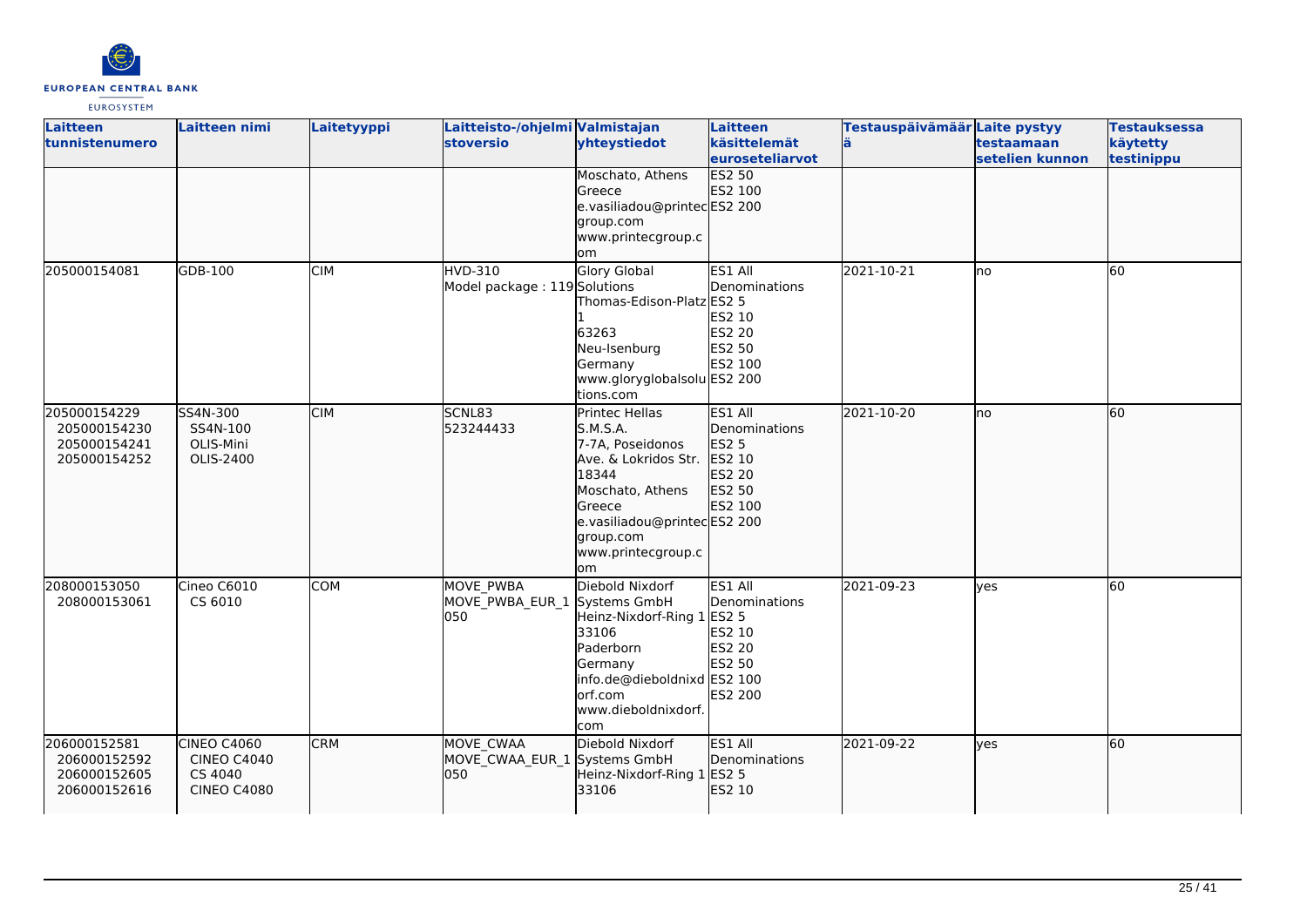

| <b>Laitteen</b><br>tunnistenumero                                                                                                                                                                                                                                                                            | Laitteen nimi                                                                                                                                                                                                                                                                                                            | Laitetyyppi | Laitteisto-/ohjelmi Valmistajan<br><b>stoversio</b> | yhteystiedot                                                                                                                                            | Laitteen<br>käsittelemät<br><b>leuroseteliarvot</b>               | Testauspäivämäär Laite pystyy | testaamaan<br>setelien kunnon | <b>Testauksessa</b><br>käytetty<br>testinippu |
|--------------------------------------------------------------------------------------------------------------------------------------------------------------------------------------------------------------------------------------------------------------------------------------------------------------|--------------------------------------------------------------------------------------------------------------------------------------------------------------------------------------------------------------------------------------------------------------------------------------------------------------------------|-------------|-----------------------------------------------------|---------------------------------------------------------------------------------------------------------------------------------------------------------|-------------------------------------------------------------------|-------------------------------|-------------------------------|-----------------------------------------------|
| 206000152627<br>206000152638<br>206000152649<br>206000152650<br>206000152661<br>206000152672<br>206000152683<br>206000152694<br>206000152707<br>206000152718<br>206000152729<br>206000152730<br>206000152741<br>206000152752<br>206000152763<br>206000152774<br>206000152785<br>206000152796<br>206000152809 | CS 4080<br><b>CINEO C4560</b><br>CS 4560<br><b>CINEO C4580</b><br>CS 4580<br><b>CINEO C2090</b><br>CS 2090<br><b>CINEO C4090</b><br>CS 4090<br><b>CINEO C2080</b><br>CS 2080<br><b>CINEO C6040</b><br>CS 6040<br><b>CINEO C6040</b><br>Compact<br>CS 6040 Compact<br><b>CINEO C6030</b><br>CS 6030<br><b>CINEO C6050</b> |             |                                                     | Paderborn<br>Germany<br>info.de@dieboldnixd ES2 100<br>lorf.com<br>www.dieboldnixdorf.<br>com                                                           | <b>ES2 20</b><br>ES2 50<br>ES2 200                                |                               |                               |                                               |
| 206000152810                                                                                                                                                                                                                                                                                                 | CS 6050<br>CS 4060                                                                                                                                                                                                                                                                                                       |             |                                                     |                                                                                                                                                         |                                                                   |                               |                               |                                               |
| 208000153481<br>208000153492                                                                                                                                                                                                                                                                                 | Cineo C6010<br>CS 6010                                                                                                                                                                                                                                                                                                   | <b>COM</b>  | MOVE PWCC<br>MOVE PWBA EUR 1 Systems GmbH<br>050    | Diebold Nixdorf<br>Heinz-Nixdorf-Ring 1 ES2 5<br>33106<br>Paderborn<br>Germany<br>info.de@dieboldnixd ES2 100<br>lorf.com<br>www.dieboldnixdorf.<br>com | ES1 All<br>Denominations<br>ES2 10<br>ES2 20<br>ES2 50<br>ES2 200 | 2021-09-22                    | <b>ves</b>                    | $\overline{60}$                               |
| 206000152217<br>206000152228<br>206000152239<br>206000152240<br>206000152251<br>206000152262<br>206000152273<br>206000152284<br>206000152295<br>206000152308                                                                                                                                                 | CINEO C4060<br><b>CINEO C4040</b><br>CS 4040<br><b>CINEO C4080</b><br>CS 4080<br><b>CINEO C4560</b><br>CS 4560<br><b>CINEO C4580</b><br>CS 4580<br><b>CINEO C2090</b>                                                                                                                                                    | <b>CRM</b>  | MOVE CWCA<br>MOVE CWAA EUR 1 Systems GmbH<br>1050   | Diebold Nixdorf<br>Heinz-Nixdorf-Ring 1 ES2 5<br>33106<br>Paderborn<br>Germany<br>info.de@dieboldnixd ES2 100<br>lorf.com<br>www.dieboldnixdorf.<br>com | ES1 All<br>Denominations<br>ES2 10<br>ES2 20<br>ES2 50<br>ES2 200 | 2021-09-21                    | lyes                          | 60                                            |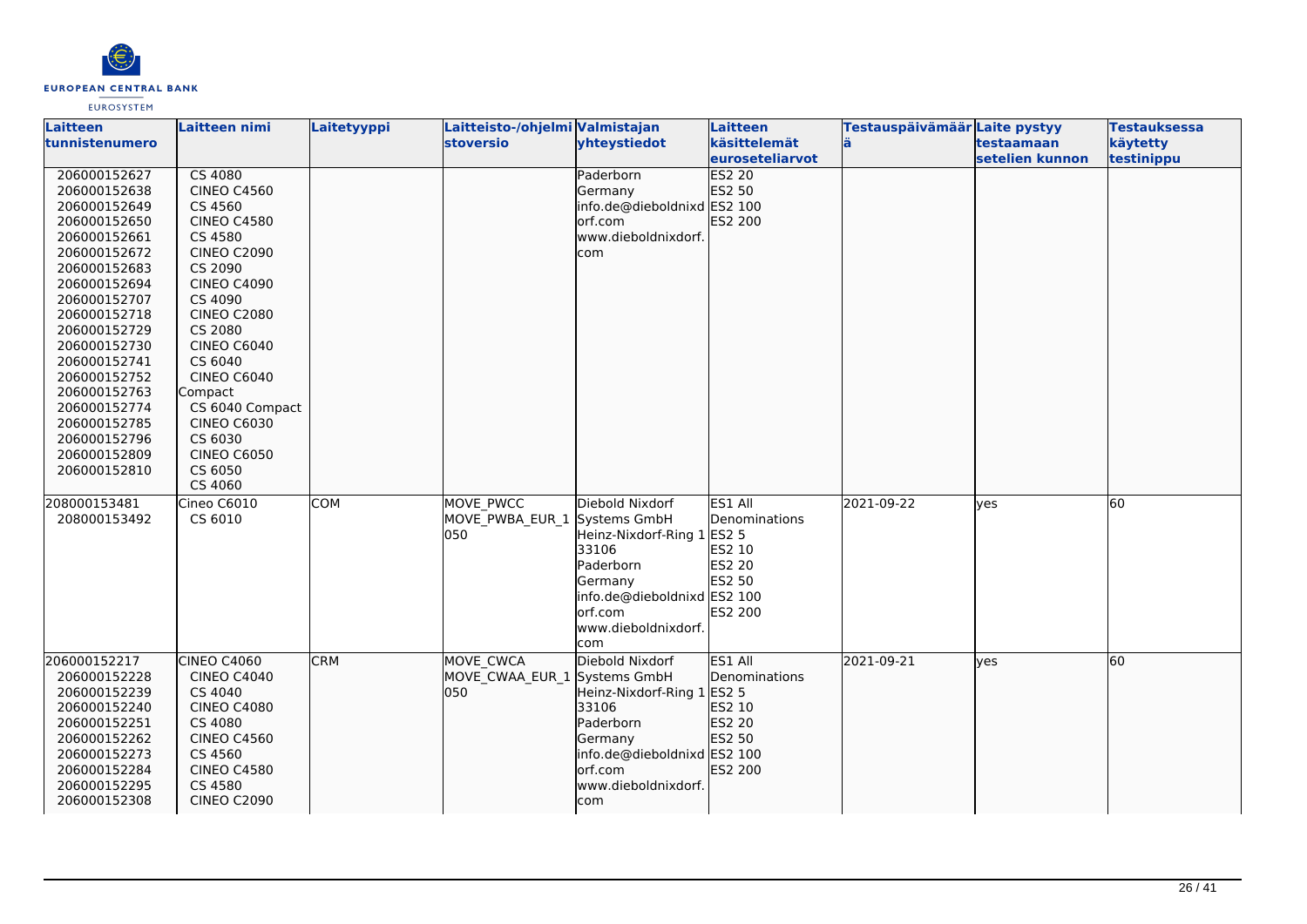

| Laitteen<br>tunnistenumero                                                                                                                                                                                                   | Laitteen nimi                                                                                                                                                                                                                               | Laitetyyppi | Laitteisto-/ohjelmi Valmistajan<br><b>stoversio</b> | yhteystiedot                                                                                                   | Laitteen<br>käsittelemät                                                                            | Testauspäivämäär Laite pystyy<br>lä | testaamaan      | <b>Testauksessa</b><br>käytetty |
|------------------------------------------------------------------------------------------------------------------------------------------------------------------------------------------------------------------------------|---------------------------------------------------------------------------------------------------------------------------------------------------------------------------------------------------------------------------------------------|-------------|-----------------------------------------------------|----------------------------------------------------------------------------------------------------------------|-----------------------------------------------------------------------------------------------------|-------------------------------------|-----------------|---------------------------------|
|                                                                                                                                                                                                                              |                                                                                                                                                                                                                                             |             |                                                     |                                                                                                                | <b>leuroseteliarvot</b>                                                                             |                                     | setelien kunnon | testinippu                      |
| 206000152319<br>206000152320<br>206000152331<br>206000152342<br>206000152353<br>206000152364<br>206000152375<br>206000152386<br>206000152397<br>206000152400<br>206000152411<br>206000152422<br>206000152433<br>206000152444 | CS 2090<br><b>CINEO C4090</b><br>CS 4090<br><b>CINEO C2080</b><br>CS 2080<br><b>CINEO C6040</b><br>CS 6040<br><b>CINEO C6040</b><br>Compact<br>CS 6040 Compact<br><b>CINEO C6030</b><br>CS 6030<br><b>CINEO C6050</b><br>CS 6050<br>CS 4060 |             |                                                     |                                                                                                                |                                                                                                     |                                     |                 |                                 |
| 205000152089                                                                                                                                                                                                                 | Suzohapp CDS9<br><b>HCM</b>                                                                                                                                                                                                                 | <b>CIM</b>  | HOTS BV5A<br>BVZ22EUT V000020 NL. B.V. / Suzohapp   | Suzo international<br>Rijnzathe 12<br>3454PV<br>De Meern<br>Netherlands<br>info@suzohapp.nl<br>eu.suzohapp.com | ES1 All<br>Denominations<br><b>ES2 5</b><br>ES2 10<br><b>ES2 20</b><br>ES2 50<br>ES2 100<br>ES2 200 | 2021-09-20                          | lno             | 60                              |
| 206000152137<br>206000152148<br>206000152159<br>206000152160                                                                                                                                                                 | Scancoin RCS500<br><b>RCS 900</b><br>HCM N11<br>HCM N12                                                                                                                                                                                     | <b>CRM</b>  | HOTS BV5A<br>BVZ22EUT V000020 NL. B.V. / Suzohapp   | Suzo international<br>Rijnzathe 12<br>3454PV<br>De Meern<br>Netherlands<br>info@suzohapp.nl<br>eu.suzohapp.com | ES1 All<br>Denominations<br><b>ES2 5</b><br>ES2 10<br>ES2 20<br>ES2 50<br>ES2 100<br>ES2 200        | 2021-09-20                          | lves            | 60                              |
| 206000135556<br>206000135567<br>206000135578<br>206000135589<br>206000135590<br>206000135603<br>206000135614<br>206000135625                                                                                                 | <b>SDM504S</b><br><b>SDM501S</b><br><b>SDM504C</b><br><b>SDM501C</b><br>SDM503<br>SDM503R<br>SDM503RC<br>SDM503RS                                                                                                                           | <b>CRM</b>  | <b>BV5000</b><br>BVCM115-EUR11700 Via di Mezzo 2/4  | Cima S.p.A.<br>41037<br>Mirandola (MO)<br>Italy<br>info@cimaspa.it<br>www.cimaspa.it                           | ES1 All<br>Denominations<br><b>ES2 5</b><br>ES2 10<br><b>ES2 20</b><br>ES2 50<br>ES2 100<br>ES2 200 | 2021-09-14                          | lves            | 60                              |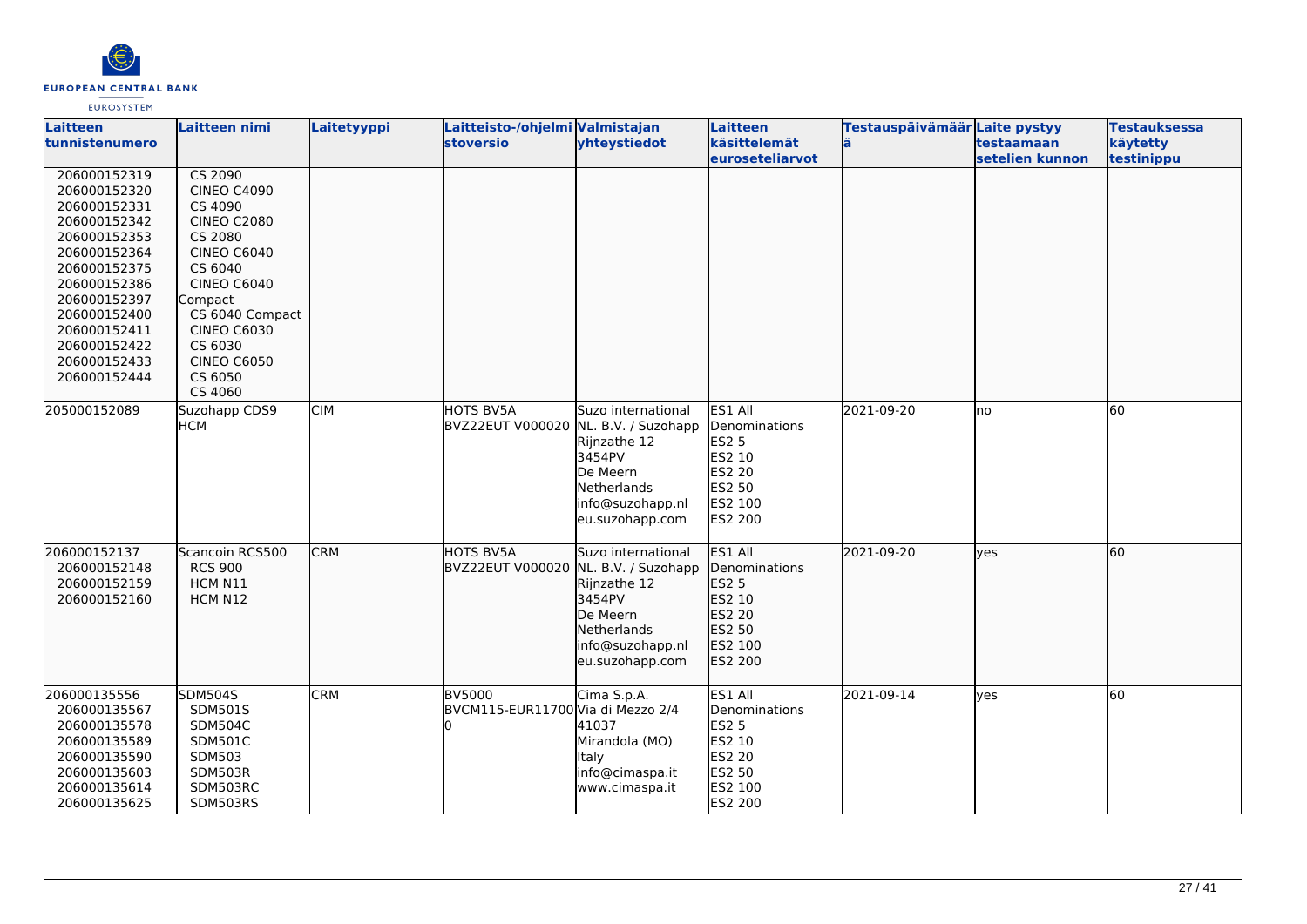

| Laitteen       | Laitteen nimi    | Laitetyyppi | Laitteisto-/ohjelmi Valmistajan   |                 | Laitteen        | Testauspäivämäär Laite pystyy |                   | <b>Testauksessa</b> |
|----------------|------------------|-------------|-----------------------------------|-----------------|-----------------|-------------------------------|-------------------|---------------------|
| tunnistenumero |                  |             | <b>stoversio</b>                  | yhteystiedot    | käsittelemät    |                               | <b>testaamaan</b> | käytetty            |
|                |                  |             |                                   |                 | euroseteliarvot |                               | setelien kunnon   | testinippu          |
| 206000135636   | SDM503RH         |             |                                   |                 |                 |                               |                   |                     |
| 206000135647   | 8800S            |             |                                   |                 |                 |                               |                   |                     |
| 206000135658   | 8800C            |             |                                   |                 |                 |                               |                   |                     |
| 206000135669   | 8400S            |             |                                   |                 |                 |                               |                   |                     |
| 206000135670   | 8400C            |             |                                   |                 |                 |                               |                   |                     |
| 206000135681   | <b>CASHERE</b>   |             |                                   |                 |                 |                               |                   |                     |
| 206000135692   | <b>SDM502C</b>   |             |                                   |                 |                 |                               |                   |                     |
| 206000135705   | <b>SDM502S</b>   |             |                                   |                 |                 |                               |                   |                     |
| 206000135716   | <b>SDM503C</b>   |             |                                   |                 |                 |                               |                   |                     |
| 206000135727   | <b>SDM503S</b>   |             |                                   |                 |                 |                               |                   |                     |
| 206000135738   | <b>SDM505S</b>   |             |                                   |                 |                 |                               |                   |                     |
| 206000135749   | <b>SDM505C</b>   |             |                                   |                 |                 |                               |                   |                     |
| 206000151329   | <b>SDM504S</b>   | <b>CRM</b>  | <b>BV5000</b>                     | Cima S.p.A.     | ES1 All         | 2021-09-14                    | lves              | 60                  |
| 206000151330   | <b>SDM501S</b>   |             | BVCM116-EUR11800 Via di Mezzo 2/4 |                 | Denominations   |                               |                   |                     |
| 206000151341   | SDM504C          |             |                                   | 41037           | ES2 5           |                               |                   |                     |
| 206000151352   | <b>SDM501C</b>   |             |                                   | Mirandola (MO)  | ES2 10          |                               |                   |                     |
| 206000151363   | SDM503           |             |                                   | Italy           | ES2 20          |                               |                   |                     |
| 206000151374   | SDM503R          |             |                                   | info@cimaspa.it | ES2 50          |                               |                   |                     |
| 206000151385   | SDM503RC         |             |                                   | www.cimaspa.it  | ES2 100         |                               |                   |                     |
| 206000151396   | SDM503RS         |             |                                   |                 | ES2 200         |                               |                   |                     |
| 206000151409   | SDM503RH         |             |                                   |                 |                 |                               |                   |                     |
| 206000151410   | 8800S            |             |                                   |                 |                 |                               |                   |                     |
| 206000151421   | 8800C            |             |                                   |                 |                 |                               |                   |                     |
| 206000151432   | 8400S            |             |                                   |                 |                 |                               |                   |                     |
| 206000151443   | 8400C            |             |                                   |                 |                 |                               |                   |                     |
| 206000151454   | CASHERE          |             |                                   |                 |                 |                               |                   |                     |
| 206000151465   | <b>SDM502C</b>   |             |                                   |                 |                 |                               |                   |                     |
| 206000151476   | <b>SDM502S</b>   |             |                                   |                 |                 |                               |                   |                     |
| 206000151487   | <b>SDM503C</b>   |             |                                   |                 |                 |                               |                   |                     |
| 206000151498   | <b>SDM503S</b>   |             |                                   |                 |                 |                               |                   |                     |
| 206000151502   | <b>SDM505S</b>   |             |                                   |                 |                 |                               |                   |                     |
| 206000151513   | <b>SDM505C</b>   |             |                                   |                 |                 |                               |                   |                     |
| 206000151728   | AST7000NT-R5     | <b>CRM</b>  | <b>BV5000</b>                     | Cima S.p.A.     | ES1 All         | 2021-09-14                    | lyes              | $\overline{60}$     |
| 206000151739   | AST7000NT        |             | BVCM116-EUR11800 Via di Mezzo 2/4 |                 | Denominations   |                               |                   |                     |
| 206000151740   | AST7000-FT       |             |                                   | 41037           | <b>ES2 5</b>    |                               |                   |                     |
| 206000151751   | AST7000-FT ER    |             |                                   | Mirandola (MO)  | ES2 10          |                               |                   |                     |
| 206000151762   | AST7016          |             |                                   | <b>Italy</b>    | ES2 20          |                               |                   |                     |
| 206000151773   | AST7008W         |             |                                   | info@cimaspa.it | ES2 50          |                               |                   |                     |
| 206000151784   | <b>AST7008WB</b> |             |                                   | www.cimaspa.it  | ES2 100         |                               |                   |                     |
| 206000151795   | AST7008C         |             |                                   |                 | ES2 200         |                               |                   |                     |
| 206000151808   | <b>AST7008CB</b> |             |                                   |                 |                 |                               |                   |                     |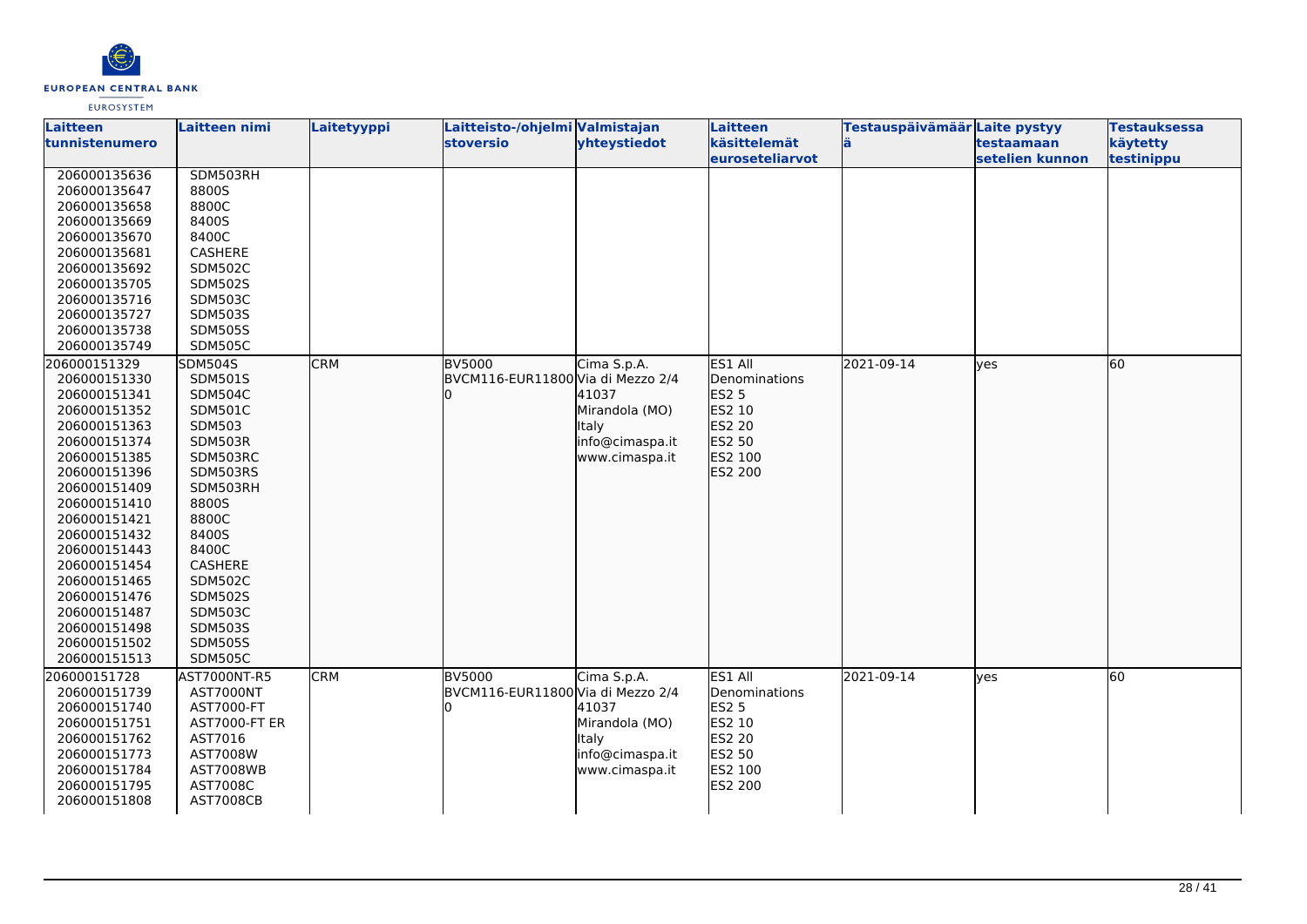

| <b>Laitteen</b> | Laitteen nimi       | Laitetyyppi | Laitteisto-/ohjelmi Valmistajan |                              | Laitteen        | Testauspäivämäär Laite pystyy |                 | <b>Testauksessa</b> |
|-----------------|---------------------|-------------|---------------------------------|------------------------------|-----------------|-------------------------------|-----------------|---------------------|
| tunnistenumero  |                     |             | <b>stoversio</b>                | yhteystiedot                 | käsittelemät    |                               | testaamaan      | käytetty            |
|                 |                     |             |                                 |                              | euroseteliarvot |                               | setelien kunnon | testinippu          |
| 206000151819    | <b>AST7008H</b>     |             |                                 |                              |                 |                               |                 |                     |
| 206000151820    | AST7008HB           |             |                                 |                              |                 |                               |                 |                     |
| 206000151831    | AST7008S            |             |                                 |                              |                 |                               |                 |                     |
| 206000150475    | DT-7000H68V         | <b>CRM</b>  | UNV-010                         | <b>GRG Banking</b>           | ES1 All         | 2021-08-30                    | lyes            | 60                  |
| 206000150486    | DT-7000H68N         |             | V28004A012                      | Equipment Co Ltd             | Denominations   |                               |                 |                     |
| 206000150497    | DT-7000H68NL        |             |                                 | 9 Kelin Road Science ES2 5   |                 |                               |                 |                     |
| 206000150501    | DT-7000H68NLR       |             |                                 | City                         | ES2 10          |                               |                 |                     |
| 206000150512    | DT-7000H68NX        |             |                                 | 510663                       | ES2 20          |                               |                 |                     |
| 206000150523    | Virtual Teller Mach |             |                                 | Guangzhou, District ES2 50   |                 |                               |                 |                     |
| 206000150534    | ne(VTM)/Videokasse  |             |                                 | Luogang                      | ES2 100         |                               |                 |                     |
| 206000150545    | DT-7000P5800        |             |                                 | China                        | ES2 200         |                               |                 |                     |
| 206000150556    | DT-7000P5800L       |             |                                 | www.grgbanking.co            |                 |                               |                 |                     |
| 206000150567    | DT-7000P5800E       |             |                                 | lm.                          |                 |                               |                 |                     |
| 206000150578    | DT-7000P5500L       |             |                                 |                              |                 |                               |                 |                     |
| 206000150589    | DT-7000P5500        |             |                                 |                              |                 |                               |                 |                     |
| 206000150590    | DT-7000P5500S       |             |                                 |                              |                 |                               |                 |                     |
| 206000150603    | DT-7000P5500SL      |             |                                 |                              |                 |                               |                 |                     |
| 206000150614    | DT-7000160-COMB     |             |                                 |                              |                 |                               |                 |                     |
| 206000150625    |                     |             |                                 |                              |                 |                               |                 |                     |
| 206000150636    | DT-7000160XL        |             |                                 |                              |                 |                               |                 |                     |
| 206000150647    | DT-7000160X         |             |                                 |                              |                 |                               |                 |                     |
| 206000150658    | DT-7000160NL        |             |                                 |                              |                 |                               |                 |                     |
| 206000150669    | DT-7000160A         |             |                                 |                              |                 |                               |                 |                     |
| 206000150670    | DT-7000160B         |             |                                 |                              |                 |                               |                 |                     |
| 206000150681    | DT-7000166          |             |                                 |                              |                 |                               |                 |                     |
| 206000150692    | DT-7000H68VL        |             |                                 |                              |                 |                               |                 |                     |
| 206000150705    | DT-7000TCR71        |             |                                 |                              |                 |                               |                 |                     |
| 206000150716    | DT-7000H68VLR       |             |                                 |                              |                 |                               |                 |                     |
|                 | DT-7000i58          |             |                                 |                              |                 |                               |                 |                     |
|                 | DT-7000i58T         |             |                                 |                              |                 |                               |                 |                     |
| 205000150429    | <b>KUAN</b>         | <b>CIM</b>  | EUR 002.016                     | Masterwork                   | ES1 All         | 2021-08-24                    | Ino             | 60                  |
|                 |                     |             |                                 | Automodules                  | Denominations   |                               |                 |                     |
|                 |                     |             |                                 | $4F$ , 223, Chong Yang ES2 5 |                 |                               |                 |                     |
|                 |                     |             |                                 | <b>I</b> Rd                  | ES2 10          |                               |                 |                     |
|                 |                     |             |                                 | 115 Nangang                  | <b>ES2 20</b>   |                               |                 |                     |
|                 |                     |             |                                 | Taipei                       | ES2 50          |                               |                 |                     |
|                 |                     |             |                                 | <b>Taiwan</b>                | ES2 100         |                               |                 |                     |
|                 |                     |             |                                 | www.automodules.c ES2 200    |                 |                               |                 |                     |
|                 |                     |             |                                 | lom                          |                 |                               |                 |                     |
| 210000150233    | CoinRoll 123        | <b>CDM</b>  | SIRIUS V3.4                     | HESS Cash Systems ES1 All    |                 | 2021-08-10                    | lno             | 60                  |
|                 |                     |             |                                 | GmbH                         | Denominations   |                               |                 |                     |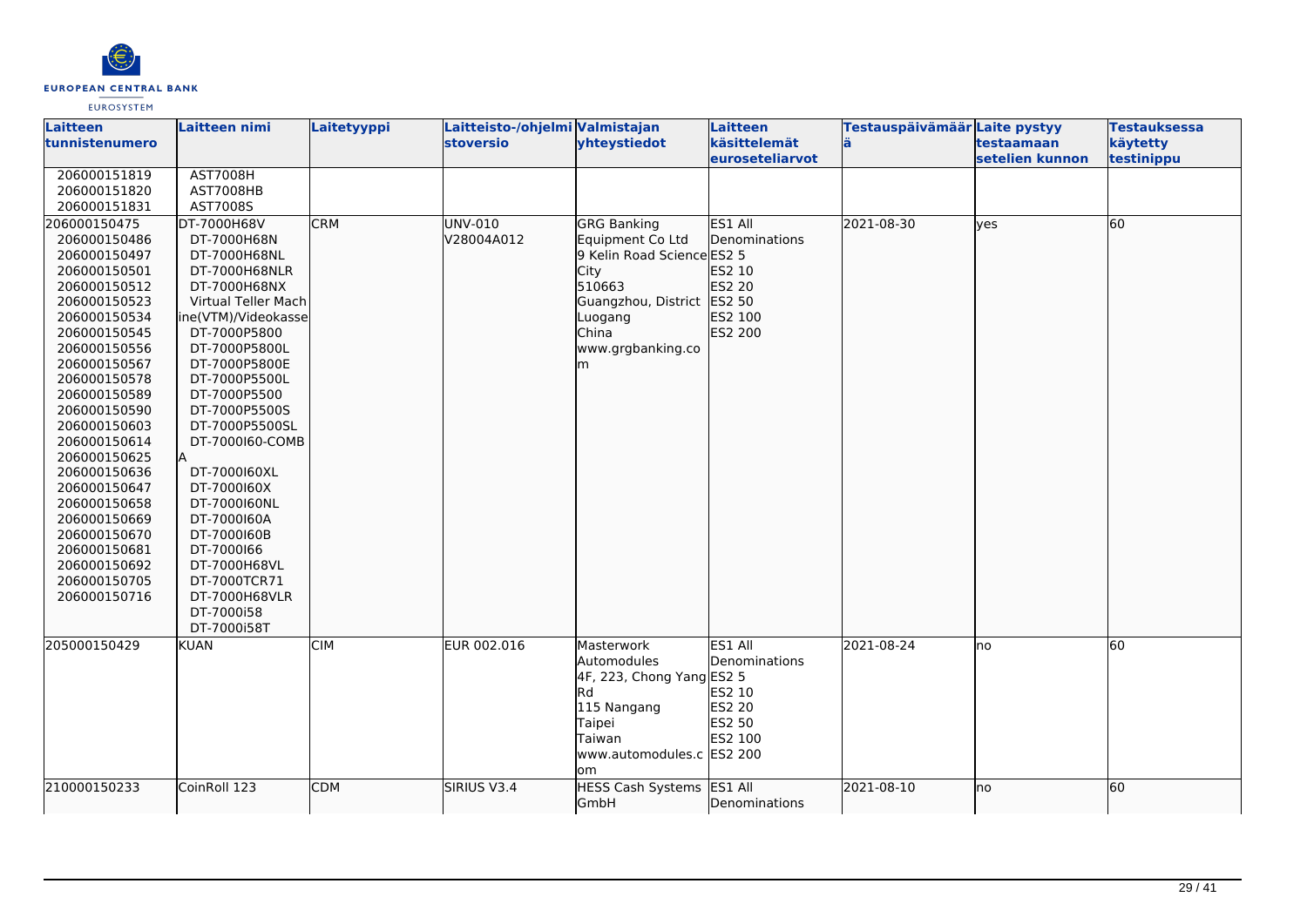

| <b>Laitteen</b> | Laitteen nimi  | Laitetyyppi | Laitteisto-/ohjelmi Valmistajan |                             | <b>Laitteen</b>        | Testauspäivämäär Laite pystyy |                 | <b>Testauksessa</b> |
|-----------------|----------------|-------------|---------------------------------|-----------------------------|------------------------|-------------------------------|-----------------|---------------------|
| tunnistenumero  |                |             | <b>stoversio</b>                | yhteystiedot                | käsittelemät           | ä                             | testaamaan      | käytetty            |
|                 |                |             |                                 |                             | <b>euroseteliarvot</b> |                               | setelien kunnon | testinippu          |
|                 |                |             |                                 | Robert-Bosch-               | ES2 <sub>5</sub>       |                               |                 |                     |
|                 |                |             |                                 | Strasse 30                  | ES2 10                 |                               |                 |                     |
|                 |                |             |                                 | 71106                       | ES2 20                 |                               |                 |                     |
|                 |                |             |                                 | Magstadt                    | ES2 50                 |                               |                 |                     |
|                 |                |             |                                 | Germany                     | ES2 100                |                               |                 |                     |
|                 |                |             |                                 | joachim.becker@hes ES2 200  |                        |                               |                 |                     |
|                 |                |             |                                 | s.de                        |                        |                               |                 |                     |
|                 |                |             |                                 | www.hess.de                 |                        |                               |                 |                     |
| 206000149552    | ProCash 4000   | <b>CRM</b>  | LINE XLA-O                      | Diebold Nixdorf             | ES1 All                | 2021-08-04                    | yes             | 60                  |
| 206000149563    | ProCash 4000xs |             | XLAAEUR0249                     | Systems GmbH                | Denominations          |                               |                 |                     |
| 206000149574    | ProCash 4100   |             |                                 | Heinz-Nixdorf-Ring 1 ES2 5  |                        |                               |                 |                     |
|                 |                |             |                                 | 33106                       | ES2 10                 |                               |                 |                     |
|                 |                |             |                                 | Paderborn                   | ES2 20                 |                               |                 |                     |
|                 |                |             |                                 | Germany                     | ES2 50                 |                               |                 |                     |
|                 |                |             |                                 | info.de@dieboldnixd ES2 100 |                        |                               |                 |                     |
|                 |                |             |                                 | orf.com                     | ES2 200                |                               |                 |                     |
|                 |                |             |                                 | www.dieboldnixdorf.         |                        |                               |                 |                     |
|                 |                |             |                                 | com                         |                        |                               |                 |                     |
| 206000149585    | Opteva 328EF   | <b>CRM</b>  | BVZ10                           | Diebold Nixdorf             | ES1 All                | 2021-08-03                    | lves            | 60                  |
| 206000149596    | Diebold 3030   |             | BVZ22EUT000020                  | Systems GmbH                | Denominations          |                               |                 |                     |
| 206000149609    | Opteva 328EF/D |             |                                 | Heinz-Nixdorf-Ring 1 ES2 5  |                        |                               |                 |                     |
| 206000149610    | Opteva 328EF/C |             |                                 | 33106                       | ES2 10                 |                               |                 |                     |
| 206000149621    | Opteva 328EF/S |             |                                 | Paderborn                   | ES2 20                 |                               |                 |                     |
| 206000149632    | Opteva 328     |             |                                 | Germany                     | ES2 50                 |                               |                 |                     |
| 206000149643    | Opteva 324     |             |                                 | info.de@dieboldnixd ES2 100 |                        |                               |                 |                     |
| 206000149654    | Opteva 368     |             |                                 | orf.com                     | ES2 200                |                               |                 |                     |
| 206000149665    | Opteva 378     |             |                                 | www.dieboldnixdorf.         |                        |                               |                 |                     |
| 206000149676    | Opteva 828     |             |                                 | com                         |                        |                               |                 |                     |
| 206000149687    | <b>CS 828</b>  |             |                                 |                             |                        |                               |                 |                     |
| 206000149698    | Opteva 860     |             |                                 |                             |                        |                               |                 |                     |
| 206000149701    | Opteva 868     |             |                                 |                             |                        |                               |                 |                     |
| 206000149712    | CS 868         |             |                                 |                             |                        |                               |                 |                     |
| 206000149723    | Opteva 820     |             |                                 |                             |                        |                               |                 |                     |
| 206000149734    | Diebold 9900   |             |                                 |                             |                        |                               |                 |                     |
| 206000149745    | CS 9900        |             |                                 |                             |                        |                               |                 |                     |
| 206000149756    | Diebold 3700   |             |                                 |                             |                        |                               |                 |                     |
| 206000149767    | CS 3700        |             |                                 |                             |                        |                               |                 |                     |
| 206000149778    | Diebold 3750   |             |                                 |                             |                        |                               |                 |                     |
| 206000149789    | CS 3750        |             |                                 |                             |                        |                               |                 |                     |
| 206000149790    | Diebold 3550   |             |                                 |                             |                        |                               |                 |                     |
| 206000149803    | CS 3550        |             |                                 |                             |                        |                               |                 |                     |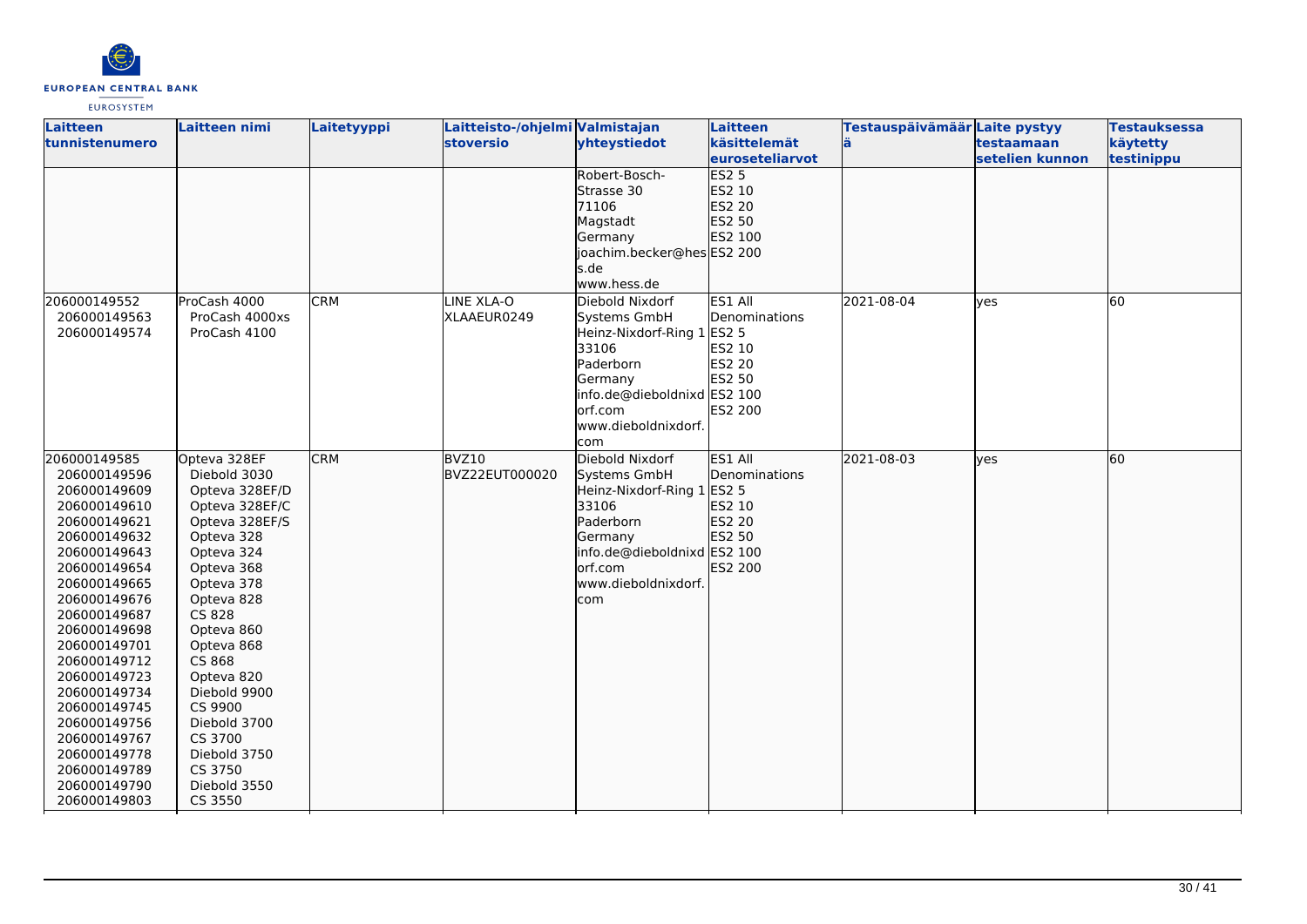

| <b>Laitteen</b>                                                                              | <b>Laitteen nimi</b>                                                                 | Laitetyyppi | Laitteisto-/ohjelmi Valmistajan                           |                                                                                                                                | <b>Laitteen</b>                                                                                            | Testauspäivämäär Laite pystyy |                               | <b>Testauksessa</b>    |
|----------------------------------------------------------------------------------------------|--------------------------------------------------------------------------------------|-------------|-----------------------------------------------------------|--------------------------------------------------------------------------------------------------------------------------------|------------------------------------------------------------------------------------------------------------|-------------------------------|-------------------------------|------------------------|
| <b>tunnistenumero</b>                                                                        |                                                                                      |             | <b>stoversio</b>                                          | yhteystiedot                                                                                                                   | käsittelemät<br>euroseteliarvot                                                                            |                               | testaamaan<br>setelien kunnon | käytetty<br>testinippu |
| 205000149926                                                                                 | <b>APS Compact NL</b>                                                                | <b>CIM</b>  | CI Note Line<br>UNX4-210-13-EU-16                         | Unixfor S.A.<br>12 METAXA K.<br>17455<br><b>ALIMOS - ATHENS</b><br>lGreece<br>unixfor@unixfor.gr<br>www.unixfor.com            | <b>ES1 All</b><br>Denominations<br>ES2 5<br>ES2 10<br><b>ES2 20</b><br><b>ES2 50</b><br>ES2 100<br>ES2 200 | 2021-07-29                    | lno                           | 60                     |
| 205000149915                                                                                 | <b>APS Compact</b>                                                                   | <b>CIM</b>  | ICR90<br><b>BIM2020</b><br>lUNX4-110-13-EU-16 l17455      | Unixfor S.A.<br>12 METAXA K.<br>ALIMOS - ATHENS<br>Greece<br>unixfor@unixfor.gr<br>www.unixfor.com                             | ES1 All<br>Denominations<br>ES2 5<br>ES2 10<br>ES2 20<br>ES2 50<br>ES2 100<br>ES2 200                      | 2021-07-27                    | lno                           | 60                     |
| 206000133861<br>206000133872<br>206000133883<br>206000133894<br>206000133907<br>206000133918 | KePlus R10<br>KePlus RT10<br>KePlus F10<br>KePlus FT10<br>KePlus FX10<br>KePlus RX10 | <b>CRM</b>  | BV HW: HOTS Zero<br>BV Type 5<br>BV SW:<br>BVZ2207T000011 | <b>KEBA Handover</b><br><b>Automation GmbH</b><br>Reindlstrasse 51<br>A-4041<br>.inz<br>Austria<br>kh@keba.com<br>www.keba.com | ES1 All<br>Denominations<br><b>ES2 5</b><br>ES2 10<br>ES2 20<br>ES2 50<br>ES2 100<br>ES2 200               | 2021-07-26                    | <b>ves</b>                    | 60                     |
| 206000149357<br>206000149391<br>206000149404<br>206000149415                                 | KePlus R6se<br>KePlus X6se<br>KePlus R6<br>KePlus X6                                 | <b>CRM</b>  | BV HW:HCS ZERO<br>BV Type 5<br>BV SW:<br>BVZ22EUT000020   | <b>KEBA Handover</b><br><b>Automation GmbH</b><br>Reindlstrasse 51<br>A-4041<br>.inz<br>Austria<br>kh@keba.com<br>www.keba.com | ES1 All<br>Denominations<br>ES2 5<br>ES2 10<br>ES2 20<br>ES2 50<br>ES2 100<br>ES2 200                      | 2021-07-26                    | lyes                          | 60                     |
| 206000157848<br>206000157859<br>206000157860<br>206000157871                                 | KePlus R6se<br>KePlus X6se<br>KePlus R6<br>KePlus X6                                 | <b>CRM</b>  | BV HW:HOTS ZERO<br>BV Type 5<br>BV SW:<br>BVZ22EUT000020  | <b>KEBA Handover</b><br><b>Automation GmbH</b><br>Reindlstrasse 51<br>A-4041                                                   | ES1 All<br>Denominations<br><b>ES2 5</b><br>ES2 10                                                         | 2021-07-26                    | <b>ves</b>                    | 60                     |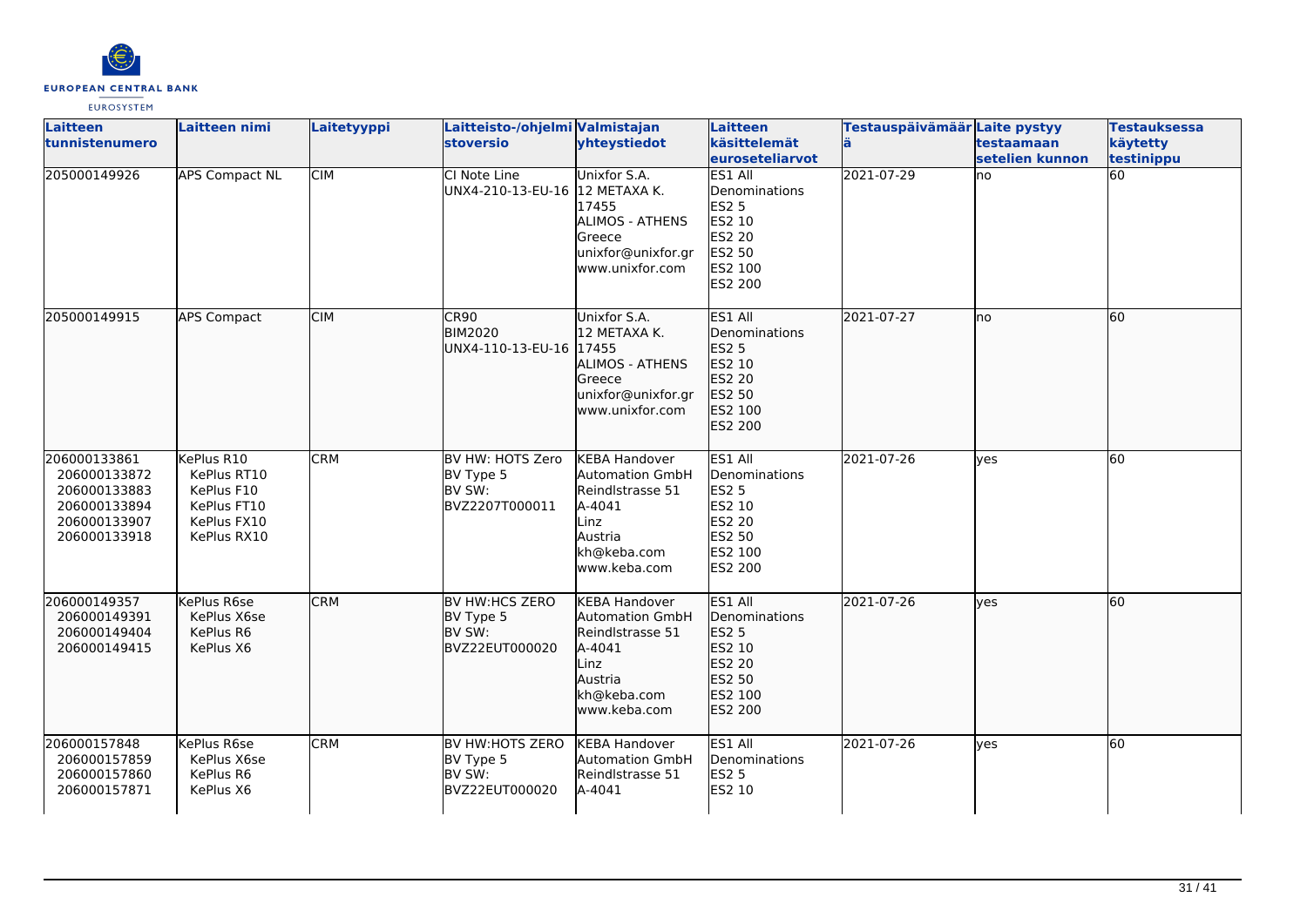

| <b>Laitteen</b><br>tunnistenumero                                                                                                                            | Laitteen nimi                                                                                                                                      | Laitetyyppi | Laitteisto-/ohjelmi Valmistajan<br>stoversio   | yhteystiedot                                                                                                                                                                                 | <b>Laitteen</b><br>käsittelemät<br>euroseteliarvot                                    | Testauspäivämäär Laite pystyy | testaamaan<br>setelien kunnon | <b>Testauksessa</b><br>käytetty<br>testinippu |
|--------------------------------------------------------------------------------------------------------------------------------------------------------------|----------------------------------------------------------------------------------------------------------------------------------------------------|-------------|------------------------------------------------|----------------------------------------------------------------------------------------------------------------------------------------------------------------------------------------------|---------------------------------------------------------------------------------------|-------------------------------|-------------------------------|-----------------------------------------------|
|                                                                                                                                                              |                                                                                                                                                    |             |                                                | Linz<br>Austria<br>kh@keba.com<br>www.keba.com                                                                                                                                               | <b>ES2 20</b><br>ES2 50<br>ES2 100<br>ES2 200                                         |                               |                               |                                               |
| 206000148777                                                                                                                                                 | CI Note Line Recycle CRM                                                                                                                           |             | 13-EU-16                                       | CI Note Line Recycle CI Tech Components ES1 All<br>AG<br>Oberburgstrasse 10 ES2 5<br>3400<br>Burgdorf<br>Switzerland<br>info@citech.com<br>www.citech.com                                    | Denominations<br>ES2 10<br>ES2 20<br>ES2 50<br>ES2 100<br>ES2 200                     | 2021-07-21                    | lyes                          | 60                                            |
| 205000148890                                                                                                                                                 | SmartPay Lobby                                                                                                                                     | <b>CIM</b>  | <b>BIM2020</b><br>Cash Module v1.6<br>13-EU-15 | Printec Hellas<br>S.M.S.A.<br>7-7A, Poseidonos<br>Ave. & Lokridos Str. ES2 10<br>18344<br>Moschato, Athens<br>Greece<br>e.vasiliadou@printecES2 200<br>group.com<br>www.printecgroup.c<br>om | ES1 All<br>Denominations<br>ES2 5<br>ES2 20<br>ES2 50<br>ES2 100                      | 2021-07-21                    | no                            | 60                                            |
| 207000148471<br>207000148482<br>207000148493<br>207000148507<br>207000148518<br>207000148529<br>207000148530<br>207000148541<br>207000148552<br>207000148563 | SelfServ 34<br>SelfServ 31<br>SelfServ 32<br>SelfServ 36<br>SelfServ 38<br>SelfServ 91<br>SelfServ 81<br>SelfServ 82<br>SelfServ 84<br>SelfServ 88 | <b>CCM</b>  | DVM-STD-EUR<br>Version 01.07.00                | <b>NCR Financial</b><br>Solutions Group Ltd<br>3 Fulton Road<br>DD2 4SW Tayside<br>Dundee<br>United Kingdom<br>www.ncr.com                                                                   | ES1 All<br>Denominations<br>ES2 5<br>ES2 10<br>ES2 20<br>ES2 50<br>ES2 100<br>ES2 200 | 2021-07-20                    | Ino                           | 60                                            |
| 206000148254<br>206000148265                                                                                                                                 | SelfServ 83<br>SelfServ 87                                                                                                                         | <b>CRM</b>  | BRM with HVD300<br>EUR00000544                 | <b>NCR Financial</b><br>Solutions Group Ltd<br>3 Fulton Road<br>DD2 4SW Tayside<br>Dundee                                                                                                    | ES1 All<br>Denominations<br><b>ES2 5</b><br>ES2 10<br>ES2 20                          | 2021-07-14                    | lves                          | 60                                            |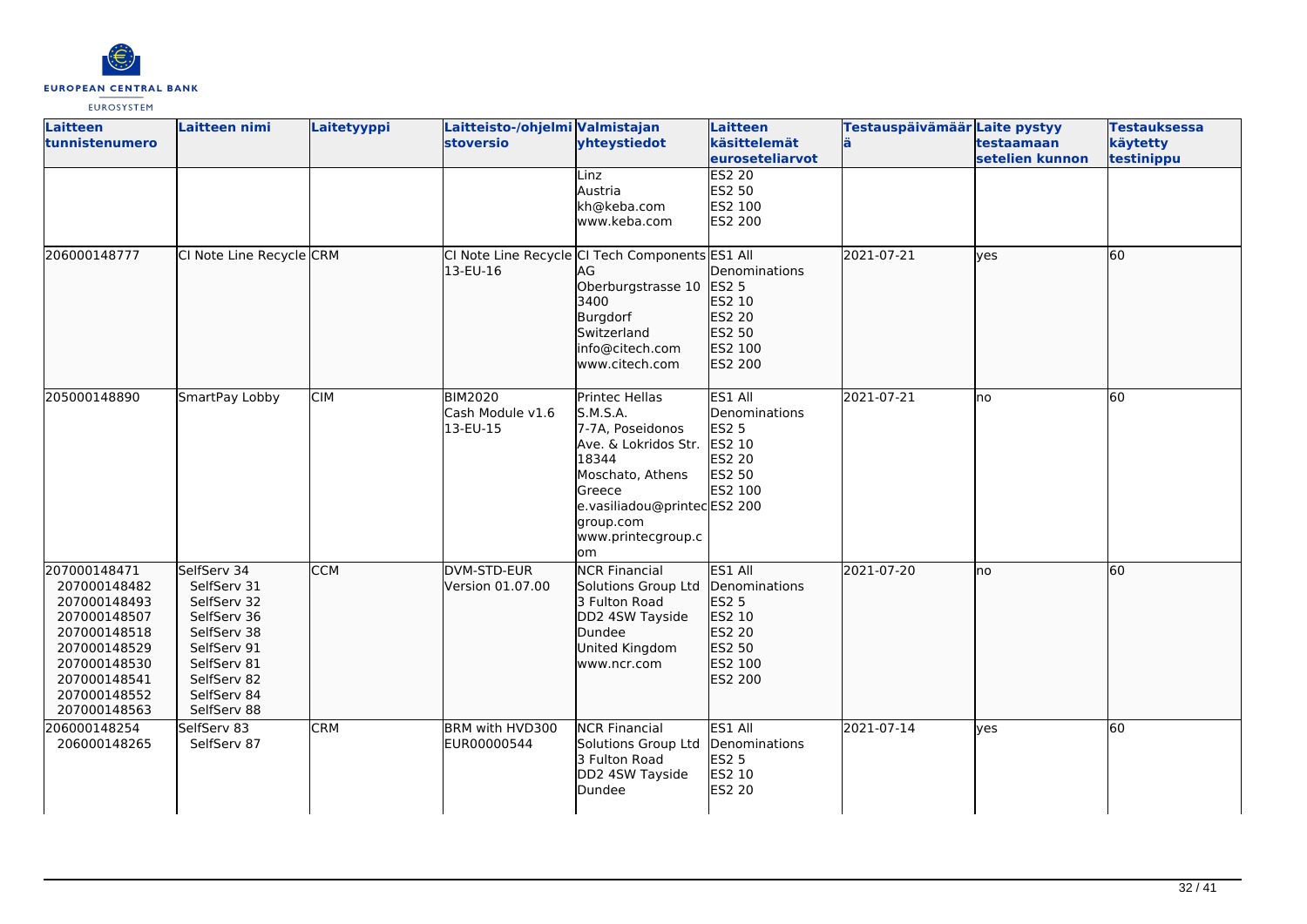

| <b>Laitteen</b><br>tunnistenumero                            | Laitteen nimi                                           | Laitetyyppi | Laitteisto-/ohjelmi Valmistajan<br><b>stoversio</b>      | yhteystiedot                                                                                                                                                                          | Laitteen<br>käsittelemät<br><b>leuroseteliarvot</b>                                                 | Testauspäivämäär Laite pystyy | testaamaan<br>setelien kunnon | <b>Testauksessa</b><br>käytetty<br>testinippu |
|--------------------------------------------------------------|---------------------------------------------------------|-------------|----------------------------------------------------------|---------------------------------------------------------------------------------------------------------------------------------------------------------------------------------------|-----------------------------------------------------------------------------------------------------|-------------------------------|-------------------------------|-----------------------------------------------|
|                                                              |                                                         |             |                                                          | <b>United Kingdom</b><br>www.ncr.com                                                                                                                                                  | <b>ES2 50</b><br>ES2 100<br><b>ES2 200</b>                                                          |                               |                               |                                               |
| 205000148413                                                 | SmartPay Lobby<br>New                                   | <b>CIM</b>  | CI-2110C<br>Cash Module v1.6<br>13-EU-14                 | Printec Hellas<br>S.M.S.A.<br>7-7A, Poseidonos<br>Ave. & Lokridos Str.<br>18344<br>Moschato, Athens<br>Greece<br>e.vasiliadou@printecES2 200<br>group.com<br>www.printecgroup.c<br>om | ES1 All<br>Denominations<br><b>ES2 5</b><br>ES2 10<br>ES2 20<br>ES2 50<br>ES2 100                   | 2021-07-13                    | lno                           | 60                                            |
| 205000132621                                                 | Suzohapp CDS9<br><b>HCM</b>                             | <b>CIM</b>  | HOTS BV5A<br>BVZ22EUT V000018 NL. B.V. / Suzohapp        | Suzo international<br>Rijnzathe 12<br>3454PV<br>De Meern<br>Netherlands<br>info@suzohapp.nl<br>eu.suzohapp.com                                                                        | ES1 All<br>Denominations<br><b>ES2 5</b><br>ES2 10<br><b>ES2 20</b><br>ES2 50<br>ES2 100<br>ES2 200 | 2021-07-06                    | Ino                           | 60                                            |
| 206000132633<br>206000134383<br>206000134394<br>206000134407 | Scancoin RCS500<br><b>RCS 900</b><br>HCM N11<br>HCM N12 | <b>CRM</b>  | <b>HOTS BV5A</b><br>BVZ22EUT V000018 NL. B.V. / Suzohapp | Suzo international<br>Rijnzathe 12<br>3454PV<br>De Meern<br>Netherlands<br>info@suzohapp.nl<br>eu.suzohapp.com                                                                        | ES1 All<br>Denominations<br><b>ES2 5</b><br>ES2 10<br>ES2 20<br>ES2 50<br>ES2 100<br>ES2 200        | 2021-07-06                    | lyes                          | 60                                            |
| 205000147684                                                 | CSH-410                                                 | <b>CIM</b>  | <b>BIM2020</b><br>Cash Module v1.6<br>13-EU-14           | <b>INNOVA BILISIM</b><br>COZUMLERI A.S<br>ITU Ayazaga<br>Kampusu Teknokent ES2 10<br>Ari 4 Binasi<br>34469<br>Maslak, Istanbul                                                        | ES1 All<br>Denominations<br><b>ES2 5</b><br><b>ES2 20</b><br><b>ES2 50</b><br>ES2 100               | 2021-07-06                    | lno                           | 60                                            |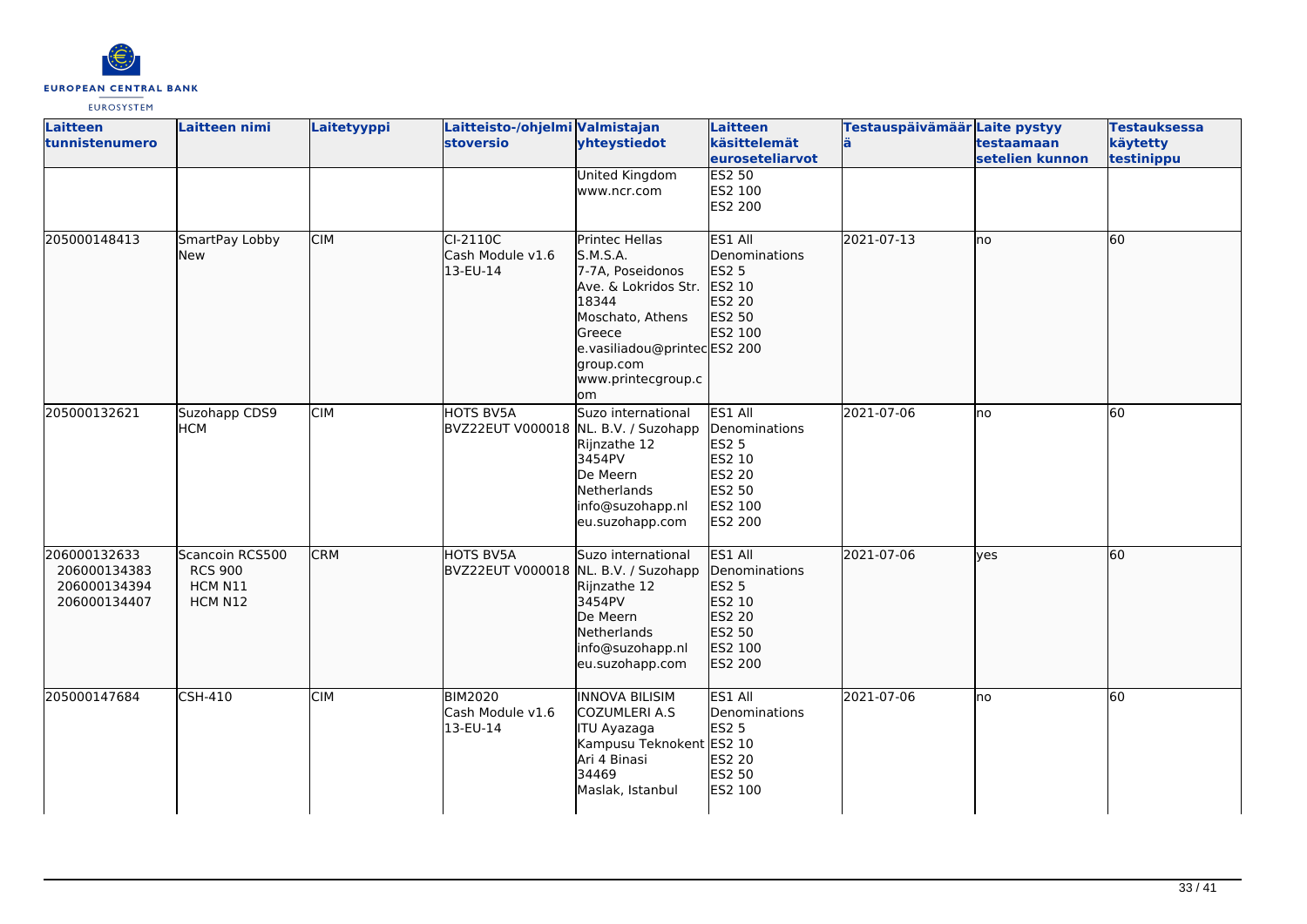

| <b>Laitteen</b><br><b>tunnistenumero</b>                                                                                                                                                                                                                                                                                                                                     | Laitteen nimi                                                                                                                                                                                                                                                                                                                                                                                         | Laitetyyppi | Laitteisto-/ohjelmi Valmistajan<br>stoversio | yhteystiedot<br>Turkey<br>atomus@innova.co                                                                                                                       | <b>Laitteen</b><br>käsittelemät<br>euroseteliarvot<br>ES2 200                                     | Testauspäivämäär Laite pystyy | testaamaan<br>setelien kunnon | <b>Testauksessa</b><br>käytetty<br>testinippu |
|------------------------------------------------------------------------------------------------------------------------------------------------------------------------------------------------------------------------------------------------------------------------------------------------------------------------------------------------------------------------------|-------------------------------------------------------------------------------------------------------------------------------------------------------------------------------------------------------------------------------------------------------------------------------------------------------------------------------------------------------------------------------------------------------|-------------|----------------------------------------------|------------------------------------------------------------------------------------------------------------------------------------------------------------------|---------------------------------------------------------------------------------------------------|-------------------------------|-------------------------------|-----------------------------------------------|
|                                                                                                                                                                                                                                                                                                                                                                              |                                                                                                                                                                                                                                                                                                                                                                                                       |             |                                              | m.tr<br>www.innova.com.tr                                                                                                                                        |                                                                                                   |                               |                               |                                               |
| 208000146777                                                                                                                                                                                                                                                                                                                                                                 | ARGO G60                                                                                                                                                                                                                                                                                                                                                                                              | <b>COM</b>  | <b>BV10</b><br><b>EU32</b>                   | TRITON Systems of<br>Delaware, LLC<br>21405 B Street<br>MS 39560<br>Long Beach<br><b>USA</b><br>sales@triton.com<br>www.tritonatm.com                            | ES1 All<br>Denominations<br>ES <sub>2</sub> 5<br>ES2 10<br>ES2 20<br>ES2 50<br>ES2 100<br>ES2 200 | 2021-06-24                    | yes                           | 60                                            |
| 206000140871<br>206000140882<br>206000140893<br>206000140906<br>206000140917<br>206000140928<br>206000140939<br>206000140940<br>206000140951<br>206000140962<br>206000140973<br>206000140984<br>206000140995<br>206000141008<br>206000142748<br>206000142759<br>206000142760<br>206000142771<br>206000142782<br>206000142793<br>206000142806<br>206000142817<br>206000142828 | Diebold Opteva<br>328EF<br>Diebold 3030<br>Diebold Opteva<br>328EF/D<br>Diebold Opteva<br>328EF/C<br>Diebold Opteva<br>328 EF/S<br>Diebold Opteva<br>328<br>Diebold Opteva<br>324<br>Diebold Opteva<br>368<br>Diebold Opteva<br>378<br>Diebold Opteva<br>828<br>Diebold CS 828<br>Diebold Opteva<br>868<br>Diebold CS 868<br>Diebold Opteva<br>820<br>Diebold 3550<br>Diebold CS 3550<br>Diebold 3700 | <b>CRM</b>  | BVZ10<br>BVZ22EUT000019                      | Diebold Nixdorf<br>Systems GmbH<br>Heinz-Nixdorf-Ring 1<br>33106<br>Paderborn<br>Germany<br>info.de@dieboldnixd ES2 100<br>orf.com<br>www.dieboldnixdorf.<br>com | ES1 All<br>Denominations<br><b>ES2 5</b><br>ES2 10<br>ES2 20<br>ES2 50<br><b>ES2 200</b>          | 2021-06-21                    | yes                           | 60                                            |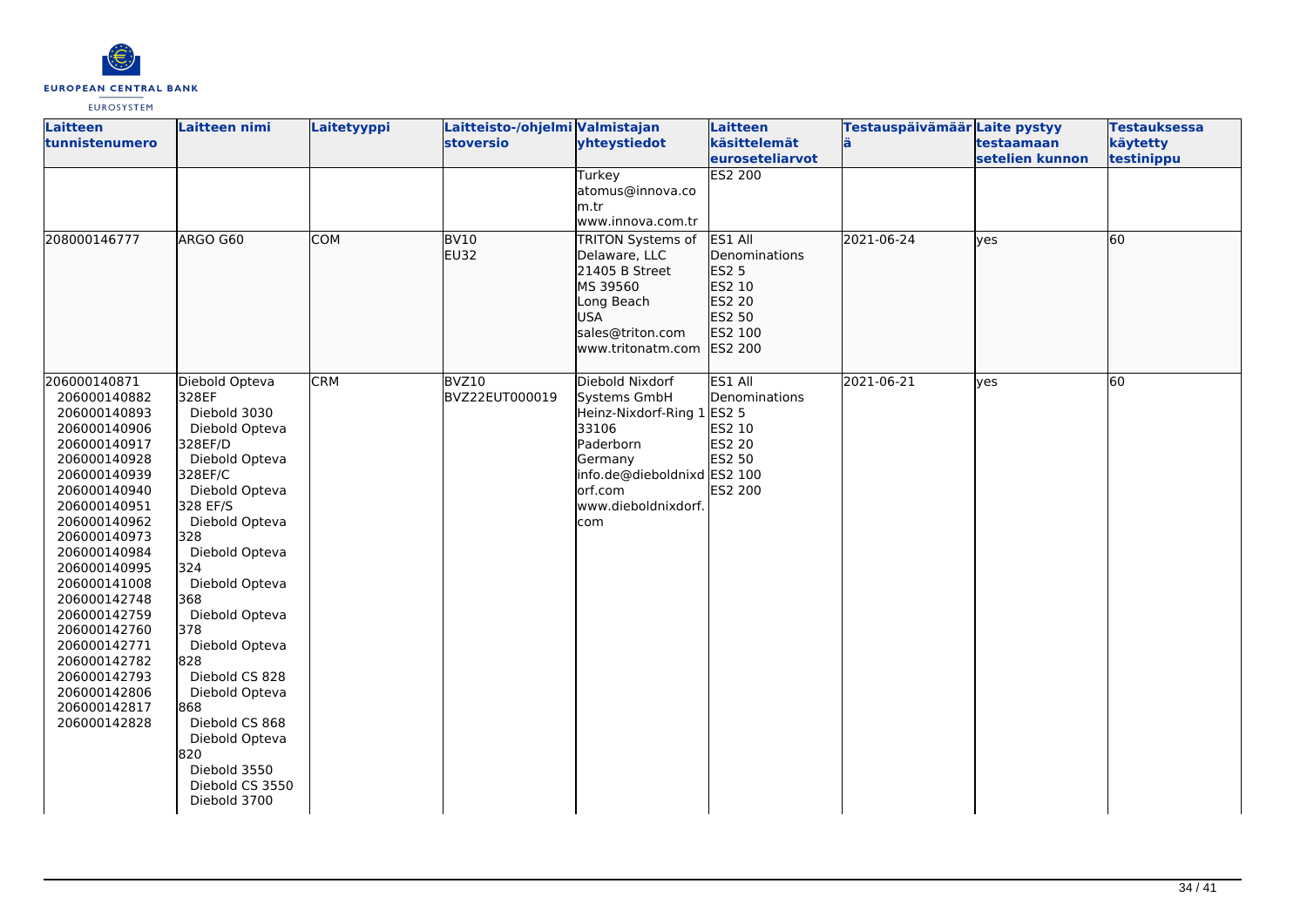

| Laitteen<br>tunnistenumero   | <b>Laitteen nimi</b>                                                                                           | Laitetyyppi | Laitteisto-/ohjelmi Valmistajan<br><b>stoversio</b>     | yhteystiedot                                                                                                                                           | <b>Laitteen</b><br>käsittelemät<br><b>leuroseteliarvot</b>                                            | Testauspäivämäär Laite pystyy<br>ä | testaamaan<br>setelien kunnon | <b>Testauksessa</b><br>käytetty<br>testinippu |
|------------------------------|----------------------------------------------------------------------------------------------------------------|-------------|---------------------------------------------------------|--------------------------------------------------------------------------------------------------------------------------------------------------------|-------------------------------------------------------------------------------------------------------|------------------------------------|-------------------------------|-----------------------------------------------|
|                              | Diebold CS 3700<br>Diebold 3750<br>Diebold CS 3750<br>Diebold 9900<br>Diebold CS 9900<br>Diebold Opteva<br>860 |             |                                                         |                                                                                                                                                        |                                                                                                       |                                    |                               |                                               |
| 206000146058<br>206000146069 | SR1000<br>SR2000                                                                                               | <b>CRM</b>  | BV3<br>GAUL2104270E                                     | Sigma S.p.A.<br>Via Po 14<br>63017<br>Altidona (FM)<br>Italy<br>www.sigmaspa.com                                                                       | ES1 All<br>Denominations<br>ES2 5<br>ES2 10<br>ES2 20<br>ES2 50<br>ES2 100<br>ES2 200                 | 2021-06-21                         | lyes                          | 60                                            |
| 208000146631                 | ARGO G60                                                                                                       | <b>COM</b>  | <b>BV10</b><br><b>EU27</b>                              | TRITON Systems of<br>Delaware, LLC<br>21405 B Street<br>MS 39560<br>Long Beach<br><b>USA</b><br>sales@triton.com<br>www.tritonatm.com                  | <b>ES15</b><br>ES1 10<br><b>ES1 20</b><br><b>ES1 50</b><br>ES2 5<br>ES2 10<br><b>ES2 20</b><br>ES2 50 | 2021-06-16                         | yes                           | 60                                            |
| 208000146389<br>208000146390 | Cineo C6010<br>CS 6010                                                                                         | <b>COM</b>  | <b>MOVE PWBA</b><br>MOVE_PWBA_EUR_1 Systems GmbH<br>047 | Diebold Nixdorf<br>Heinz-Nixdorf-Ring 1 ES2 5<br>33106<br>Paderborn<br>Germany<br>info.de@dieboldnixd ES2 100<br>orf.com<br>www.dieboldnixdorf.<br>com | ES1 All<br>Denominations<br>ES2 10<br>ES2 20<br>ES2 50<br>ES2 200                                     | 2021-06-09                         | lyes                          | 60                                            |
| 208000146403<br>208000146414 | Cineo C6010<br>CS 6010                                                                                         | <b>COM</b>  | MOVE PWCC<br>MOVE_PWBA_EUR_1 Systems GmbH<br>047        | Diebold Nixdorf<br>Heinz-Nixdorf-Ring 1<br>33106<br>Paderborn                                                                                          | ES1 All<br>Denominations<br><b>ES2 5</b><br>ES2 10<br>ES2 20                                          | 2021-06-09                         | yes                           | 60                                            |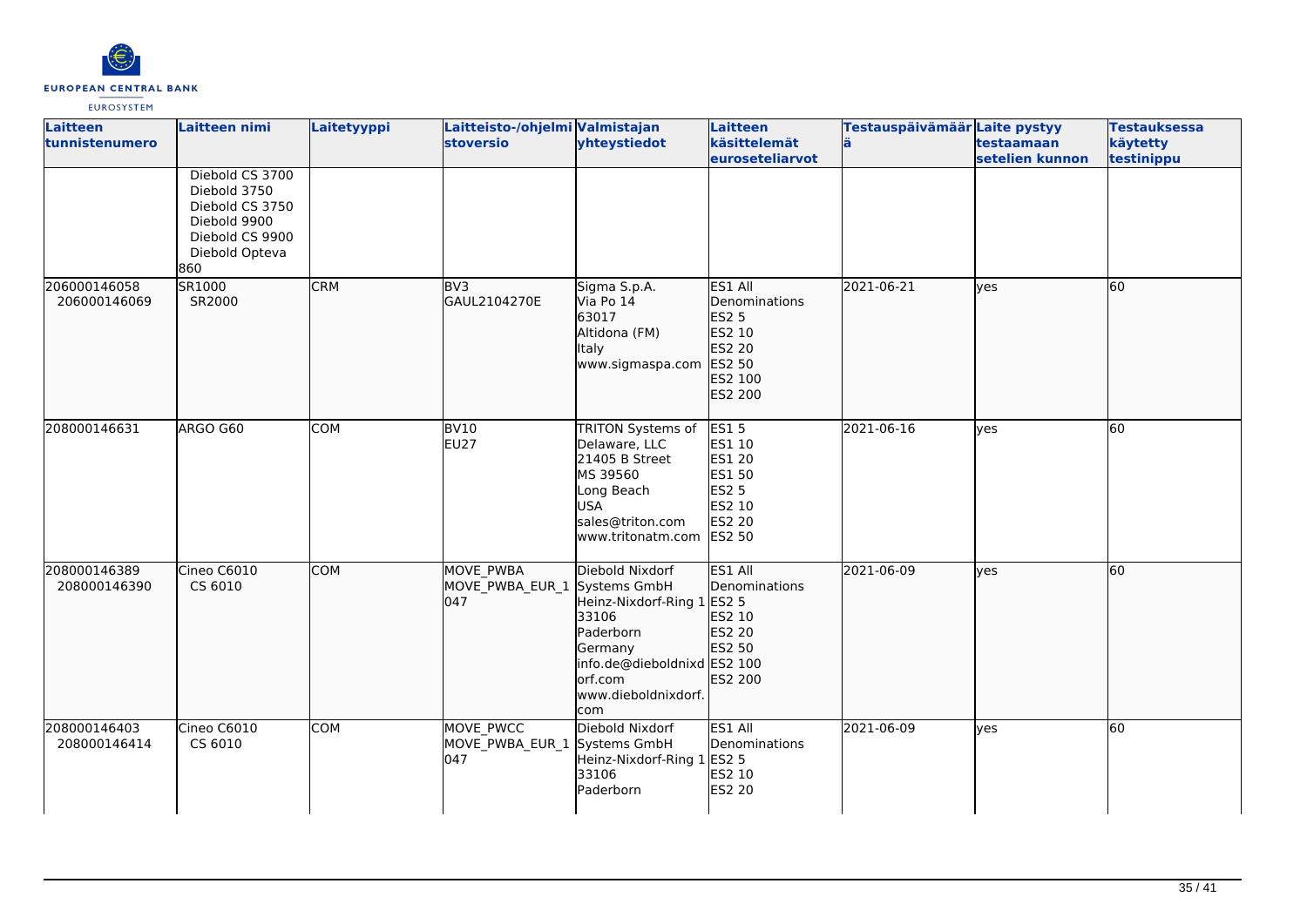

| <b>Laitteen</b><br>tunnistenumero | Laitteen nimi   | Laitetyyppi | Laitteisto-/ohjelmi Valmistajan<br><b>stoversio</b> | yhteystiedot                | Laitteen<br>käsittelemät | Testauspäivämäär Laite pystyy | testaamaan      | <b>Testauksessa</b><br>käytetty |
|-----------------------------------|-----------------|-------------|-----------------------------------------------------|-----------------------------|--------------------------|-------------------------------|-----------------|---------------------------------|
|                                   |                 |             |                                                     |                             | <b>leuroseteliarvot</b>  |                               | setelien kunnon | testinippu                      |
|                                   |                 |             |                                                     | Germany                     | <b>ES2 50</b>            |                               |                 |                                 |
|                                   |                 |             |                                                     | info.de@dieboldnixd ES2 100 |                          |                               |                 |                                 |
|                                   |                 |             |                                                     | orf.com                     | ES2 200                  |                               |                 |                                 |
|                                   |                 |             |                                                     | www.dieboldnixdorf.         |                          |                               |                 |                                 |
|                                   |                 |             |                                                     | com                         |                          |                               |                 |                                 |
| 206000146070                      | SelfServ 32     | <b>CRM</b>  | <b>GBRU</b>                                         | <b>NCR Financial</b>        | ES1 All                  | 2021-06-08                    | lves            | 60                              |
| 206000146081                      | Personas 74 M-  |             | <b>GBNA with GBVE-II</b>                            | Solutions Group Ltd         | <b>Denominations</b>     |                               |                 |                                 |
| 206000146092                      | Series          |             | EU0901                                              | 3 Fulton Road               | ES2 5                    |                               |                 |                                 |
| 206000146105                      | Personas 76 M-  |             |                                                     | DD2 4SW Tayside             | ES2 10                   |                               |                 |                                 |
| 206000146116                      | lSeries         |             |                                                     | Dundee                      | ES2 20                   |                               |                 |                                 |
| 206000146127                      | SelfServ 31     |             |                                                     | United Kingdom              | ES2 50                   |                               |                 |                                 |
| 206000146138                      | SelfServ 34     |             |                                                     | www.ncr.com                 | ES2 100                  |                               |                 |                                 |
| 206000146149                      | SelfServ 36     |             |                                                     |                             | ES2 200                  |                               |                 |                                 |
| 206000146150                      | SelfServ 38     |             |                                                     |                             |                          |                               |                 |                                 |
| 206000146161                      | SelfServ 81     |             |                                                     |                             |                          |                               |                 |                                 |
| 206000146172                      | SelfServ 82     |             |                                                     |                             |                          |                               |                 |                                 |
| 206000146183                      | SelfServ 84     |             |                                                     |                             |                          |                               |                 |                                 |
|                                   | SelfServ 88     |             |                                                     |                             |                          |                               |                 |                                 |
|                                   | SelfServ 91     |             |                                                     |                             |                          |                               |                 |                                 |
| 206000146252                      | DN Series 200   | <b>CRM</b>  | MOVEm CDAA                                          | Diebold Nixdorf             | ES1 All                  | 2021-06-08                    | yes             | 60                              |
| 206000146263                      | CS 4060         |             | MOVEm CDAA EUR Systems GmbH                         |                             | Denominations            |                               |                 |                                 |
| 206000146274                      | CS 4560         |             | 1015                                                | Heinz-Nixdorf-Ring 1        | <b>ES2 5</b>             |                               |                 |                                 |
| 206000146285                      | DN Series 250   |             |                                                     | 33106                       | ES2 10                   |                               |                 |                                 |
| 206000146296                      | DN Series 400   |             |                                                     | Paderborn                   | ES2 20                   |                               |                 |                                 |
| 206000146309                      | DN Series 405DT |             |                                                     | Germany                     | ES2 50                   |                               |                 |                                 |
| 206000146310                      | DN Series 450   |             |                                                     | info.de@dieboldnixd ES2 100 |                          |                               |                 |                                 |
| 206000146321                      | DN Series 470   |             |                                                     | lorf.com                    | <b>ES2 200</b>           |                               |                 |                                 |
| 206000146332                      | DN Series 490   |             |                                                     | www.dieboldnixdorf.         |                          |                               |                 |                                 |
|                                   |                 |             |                                                     | com                         |                          |                               |                 |                                 |
| 206000145912                      | SelfServ 32     | <b>CRM</b>  | lgbru                                               | <b>NCR Financial</b>        | ES1 All                  | 2021-06-07                    | lyes            | 60                              |
| 206000145923                      | Personas 74 M-  |             | <b>GBNA with GBVE</b>                               | Solutions Group Ltd         | Denominations            |                               |                 |                                 |
| 206000145934                      | <b>Series</b>   |             | EU0901                                              | 3 Fulton Road               | ES2 5                    |                               |                 |                                 |
| 206000145945                      | Personas 76 M-  |             |                                                     | DD2 4SW Tayside             | ES2 10                   |                               |                 |                                 |
| 206000145956                      | Series          |             |                                                     | Dundee                      | ES2 20                   |                               |                 |                                 |
| 206000145967                      | SelfServ 31     |             |                                                     | United Kingdom              | ES2 50                   |                               |                 |                                 |
| 206000145978                      | SelfServ 34     |             |                                                     | www.ncr.com                 | ES2 100                  |                               |                 |                                 |
| 206000145989                      | SelfServ 36     |             |                                                     |                             | ES2 200                  |                               |                 |                                 |
| 206000145990                      | SelfServ 38     |             |                                                     |                             |                          |                               |                 |                                 |
| 206000146003                      | SelfServ 81     |             |                                                     |                             |                          |                               |                 |                                 |
| 206000146014                      | SelfServ 82     |             |                                                     |                             |                          |                               |                 |                                 |
| 206000146025                      | SelfServ 84     |             |                                                     |                             |                          |                               |                 |                                 |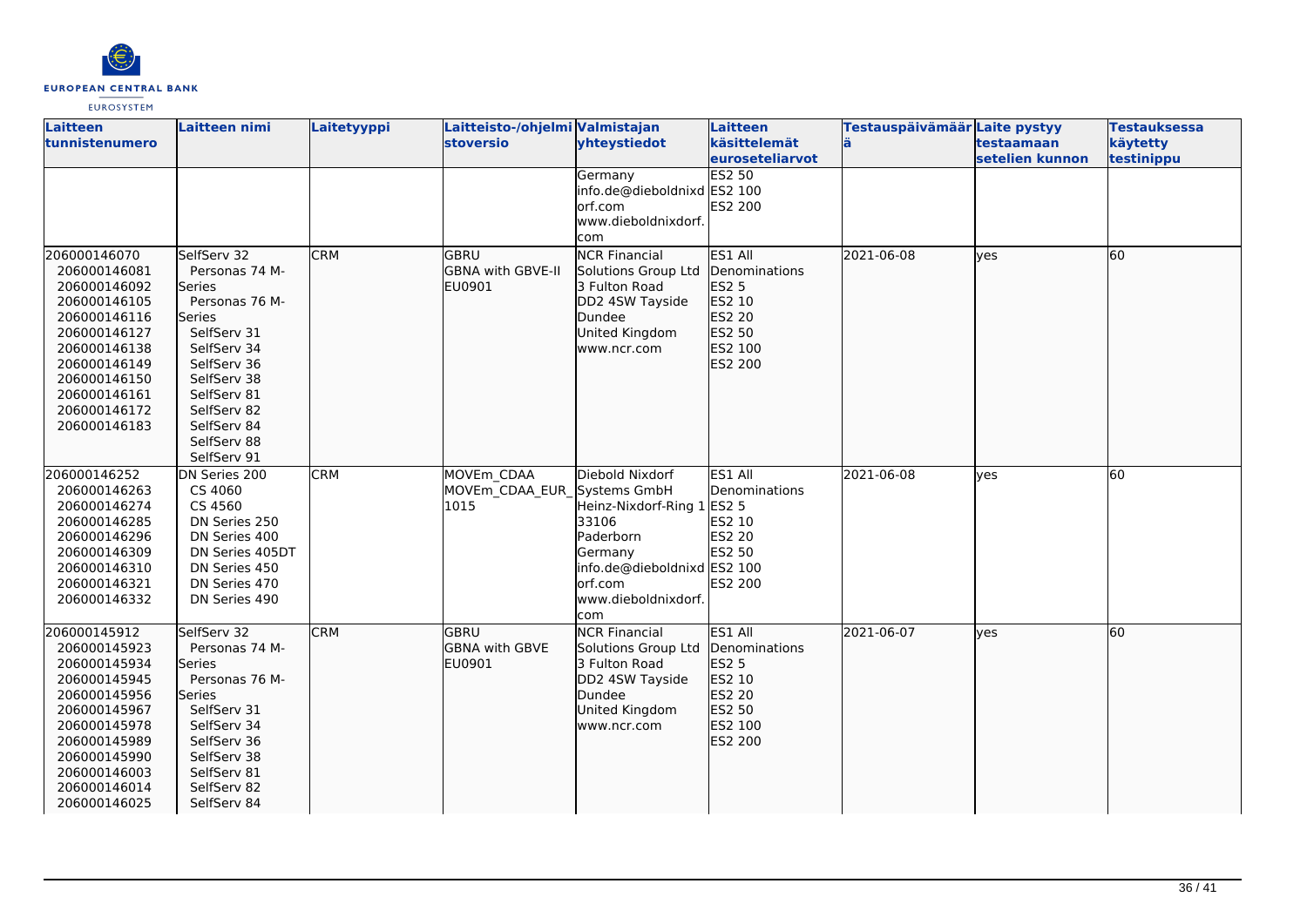

| <b>Laitteen</b><br>tunnistenumero            | Laitteen nimi                       | Laitetyyppi | Laitteisto-/ohjelmi Valmistajan<br><b>stoversio</b>       | yhteystiedot                                                                                                                                  | Laitteen<br>käsittelemät<br>euroseteliarvot                                                         | Testauspäivämäär Laite pystyy | testaamaan<br>setelien kunnon | <b>Testauksessa</b><br>käytetty<br>testinippu |
|----------------------------------------------|-------------------------------------|-------------|-----------------------------------------------------------|-----------------------------------------------------------------------------------------------------------------------------------------------|-----------------------------------------------------------------------------------------------------|-------------------------------|-------------------------------|-----------------------------------------------|
|                                              | SelfServ 88<br>SelfServ 91          |             |                                                           |                                                                                                                                               |                                                                                                     |                               |                               |                                               |
| 206000145729<br>206000145730                 | <b>RBG-200</b><br>RZ-200            | <b>CRM</b>  | <b>HVD-200</b><br>0509                                    | <b>Glory Global</b><br>Solutions<br>Thomas-Edison-Platz ES2 5<br>63263<br>Neu-Isenburg<br>Germany<br>www.gloryglobalsolu ES2 200<br>tions.com | ES1 All<br>Denominations<br><b>ES2 10</b><br><b>ES2 20</b><br><b>ES2 50</b><br>ES2 100              | 2021-05-31                    | lyes                          | 60                                            |
| 205000129842<br>205000129853                 | Cash Star 5111<br>Cash Star 5110    | <b>CIM</b>  | CashFlow SC series -<br>SCNL83<br>523246432 SCN83<br>EUR1 | <b>Glory Global</b><br>Solutions<br>Thomas-Edison-Platz ES2 5<br>63263<br>Neu-Isenburg<br>Germany<br>www.gloryglobalsolu ES2 200<br>tions.com | ES1 All<br><b>Denominations</b><br>ES2 10<br>ES2 20<br>ES2 50<br>ES2 100                            | 2021-05-28                    | lno                           | 60                                            |
| 206000145331                                 | MRX-CIS                             | <b>CRM</b>  | <b>MRX</b><br>V027 0019APR21<br>ME0001 H005F              | <b>CM Europe GmbH</b><br>Mündelheimer Weg<br>60<br>40472<br>Düsseldorf<br>Germany<br>info@jcmglobal.eu<br>www.jcmglobal.eu                    | ES1 All<br>Denominations<br><b>ES2 5</b><br>ES2 10<br><b>ES2 20</b><br>ES2 50<br>ES2 100<br>ES2 200 | 2021-05-28                    | <b>ves</b>                    | 60                                            |
| 206000145126<br>206000145137<br>206000150431 | <b>RBG-200</b><br>RZ-200<br>$G-200$ | <b>CRM</b>  | HVD-210<br>0612                                           | <b>Glory Global</b><br>Solutions<br>Thomas-Edison-Platz ES2 5<br>63263<br>Neu-Isenburg<br>Germany<br>www.gloryglobalsolu ES2 200<br>tions.com | ES1 All<br>Denominations<br>ES2 10<br>ES2 20<br>ES2 50<br>ES2 100                                   | 2021-05-21                    | lyes                          | 60                                            |
| 206000145240<br>206000145251                 | <b>RBG-200</b><br>RZ-200            | <b>CRM</b>  | <b>HVD-200</b><br>0612                                    | Glory Global<br>Solutions                                                                                                                     | ES1 All<br>Denominations                                                                            | 2021-05-21                    | lyes                          | 60                                            |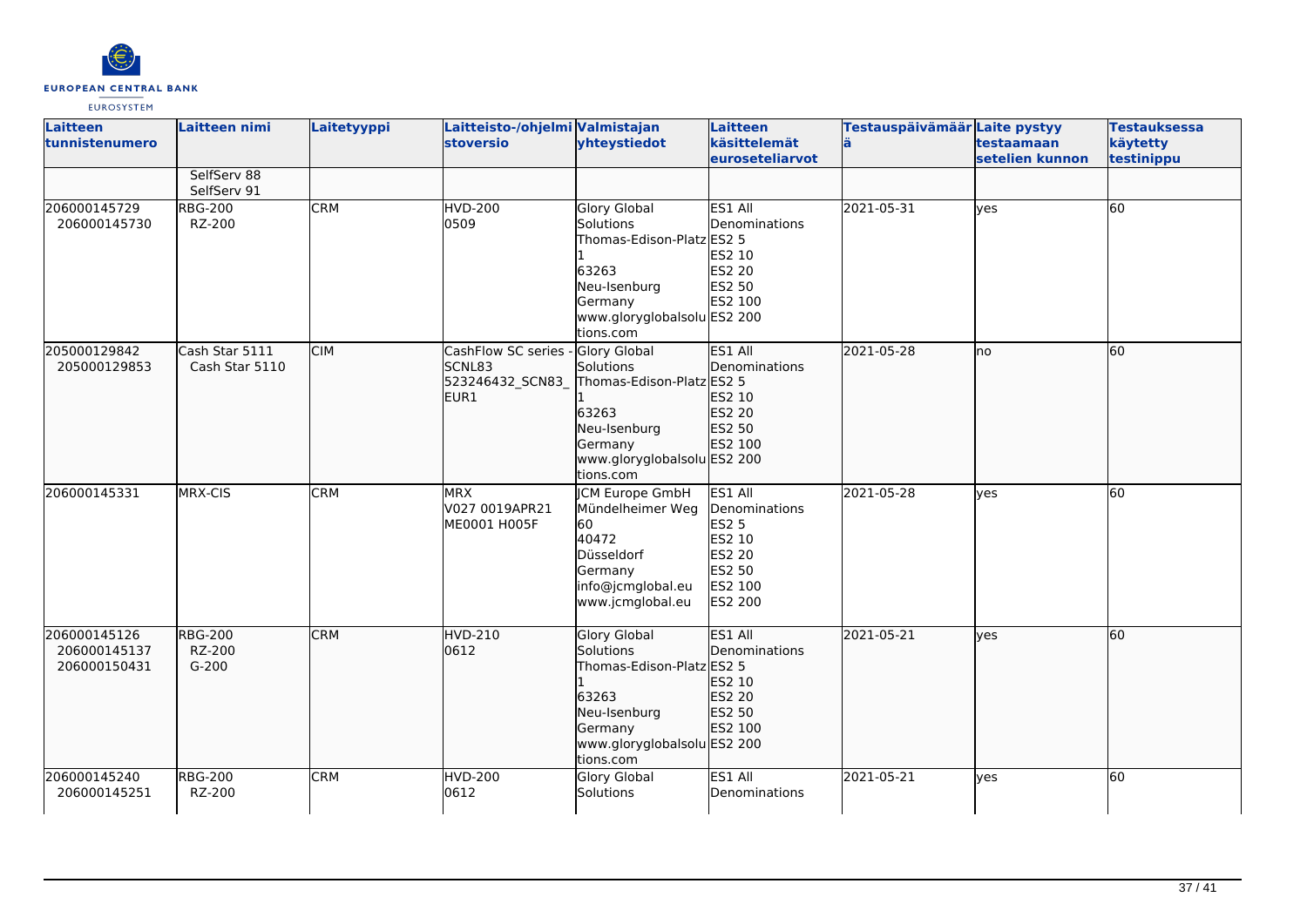

| <b>Laitteen</b><br>tunnistenumero                                                                                                                                                                                                                                                                                            | Laitteen nimi                                                                                                                                                                                                                                                                                                           | Laitetyyppi | Laitteisto-/ohjelmi Valmistajan<br>stoversio     | yhteystiedot                                                                                                                                                                                                                                                                    | Laitteen<br>käsittelemät                                                                                    | Testauspäivämäär Laite pystyy | testaamaan      | <b>Testauksessa</b><br>käytetty |
|------------------------------------------------------------------------------------------------------------------------------------------------------------------------------------------------------------------------------------------------------------------------------------------------------------------------------|-------------------------------------------------------------------------------------------------------------------------------------------------------------------------------------------------------------------------------------------------------------------------------------------------------------------------|-------------|--------------------------------------------------|---------------------------------------------------------------------------------------------------------------------------------------------------------------------------------------------------------------------------------------------------------------------------------|-------------------------------------------------------------------------------------------------------------|-------------------------------|-----------------|---------------------------------|
|                                                                                                                                                                                                                                                                                                                              |                                                                                                                                                                                                                                                                                                                         |             |                                                  |                                                                                                                                                                                                                                                                                 | euroseteliarvot                                                                                             |                               | setelien kunnon | testinippu                      |
| 206000131881<br>206000131892<br>206000131905<br>206000131916<br>206000131927<br>206000131938<br>206000131949<br>206000131950<br>206000145488<br>206000145499<br>206000145503<br>206000145514<br>206000145525<br>206000145536<br>206000145547<br>206000145558<br>206000145569<br>206000145570<br>206000145581<br>206000145592 | DT-7000H68NL<br>DT-7000H68N<br>DT-7000H68NLR<br>DT-7000H68NX<br>DT-7000P5800<br>DT-7000P5800L<br>DT-7000160-COMB<br>Virtual Teller Mach<br>ine(VTM)/Videokasse<br>DT-7000160A<br>DT-7000160B<br>DT-7000160NL<br>DT-7000160X<br>DT-7000160XL<br>DT-7000164A<br>DT-7000164B<br>DT-7000164C<br>DT-7000166<br>DT-7000P5800E | <b>CRM</b>  | SNV-001<br>V22004A0A7                            | Thomas-Edison-Platz ES2 5<br>63263<br>Neu-Isenburg<br>Germany<br>www.gloryglobalsolu ES2 200<br>tions.com<br><b>GRG Banking</b><br>Equipment Co Ltd<br>9 Kelin Road Science ES2 5<br>City<br>510663<br>Guangzhou, District ES2 50<br>Luogang<br>China<br>www.grgbanking.co<br>m | ES2 10<br>ES2 20<br>ES2 50<br>ES2 100<br>ES1 All<br>Denominations<br>ES2 10<br>ES2 20<br>ES2 100<br>ES2 200 | 2021-05-19                    | lyes            | 60                              |
| 206000144409<br>206000144410                                                                                                                                                                                                                                                                                                 | DT-7000P5800L<br>DT-7000P5800<br><b>RBG-200</b><br>RZ-200                                                                                                                                                                                                                                                               | <b>CRM</b>  | <b>HVD-210</b><br>6616                           | <b>Glory Global</b><br>Solutions<br>Thomas-Edison-Platz ES2 5<br>63263<br>Neu-Isenburg<br>Germany<br>www.gloryglobalsolu ES2 200<br>tions.com                                                                                                                                   | ES1 All<br>Denominations<br>ES2 10<br>ES2 20<br>ES2 50<br>ES2 100                                           | 2021-05-19                    | lves            | 60                              |
| 206000144784<br>206000144795<br>206000144808                                                                                                                                                                                                                                                                                 | CINEO C4060<br><b>CINEO C4040</b><br>CS 4040                                                                                                                                                                                                                                                                            | <b>CRM</b>  | MOVE CWCA<br>MOVE_CWAA_EUR_1 Systems GmbH<br>047 | Diebold Nixdorf<br>Heinz-Nixdorf-Ring 1 ES2 5                                                                                                                                                                                                                                   | ES1 All<br>Denominations                                                                                    | 2021-05-18                    | lyes            | 60                              |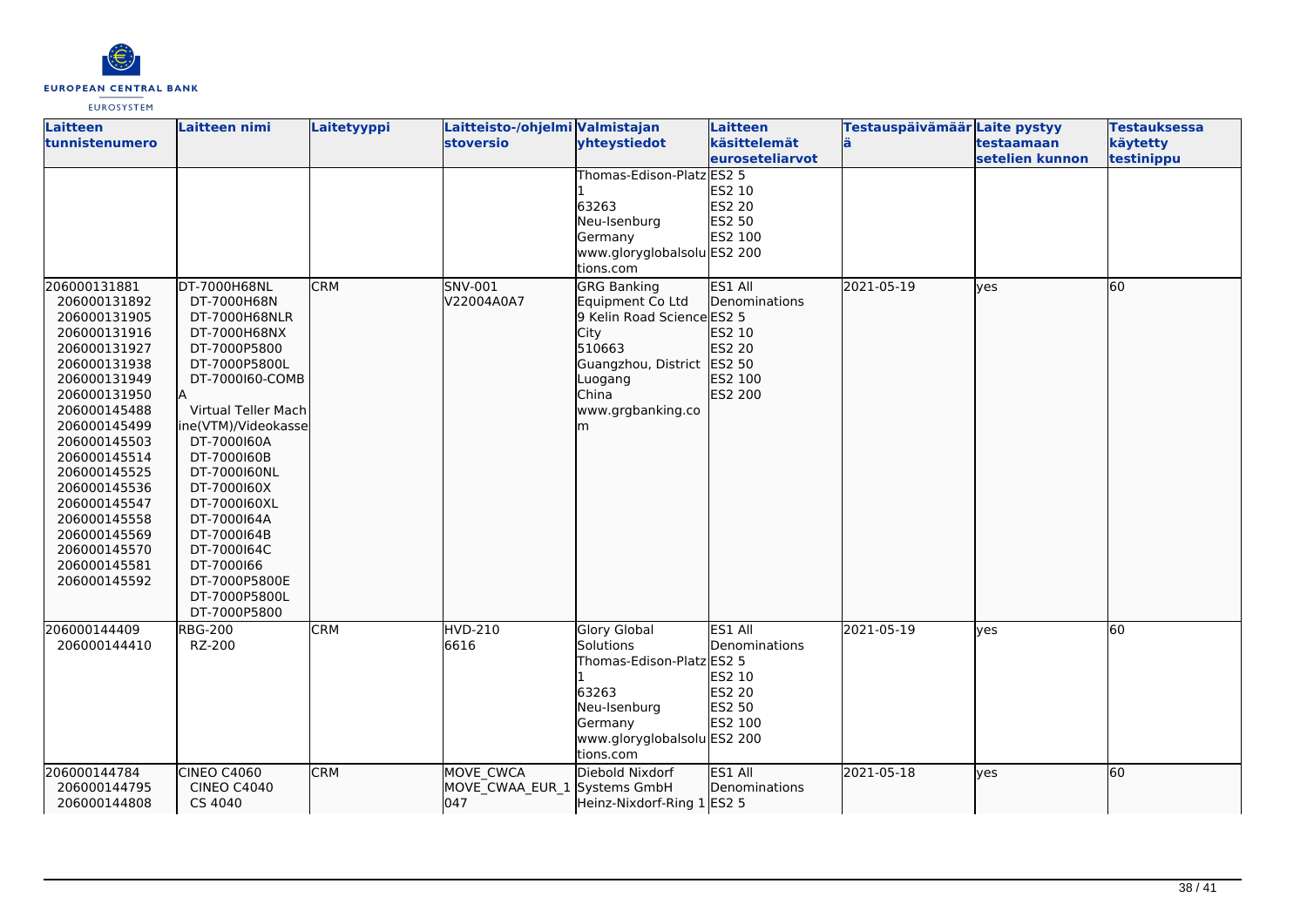

| <b>Laitteen</b>       | Laitteen nimi      | Laitetyyppi | Laitteisto-/ohjelmi Valmistajan |                             | <b>Laitteen</b>         | Testauspäivämäär Laite pystyy |                 | <b>Testauksessa</b> |
|-----------------------|--------------------|-------------|---------------------------------|-----------------------------|-------------------------|-------------------------------|-----------------|---------------------|
| <b>tunnistenumero</b> |                    |             | stoversio                       | yhteystiedot                | käsittelemät            | ä                             | testaamaan      | käytetty            |
|                       |                    |             |                                 |                             | <b>leuroseteliarvot</b> |                               | setelien kunnon | testinippu          |
| 206000144819          | <b>CINEO C4080</b> |             |                                 | 33106                       | <b>ES2 10</b>           |                               |                 |                     |
| 206000144820          | CS 4080            |             |                                 | Paderborn                   | ES2 20                  |                               |                 |                     |
| 206000144831          | <b>CINEO C4560</b> |             |                                 | Germany                     | ES2 50                  |                               |                 |                     |
| 206000144842          | CS 4560            |             |                                 | info.de@dieboldnixd ES2 100 |                         |                               |                 |                     |
| 206000144853          | <b>CINEO C4580</b> |             |                                 | orf.com                     | ES2 200                 |                               |                 |                     |
| 206000144864          | CS 4580            |             |                                 | www.dieboldnixdorf.         |                         |                               |                 |                     |
| 206000144875          | <b>CINEO C2090</b> |             |                                 | com                         |                         |                               |                 |                     |
| 206000144886          | CS 2090            |             |                                 |                             |                         |                               |                 |                     |
| 206000144897          | <b>CINEO C4090</b> |             |                                 |                             |                         |                               |                 |                     |
| 206000144900          | CS 4090            |             |                                 |                             |                         |                               |                 |                     |
| 206000144911          | <b>CINEO C2080</b> |             |                                 |                             |                         |                               |                 |                     |
| 206000144922          | CS 2080            |             |                                 |                             |                         |                               |                 |                     |
| 206000144933          | <b>CINEO C6040</b> |             |                                 |                             |                         |                               |                 |                     |
| 206000144944          | CS 6040            |             |                                 |                             |                         |                               |                 |                     |
| 206000144955          | <b>CINEO C6040</b> |             |                                 |                             |                         |                               |                 |                     |
| 206000144966          | Compact            |             |                                 |                             |                         |                               |                 |                     |
| 206000144977          | CS 6040 Compact    |             |                                 |                             |                         |                               |                 |                     |
| 206000144988          | <b>CINEO C6030</b> |             |                                 |                             |                         |                               |                 |                     |
| 206000144999          | CS 6030            |             |                                 |                             |                         |                               |                 |                     |
| 206000145002          | <b>CINEO C6050</b> |             |                                 |                             |                         |                               |                 |                     |
| 206000145013          | CS 6050            |             |                                 |                             |                         |                               |                 |                     |
|                       | CS 4060            |             |                                 |                             |                         |                               |                 |                     |
| 206000144546          | <b>CINEO C4060</b> | <b>CRM</b>  | <b>MOVE CWAA</b>                | Diebold Nixdorf             | ES1 All                 | 2021-05-17                    | yes             | 60                  |
| 206000144557          | <b>CINEO C4040</b> |             | MOVE CWAA EUR 1 Systems GmbH    |                             | Denominations           |                               |                 |                     |
| 206000144568          | CS 4040            |             | 047                             | Heinz-Nixdorf-Ring 1 ES2 5  |                         |                               |                 |                     |
| 206000144579          | <b>CINEO C4080</b> |             |                                 | 33106                       | ES2 10                  |                               |                 |                     |
| 206000144580          | CS 4080            |             |                                 | Paderborn                   | ES2 20                  |                               |                 |                     |
| 206000144591          | <b>CINEO C4560</b> |             |                                 | Germany                     | ES2 50                  |                               |                 |                     |
| 206000144604          | CS 4560            |             |                                 | info.de@dieboldnixd ES2 100 |                         |                               |                 |                     |
| 206000144615          | <b>CINEO C4580</b> |             |                                 | orf.com                     | ES2 200                 |                               |                 |                     |
| 206000144626          | CS 4580            |             |                                 | www.dieboldnixdorf.         |                         |                               |                 |                     |
| 206000144637          | <b>CINEO C2090</b> |             |                                 | com                         |                         |                               |                 |                     |
| 206000144648          | CS 2090            |             |                                 |                             |                         |                               |                 |                     |
| 206000144659          | <b>CINEO C4090</b> |             |                                 |                             |                         |                               |                 |                     |
| 206000144660          | CS 4090            |             |                                 |                             |                         |                               |                 |                     |
| 206000144671          | <b>CINEO C2080</b> |             |                                 |                             |                         |                               |                 |                     |
| 206000144682          | CS 2080            |             |                                 |                             |                         |                               |                 |                     |
| 206000144693          | CINEO C6040        |             |                                 |                             |                         |                               |                 |                     |
| 206000144706          | CS 6040            |             |                                 |                             |                         |                               |                 |                     |
| 206000144717          | <b>CINEO C6040</b> |             |                                 |                             |                         |                               |                 |                     |
| 206000144728          | Compact            |             |                                 |                             |                         |                               |                 |                     |
|                       |                    |             |                                 |                             |                         |                               |                 |                     |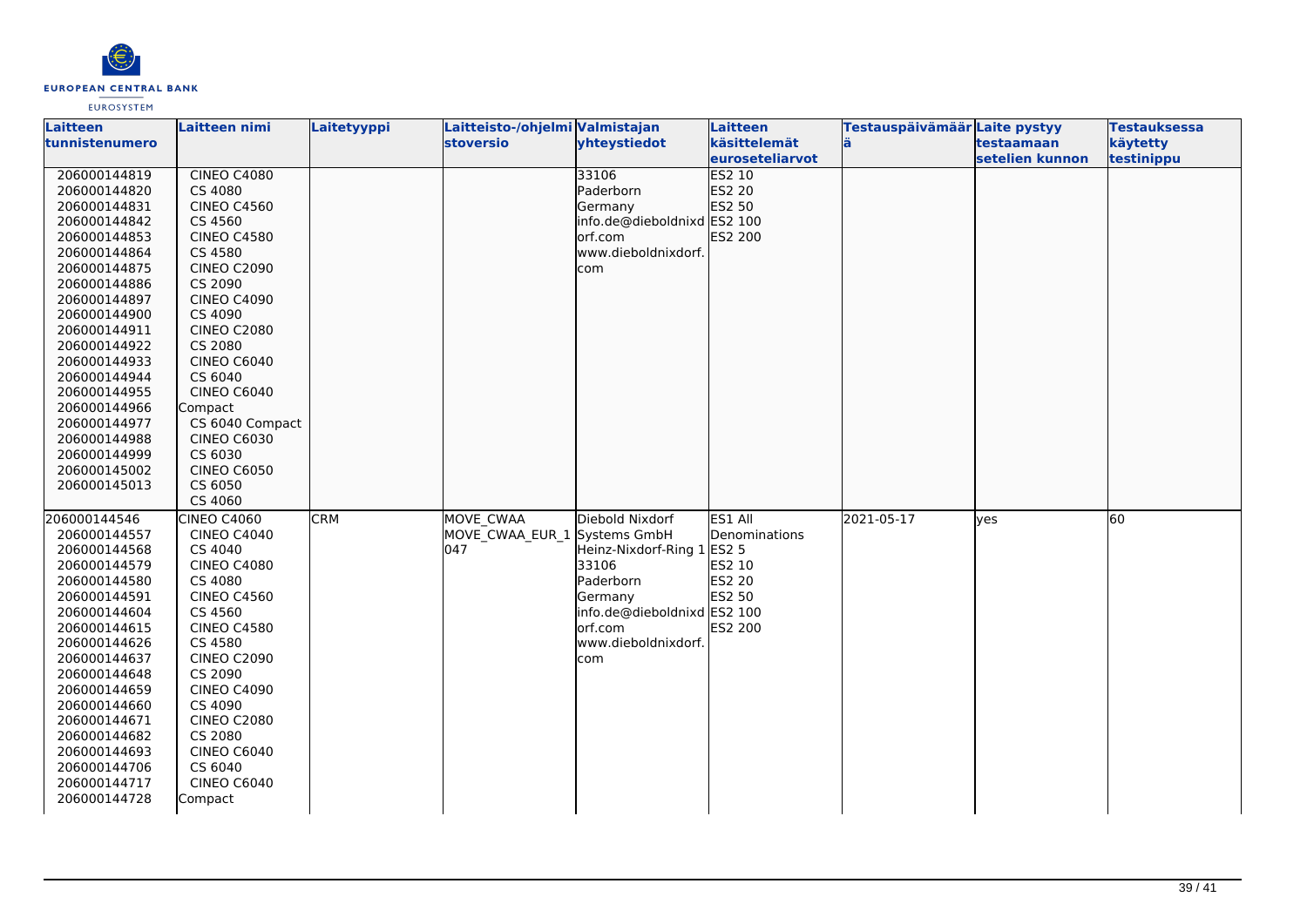

| Laitteen<br>tunnistenumero                                                                                                                                                                   | <b>Laitteen nimi</b>                                                                                                                                                                                       | Laitetyyppi | Laitteisto-/ohjelmi Valmistajan<br>stoversio | yhteystiedot                                                                                                                           | Laitteen<br>käsittelemät<br>euroseteliarvot                                                  | Testauspäivämäär Laite pystyy | testaamaan<br>setelien kunnon | <b>Testauksessa</b><br>käytetty<br>testinippu |
|----------------------------------------------------------------------------------------------------------------------------------------------------------------------------------------------|------------------------------------------------------------------------------------------------------------------------------------------------------------------------------------------------------------|-------------|----------------------------------------------|----------------------------------------------------------------------------------------------------------------------------------------|----------------------------------------------------------------------------------------------|-------------------------------|-------------------------------|-----------------------------------------------|
| 206000144739<br>206000144740<br>206000144751<br>206000144762<br>206000144773                                                                                                                 | CS 6040 Compact<br><b>CINEO C6030</b><br>CS 6030<br><b>CINEO C6050</b><br>CS 6050<br>CS 4060                                                                                                               |             |                                              |                                                                                                                                        |                                                                                              |                               |                               |                                               |
| 206000145024<br>206000145035                                                                                                                                                                 | <b>RBG-200</b><br>RZ-200                                                                                                                                                                                   | <b>CRM</b>  | HVD-210<br>0509                              | Glory Global<br>Solutions<br>Thomas-Edison-Platz ES2 5<br>63263<br>Neu-Isenburg<br>Germany<br>www.gloryglobalsolu ES2 200<br>tions.com | ES1 All<br>Denominations<br>ES2 10<br>ES2 20<br>ES2 50<br>ES2 100                            | 2021-05-17                    | lves                          | 60                                            |
| 206000143589<br>206000143590<br>206000143603<br>206000143614<br>206000143625<br>206000143636<br>206000143647<br>206000143658<br>206000143669<br>206000143670<br>206000143681<br>206000143692 | SelfServ 32<br>Personas 74 M-<br>Series<br>Personas 76 M-<br>Series<br>SelfServ 31<br>SelfServ 34<br>SelfServ 36<br>SelfServ 38<br>SelfServ 81<br>SelfServ 82<br>SelfServ 84<br>SelfServ 88<br>SelfServ 91 | <b>CRM</b>  | <b>GBRU</b><br>GBNA with GBVE-II<br>EU0899IB | <b>NCR Financial</b><br>Solutions Group Ltd<br>3 Fulton Road<br>DD2 4SW Tayside<br>Dundee<br>United Kingdom<br>www.ncr.com             | ES1 All<br>Denominations<br><b>ES2 5</b><br>ES2 10<br>ES2 20<br>ES2 50<br>ES2 100<br>ES2 200 | 2021-05-06                    | <b>l</b> ves                  | $\overline{60}$                               |
| 207000143717<br>207000143728<br>207000143739<br>207000143740<br>207000143751<br>207000143762<br>207000143773<br>207000143784<br>207000143795<br>207000143808                                 | SelfServ 34<br>SelfServ 31<br>SelfServ 32<br>SelfServ 36<br>SelfServ 38<br>SelfServ 91<br>SelfServ 81<br>SelfServ 82<br>SelfServ 84<br>SelfServ 88                                                         | <b>CCM</b>  | EUR-IBVM-CN-15N_1 NCR Financial              | Solutions Group Ltd<br>3 Fulton Road<br>DD2 4SW Tayside<br>Dundee<br>United Kingdom<br>www.ncr.com                                     | ES1 All<br>Denominations<br><b>ES2 5</b><br>ES2 10<br>ES2 20<br>ES2 50<br>ES2 100<br>ES2 200 | 2021-05-06                    | lno                           | 60                                            |
| 206000143442                                                                                                                                                                                 | SelfServ 32                                                                                                                                                                                                | <b>CRM</b>  | GBRU                                         | <b>NCR Financial</b>                                                                                                                   | ES1 All                                                                                      | 2021-05-05                    | lves                          | 60                                            |